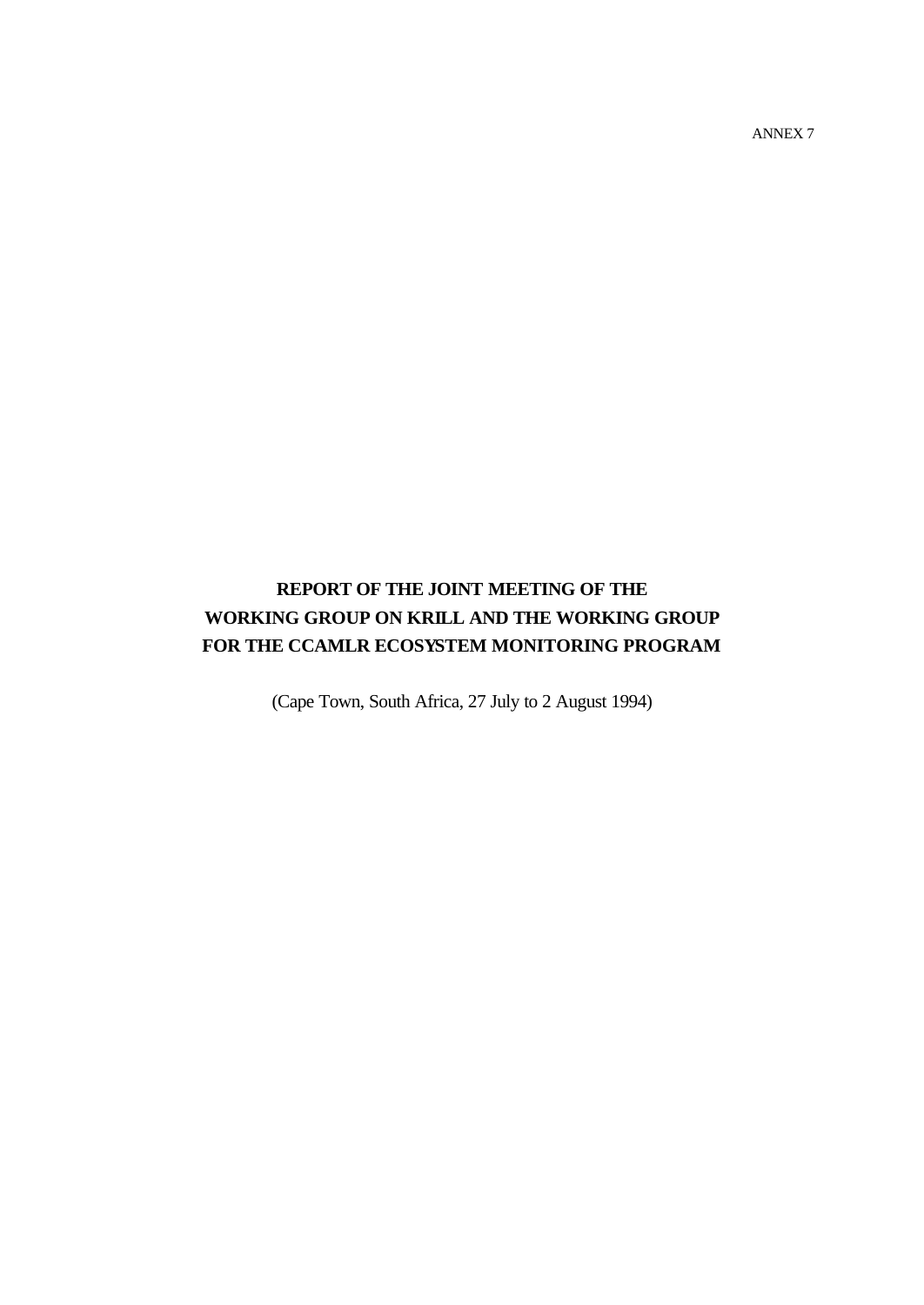### TABLE OF CONTENTS

#### **INTRODUCTION**

#### MEETING OBJECTIVES

### PREY MONITORING

Data Collection Procedures Review of Available Data Krill Biomass Estimates in the Integrated Study Regions (ISRs) Fine-scale Catch Data Fine-scale Surveys

## PREDATOR MONITORING

#### ECOSYSTEM INTERACTIONS

Distribution of Krill Fishing and Predators Potential Effect of Precautionary Measures Krill/Predator Functional Relationships

#### ECOSYSTEM ASSESSMENT

Development of Prey, Fishery and Environmental Indices Integrating Predator, Prey, Environmental and Fishery Indices into Ecosystem Assessments CEMP Experimental Approaches (Experimental Fishing Regimes) Incorporating Ecosystem Assessments into Management Advice

### ORGANISATION OF FUTURE WORK

Advice on the Re-organisation of the Scientific Committee's Working Groups List of Priority Activities Terms of Reference of a New Working Group on Ecosystem Monitoring and Management (WG-EMM)

#### OTHER BUSINESS

Future Cooperative Research

#### ADOPTION OF THE REPORT

CLOSE OF THE MEETING

#### TABLES

APPENDIX A: Agenda

APPENDIX B: List of Participants

#### APPENDIX C: List of Documents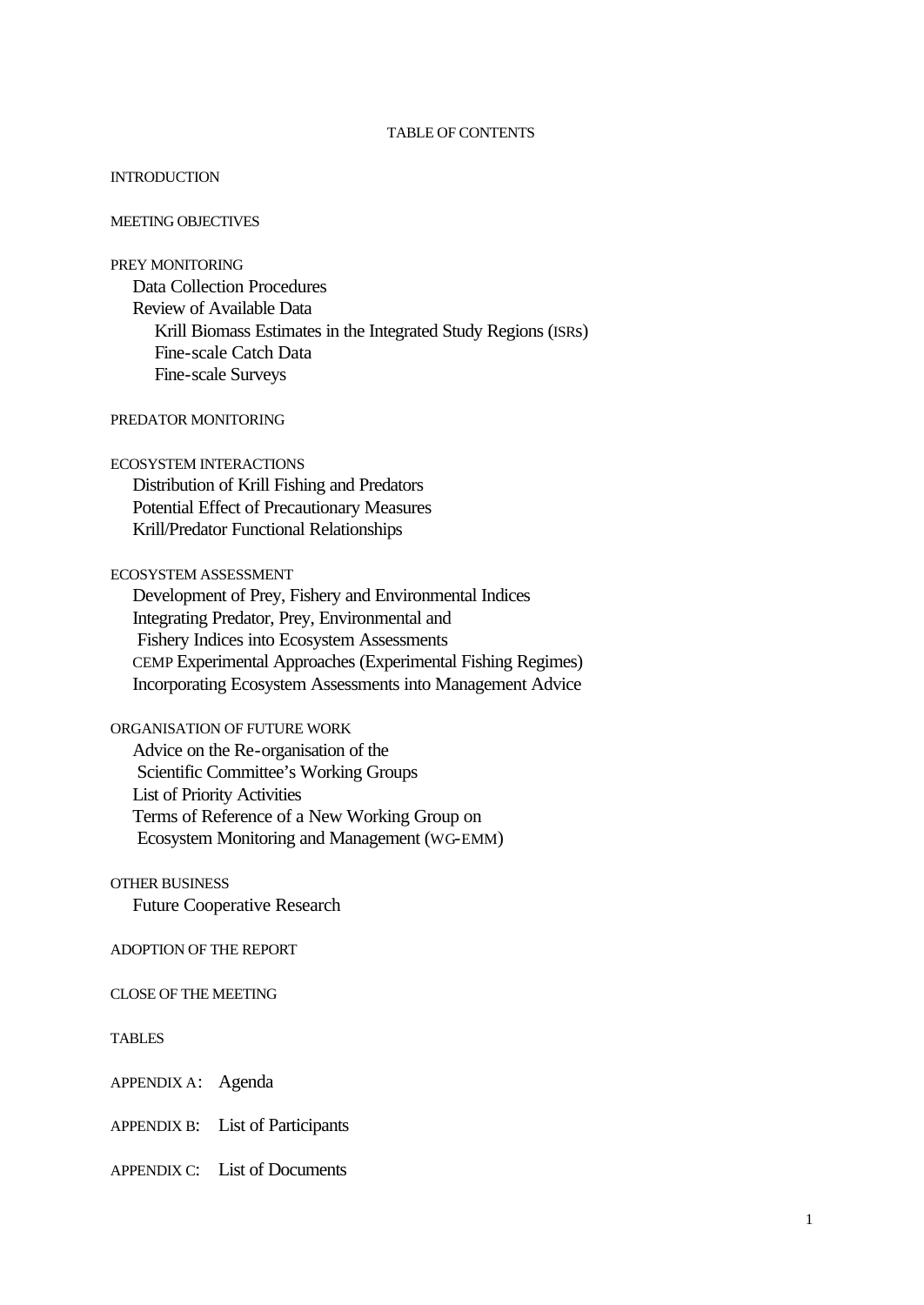## **REPORT OF THE JOINT MEETING OF THE WORKING GROUP ON KRILL AND THE WORKING GROUP FOR THE CCAMLR ECOSYSTEM MONITORING PROGRAM**

(Cape Town, South Africa, 27 July to 2 August 1994)

#### **INTRODUCTION**

1.1 The second Joint Meeting of the Working Group on Krill (WG-Krill) and the Working Group for the CCAMLR Ecosystem Monitoring Program (WG-CEMP) was held at the Breakwater Lodge, Cape Town, South Africa, between 27 July and 2 August 1994, and was chaired by the Chairman of the Scientific Committee, Dr K.-H. Kock.

### MEETING OBJECTIVES

2.1 The Chairman outlined the meeting objectives:

The Joint Meeting has as its primary objective the facilitation of interaction between WG-Krill and WG-CEMP on matters of common concern. This should be primarily directed at the development of an ecosystem approach to management (SC-CAMLR-XII, paragraph 15.4). Specific items identified by the Scientific Committee for consideration include:

- the development of appropriate proposals for models to evaluate the statistical performance and cost-effectiveness of possible experimental harvesting regimes designed to distinguish between natural variation in predator performance and effects due to fishing (SC-CAMLR-XI, paragraph 6.10);
- the review of the scope of CEMP monitoring with respect to species (both predators and prey) being monitored (SC-CAMLR-XII, paragraphs 8.13 and 8.14);
- the presentation of (i) fine-scale data from fisheries within 50 and 100 km of CEMP sites, (ii) indices of krill availability to the fishery, product quality and catch length composition, and (iii) indices of krill cohort strength and recruitment derived from length frequency data (SC-CAMLR-XII, Annex 6, paragraphs 5.33 and 5.34) in such a way as to indicate the extent to which reliable indices are actually, or potentially, available (SC-CAMLR-XII, paragraph 8.22);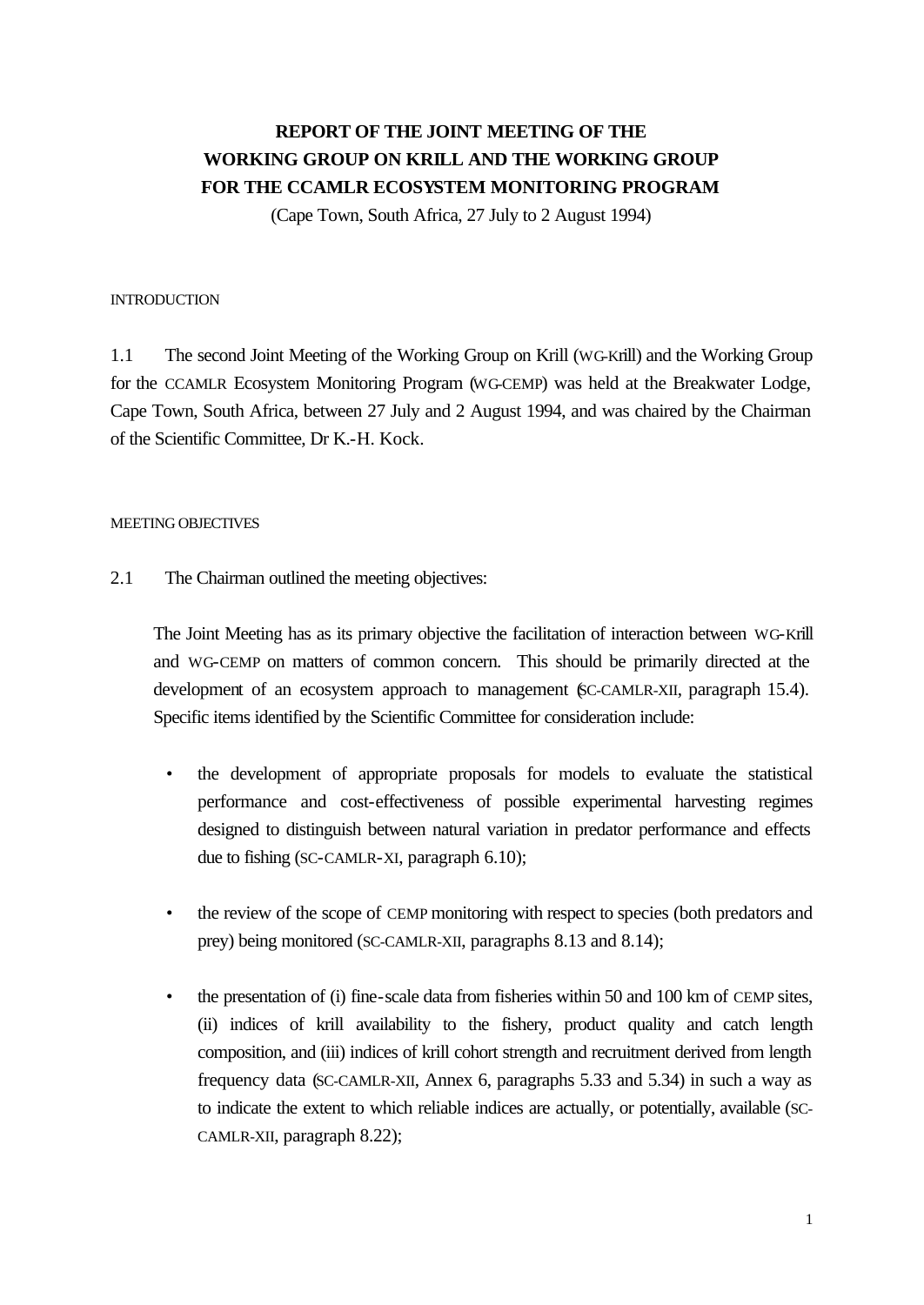- making progress on linking predator-derived indices to conventional management approaches being applied to the krill fishery (SC-CAMLR-XII, paragraph 8.29); and
- discussion of the implications of existing and projected analyses of models addressing functional relationships between krill, predators and fishery (SC-CAMLR-XII, paragraph 8.41).

2.2 The Agenda was discussed and proposals were made for amendments. Sub-item2(iii), dealing with fisheries activities, was included. A presentation by the Convener of CEMP was included as sub-item 3(ii). With these amendments the Agenda was adopted.

2.3 The Agenda is included in this report as Appendix A, the List of Participants as Appendix B and the List of Documents submitted to the meeting as Appendix C.

2.4 The report was prepared by Drs D. Agnew (Secretariat), I. Boyd (UK), Prof. D. Butterworth (South Africa), Drs J. Croxall (UK), R. Holt (USA), T. Ichii (Japan), V. Marín (Chile), S. Nicol (Australia), E. Sabourenkov (Secretariat) and V. Siegel (Germany).

2.5 Fisheries activities were summarised by the Chairman. The total krill catch in the season 1993/94 was 82 600 tonnes and was concentrated in Statistical Area 48. The fishing pattern had been similar to previous seasons; a winter fishery took place in Subarea 48.3 and moved to Subareas 48.1 and 48.2 in summer. The fishery in Subarea 48.1 took place later in the summer, with highest catches taken in March/April. Only about 1 000 tonnes were taken in the Indian Ocean (Division 58.4.1), all by Japan.

## PREY MONITORING

## Data Collection Procedures

3.1 Prey monitoring undertaken using acoustics and net sampling was reviewed.

3.2 Considerable progress has been made in recent years with the development and validation of acoustic techniques. Individual or groups of targets can now be discriminated on a fine scale, and estimates of target strength have been refined. The latter may be obtained from (i) dense aggregations by echo integration followed by trawl haul to determine density, or (ii) dispersed aggregations by direct *in situ* measurement using dual- or split-beam echo sounders. In both cases net sampling is necessary for precise target identification and measurement of length distribution.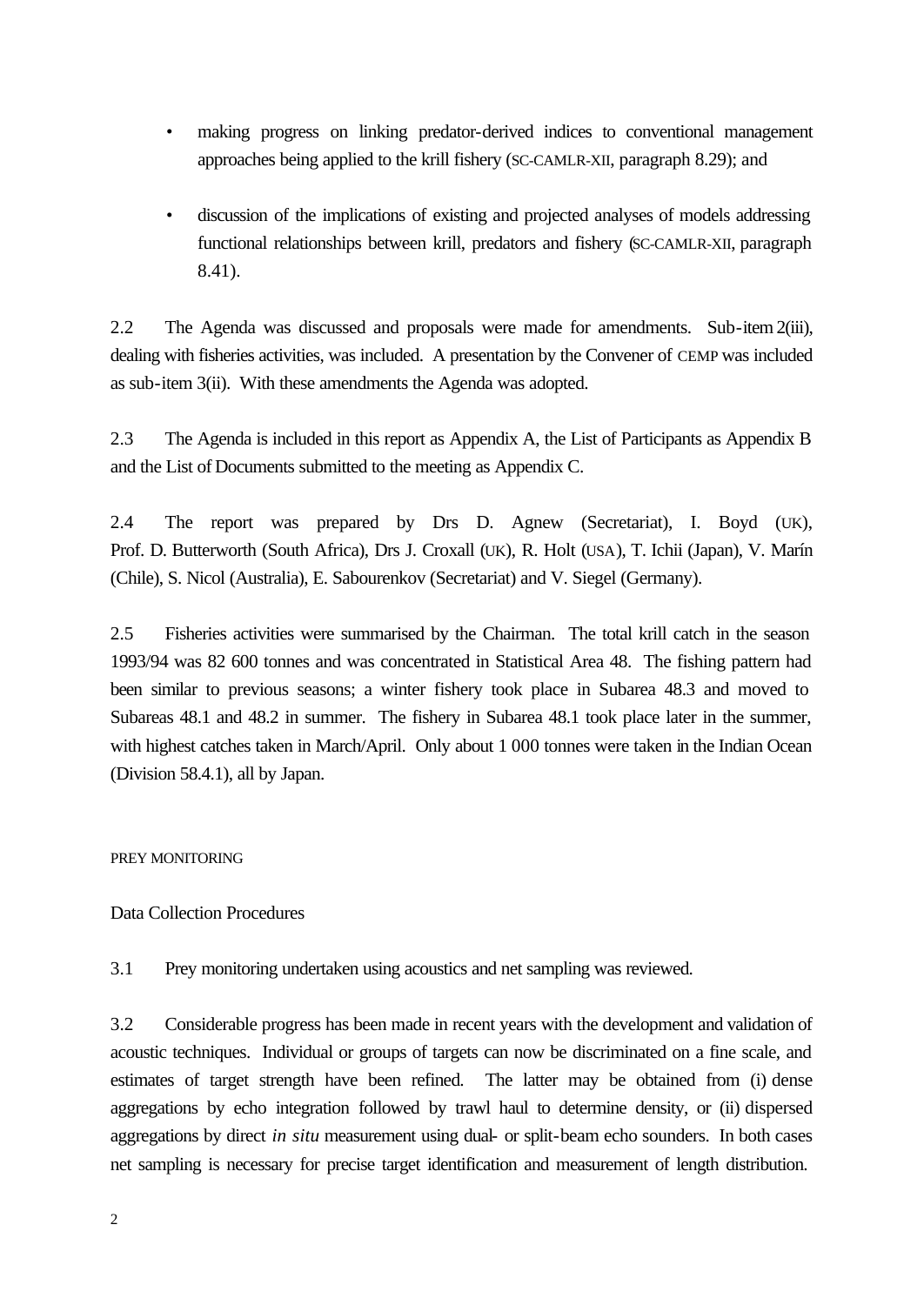Behavioural effects associated with net sampling, e.g., avoidance, must be considered. Another problem still to be resolved is the acoustic estimation of krill near the surface.

3.3 Acoustic differentiation of krill and salps is possible in some cases by measurement at two distinct frequencies. The most commonly used single frequency is 120 kHz and this is often supplemented by measurement at 38 or 200 kHz.

3.4 Much work has been undertaken on the design of acoustic surveys. The appropriate design depends on a survey's purpose. A number of example designs have been set out in the Report of the Subgroup on Survey Design (SC-CAMLR-X, Annex 5, Appendix D). In addition, the matter has been investigated intersessionally by WG-Krill in accordance with SC-CAMLR-XII, paragraph 2.41. A major discussion topic is the relative merits of spacing transects uniformly, which maximises spatial information, as opposed to random spacing which is required for the calculation of the variance of a biomass estimate using classical statistics.

3.5 A review of world-wide studies relevant to the topic of birds as indicators of change in marine prey stocks was tabled as WG-Joint-94/13. Many aspects of this review are relevant to CCAMLR, and especially CEMP, approaches to this subject.

3.6 Results of studies by French scientists around the Kerguelen Islands (Division 58.5.1) showed good correspondence between the abundance and certain characteristics of zooplankton (mainly *Euphausia vallentini* and *Themisto gaudichaudii*) in gentoo penguin diet and in simultaneous net hauls (WG-Joint-94/11).

3.7 It was pointed out that none of the above techniques addressed the problem of collecting data on krill distribution and abundance in ice-covered areas.

Review of Available Data

Krill Biomass Estimates in the Integrated Study Regions (ISRs)

3.8 The latest information concerning the biomass estimates of krill from within ISRs is contained in the WG-Krill report (Annex 5, paragraphs 4.45 to 4.50).

3.9 In considering the availability of krill biomass estimates within ISRs, the meeting noted that boundaries for each of the three ISRs enclosed a large area. The boundaries of each ISR were originally drawn to indicate the regional areas of importance to CEMP. They were chosen *inter alia*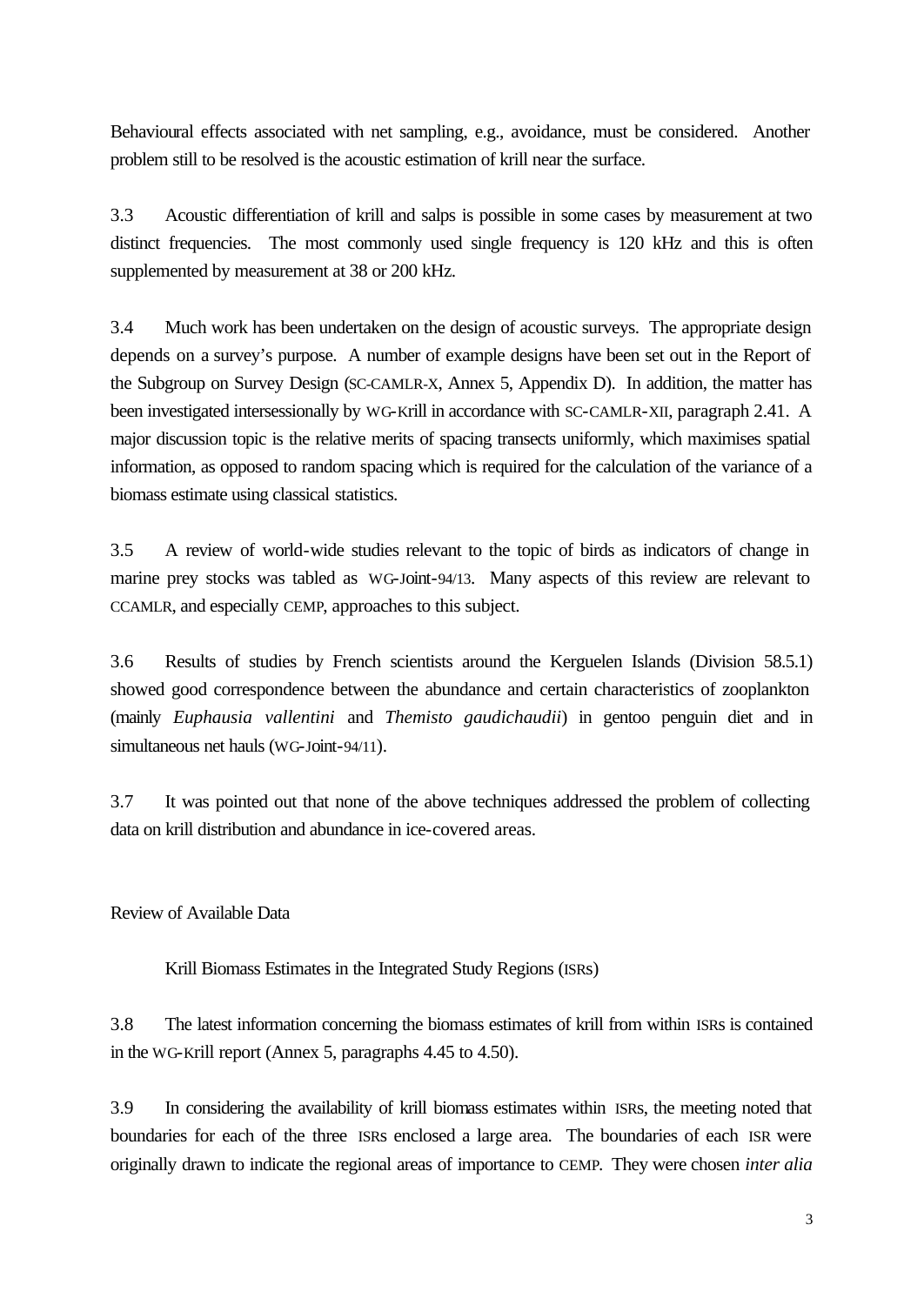as regions where the harvest of krill had taken place, krill surveys had been undertaken, and which were presumed to encompass important foraging areas of the predators to be monitored (see SC-CAMLR-V, Annex 6, paragraphs 11 and 12).

3.10 The meeting accepted that these boundaries were useful in the above context, but in doing so emphasised that it may not be necessary to conduct krill surveys over the whole of these regions.

3.11 The meeting noted that the application of new technology, e.g., satellite tracking and the use of time/depth recorders, has and will provide a better understanding of the foraging ranges and patterns of krill predators. This in turn should allow better definition of areas where krill surveys are required in the future, based upon the foraging areas of predators.

#### Fine-scale Catch Data

3.12 Fine-scale catch data for the 1992/93 season were presented in WG-Krill-94/6. The pattern of winter fishing at South Georgia followed by late summer fishing around the Peninsula was similar to that observed in previous years. It was noted that catches had been taken outside the Convention Area (in Division 41.3.2) and that these had initially been reported on STATLANT forms as having been taken in Subarea 48.1.

3.13 It was pointed out that there was a fairly consistent increase in the percentage of the krill catch taken after March in Subarea 48.1 over a 10-year period. This was caused by fishing vessels starting later and staying longer in the area. Both Chile and Japan indicated that the late start was due to operational reasons.

#### Fine-scale Surveys

3.14 It was noted that carefully integrated studies of krill surveys and predator foraging were being undertaken annually by the USA (WG-CEMP-94/37) near Seal Island (Antarctic Peninsula ISR) and by the UK within the South Georgia ISR.

3.15 Additional krill biomass data from ISRs in Prydz Bay (WG-Krill-94/21 and 34) and the South Shetlands (WG-Joint-94/9) were presented. In neither of these areas did the surveys cover the whole ISR. The group warned of the problems of comparing biomass estimates from different-sized areas; krill density was deemed to be more appropriate for such comparisons.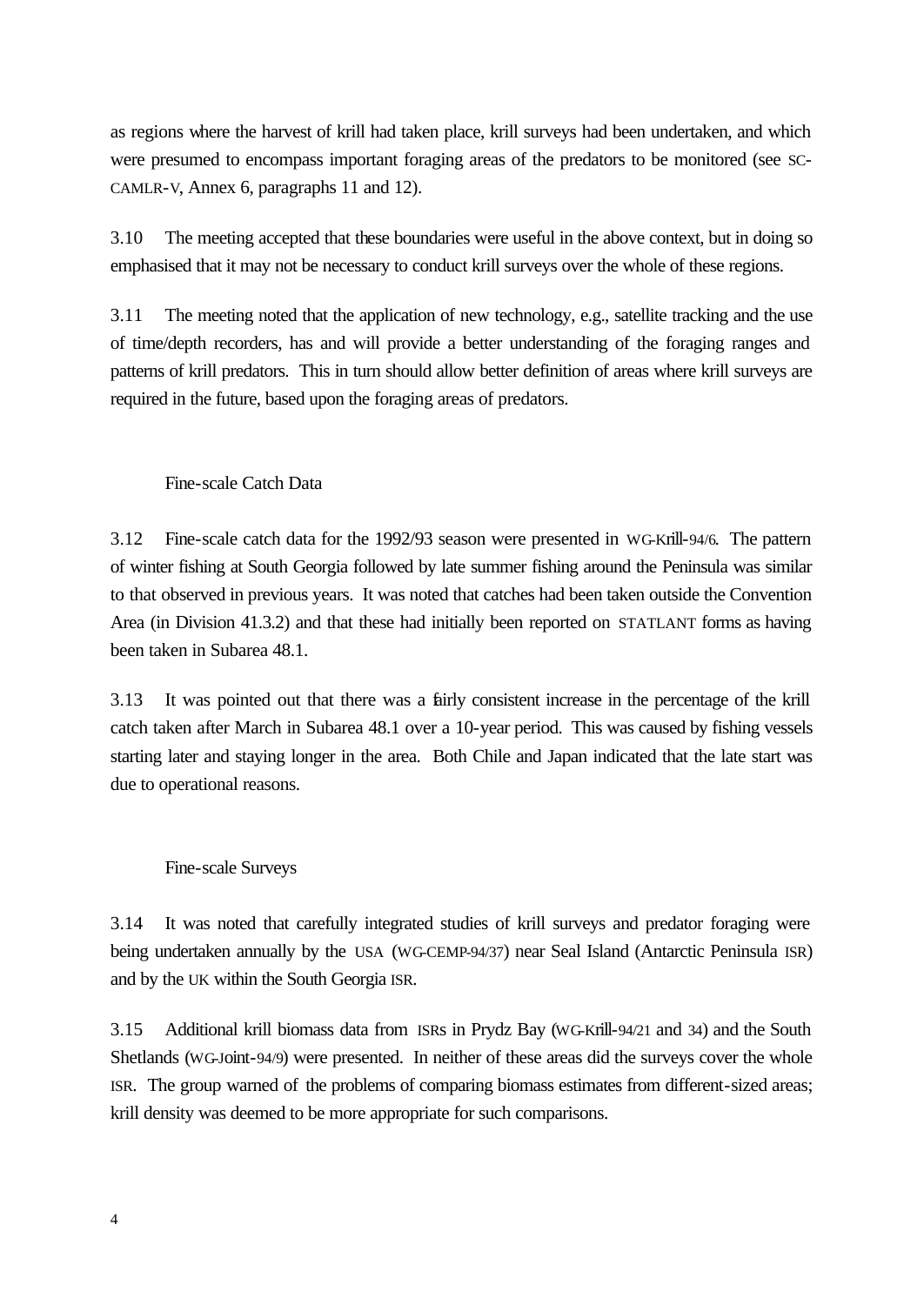3.16 In Prydz Bay, bias in acoustic estimates of biomass and distribution of *Euphausia superba*  could arise from the co-occurrence of *E. crystallorophias*. However, it is likely that the two euphausiid species can be differentiated by spatial separation, samples from net hauls and different acoustic signatures on the echo-trace. Complete differentiation between these species may not be necessary for some purposes because some predators tend to eat both species.

3.17 Paper WG-Joint-94/9 reported that the mean density of krill around Elephant Island had not changed markedly over four surveys in 1993/94, but that the distribution of krill around the island showed great variation. More importantly, the average density of krill was five times lower than the densities in the preceding four years. It was concluded that methodological variation was not responsible for the annual changes in density. In addition to low densities, a skewed age structure with a lack of young krill was observed.

3.18 In addition to the results presented in WG-Joint-94/9, it was known that surveys had been carried out by the UK around South Georgia and the South Orkneys, by South Africa around South Georgia, and by Argentina around South Georgia. Analyses of the results of these cruises were still being undertaken. The group hoped that these analyses would be presented at the next meeting.

#### PREDATOR MONITORING

3.19 The Convener of WG-CEMP provided a brief overview of predator monitoring being undertaken within CEMP. The main function of predator monitoring is to provide the Scientific Committee with information on dependent species within the ecosystem. To achieve this, predators, prey and environmental conditions are being studied. In particular, changes in predator performance are to be considered in light of prey and environmental changes.

3.20 Two types of work are carried out under CEMP. Firstly, directed research produces data on, for instance, predator behaviour at sea, foraging behaviour and bio-energetics. Secondly, monitoring of a number of variables, such as reproductive performance and environmental conditions produces comparable longterm data sets from different sites for a suite of predators consuming krill, *Pleuragramma antarcticum* and *E. crystallorophias*. Four sites in three ISRs have been the source of data over a period of five years.

3.21 Protocols for the collection and submission of CEMP data have been set up and predator indices are calculated annually by the Secretariat. Special attention is being given to the potential impact of local fisheries and functional relationships between krill availability and predator performance.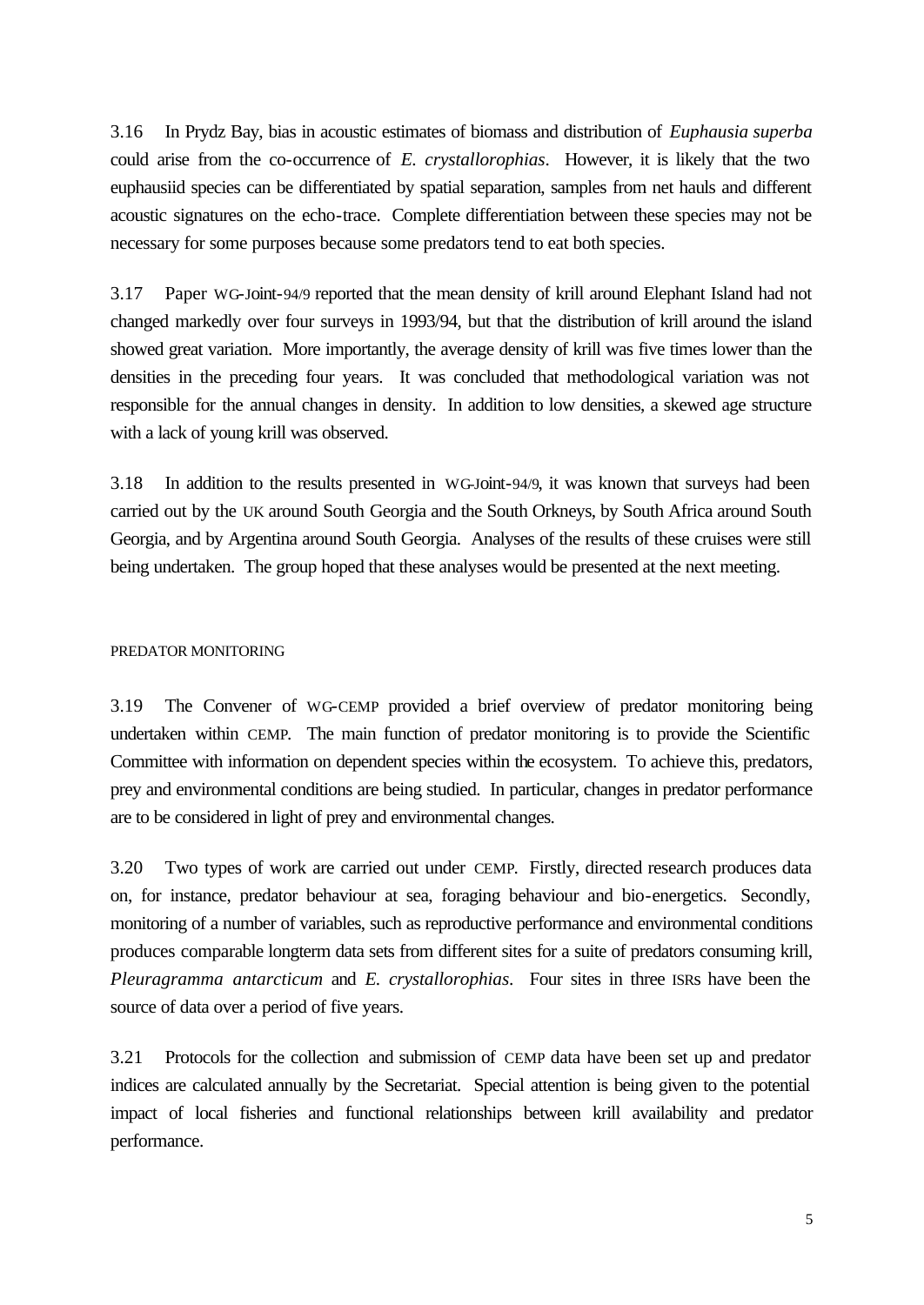3.22 It was noted that investigating the location and timing of likely predator/prey interactions was important. Predator indices operating over restricted time and space scales, such as foraging duration, provide valuable information about sensitivity of predators to prey availability and environmental conditions. In addition, there is an important link between vertical distribution of krill and diving depths of predators.

3.23 Within CEMP certain types of environmental data, relating to weather conditions at monitoring sites and to the location of ice at sea near these sites, are collected using standard methods. No proposals have yet been made for the collection of any other physical or biological environmental data (e.g., that may relate to the distribution, abundance and availability of prey).

#### ECOSYSTEM INTERACTIONS

#### Distribution of Krill Fishing and Predators

4.1 Paper WG-Joint-94/17 presented a revised assessment of the impact of the krill fishery on penguins in Subarea 48.1 (WG-Krill-93/7) based on Japanese 'finer scale' catch data (10 x 10 n miles). The paper took into account the detailed spatial distribution of the fishery, likely foraging areas and foraging depths of predators and available information on krill biomass, current fields and sea-ice distribution in the South Shetland region. The authors concluded that the present fishery is unlikely to have an adverse impact on the penguin populations for the following reasons:

- (i) the spatial overlap between the main fishing and foraging areas is low;
- (ii) the overlap between trawling depth and foraging dive depth of penguins was also not substantial;
- (iii) a difference between size distribution of krill caught by trawlers and penguins was observed; and
- (iv) the current catch by the krill fishery is very low compared with the local krill biomass.

4.2 The group welcomed this analysis which represented the most detailed attempt so far to investigate interactions between penguins, fisheries and krill at this particularly appropriate scale.

4.3 However, a number of reservations were expressed concerning aspects of the approach and interpretation in WG-Joint-94/17: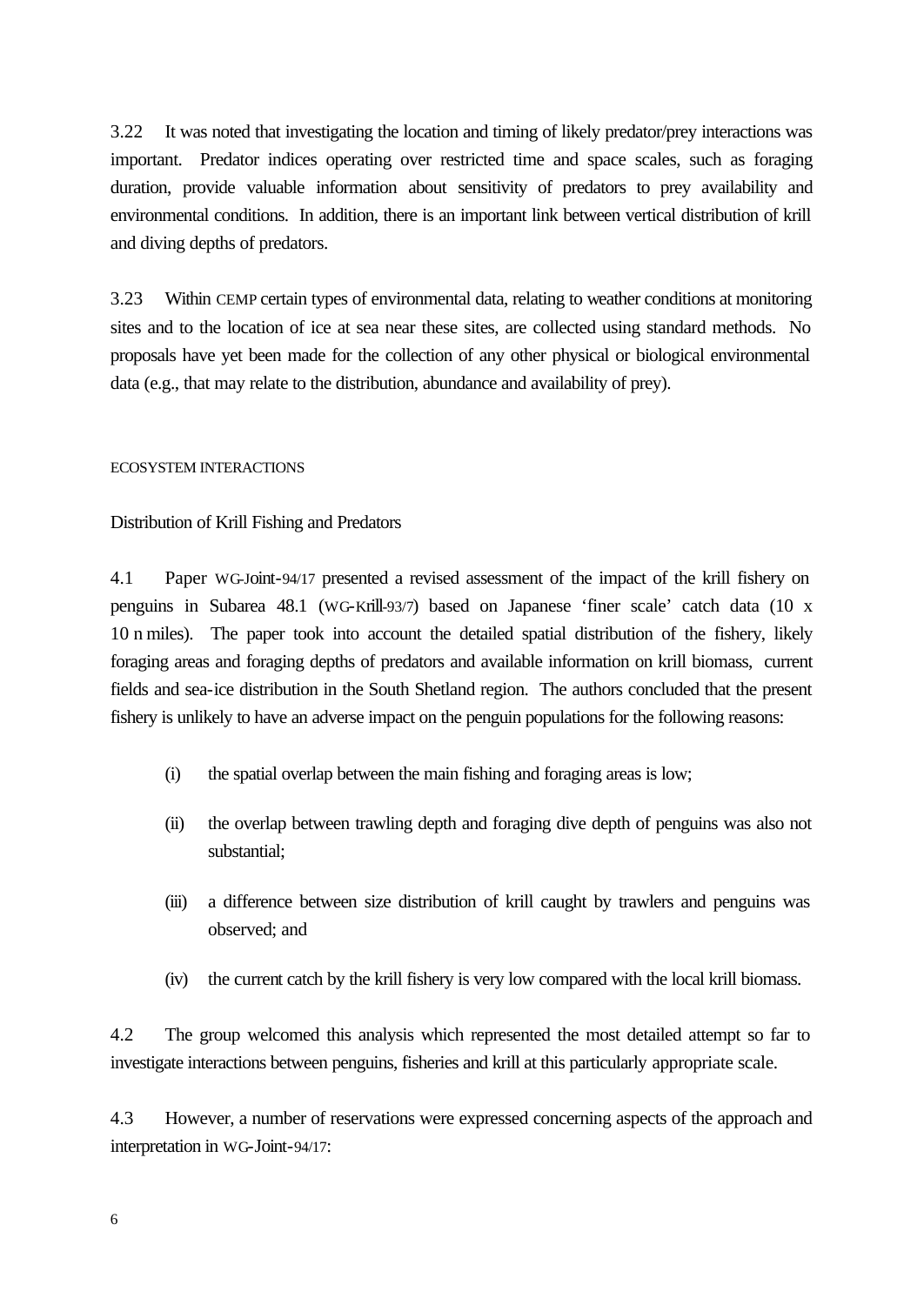- (i) any analysis of spatial and temporal overlap between predators, krill and fisheries that does not incorporate the known or potential effects of krill flux cannot resolve the true nature of the impact of krill fisheries on predators. In this context, it was noted that extensive empirical data on currents, additional to those used in WG-Joint-94/17, exist for the Bransfield Strait/South Shetland Islands area;
- (ii) it had already been noted that the data on penguin diving depths used in WG-Joint-94/17 were not necessarily spatially concurrent with the krill data (SC-CAMLR-XII, Annex 6, paragraphs 6.11 and 6.12). In any case, any assessment of vertical differences between foraging strata of penguins and trawler fishing depth needs to recognise that diel vertical movements of krill may result in penguins and fisheries simply exploiting the same swarm of krill, even if at different depths and times; and
- (iii) the feeding studies presented suggested that the trawl fishery was capable of taking all size classes of krill eaten by penguins. The topic of size, sex and maturity stage selectivity of krill taken by penguins and fisheries was an important one for further investigation.

4.4 The group agreed that pursuing the question of the interaction of predators and the fishery was of great importance to CCAMLR. This question can be considered at many different scales, from whole subarea population interactions to individual foraging interactions, and it was agreed that research at all scales would be important.

4.5 However, it was agreed that it was equally important that collection of any data should be accompanied by theoretical work establishing how such data could be used in management. In particular, given that interpretations of present data (e.g., arising from WG-Joint-94/17) in regard to the impact of the fishery on predators are ambiguous, it was essential that future recommendations by the group for data collection should be evaluated to determine what additional observations are required to resolve the ambiguities.

4.6 At larger scales, the group encouraged continuation of modelling studies such as WG-CEMP-94/10 and 30 which examined the combined effects of fishing and krill flux on krill density in predator foraging areas (see paragraphs 4.37 to 4.39 for further discussion). It was noted that further breakdown of flux calculations at finer scales more relevant for predators may be required.

4.7 In considering this, the group acknowledged that there was considerable work still to be done in refining the estimates of krill flux at the scales currently being used, and in acquiring new data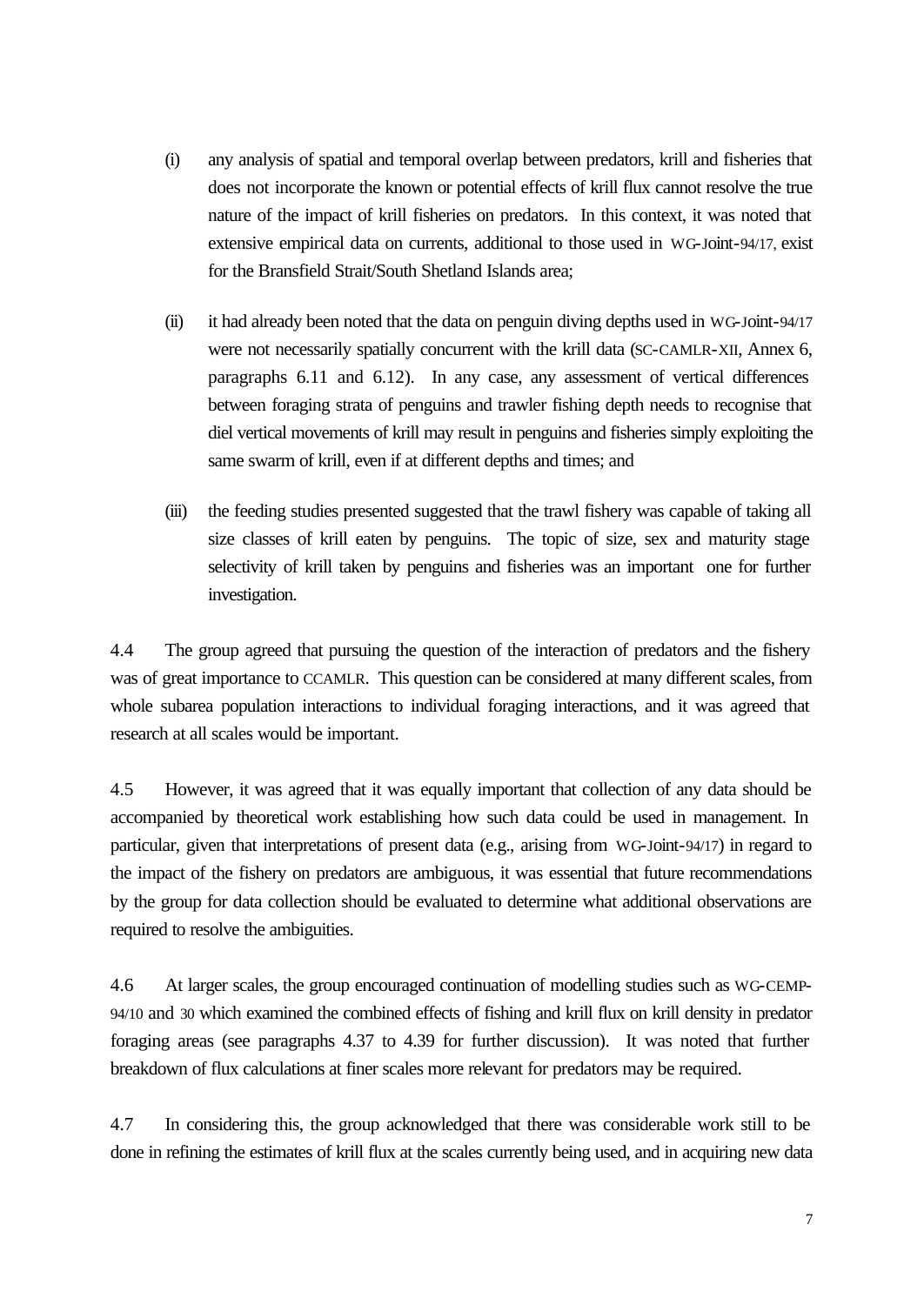sets (Annex 5, paragraph 4.13). It was agreed that in the course of this work it was likely that a number of data sets applicable to calculation of krill flux at finer scales would become available, and, as appropriate, fine-scale investigation of flux could be made.

4.8 At smaller scales, it was suggested that studies of predator foraging should be continued to investigate detailed behavioural interactions between krill predators and their prey. In this context it was noted that three-dimensional descriptions of the prey field as presented in WG-Joint-94/12 were an innovative method of assessing krill availability to penguins.

4.9 Such studies within CEMP may contribute to the development of quantitative expressions of predator/prey interactions (see e.g., WG-CEMP-94/12) through refinement of appropriate models of functional relationships and through the development of indices of predator performance. In order for such studies to be most useful, observations of predator foraging and prey distribution should be obtained at the same place and time.

4.10 The Data Manager reminded the meeting that for the last few years the Secretariat has been asked to report the catches of krill within a 'critical foraging period-distance', defined as being within 100 km of predator colonies over the period December to March. Following the discussions at the 1993 meetings of WG-CEMP and WG-Krill, the Secretariat has taken this work forward to develop a calculation of a generalised index of predator - fishery overlap (WG-Joint-94/8). This work is in a preliminary stage, but is formulated such that predator demand in any defined area can be calculated, given species-specific foraging characteristics and energetic demands, and used together with catch data to calculate an index of the overlap between predators and the fishery taking account of the functional interaction between the two rather than the arbitrary calculations which are currently performed.

4.11 The group welcomed this initiative. It was considered, however, that the work on interaction between predators and the fisheries, as investigated in both WG-Joint-94/8 and 17, had been taken as far as possible for the moment. Further work on updating these analyses was encouraged but not considered to be a priority at this time.

4.12 In the light of these discussions, the Secretariat was requested to continue to calculate the catch of krill taken in the critical period-distance rather than provide further refinements to the model described in WG-Joint-94/8.

4.13 Given the importance that the group attached to this topic, and the comments and ongoing work outlined in paragraphs 4.3 to 4.9, it was recommended that a discussion on the full implications of these studies be held at a future meeting.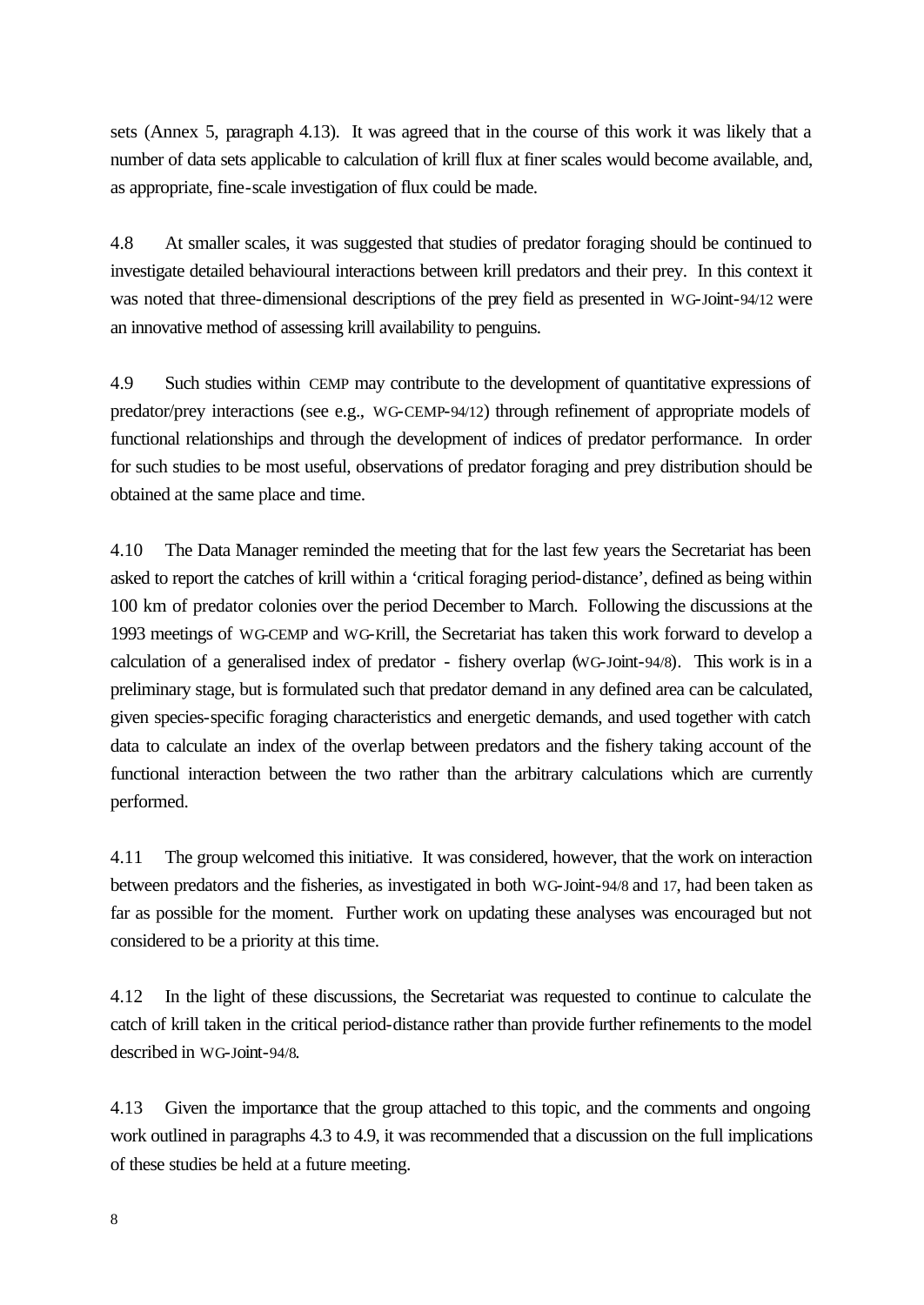Potential Effect of Precautionary Measures

4.14 In 1992 the Scientific Committee requested the Data Manager to develop a model which would examine the effects of various management strategies on the krill fishery in Subarea 48.1. This model was presented last year as WG-Krill-93/14. As a result of comments by both WG-Krill and WG-CEMP in 1993 the model had been further developed to increase model realism and was presented to this meeting as WG-Joint-94/4.

4.15 The model now uses catch and effort data from both the Chilean and Japanese fleets to estimate the probability of encountering a fishable swarm. This probability is applied to data on fishing duration, fleet size and CPUE to calculate an estimated total catch in each of a number of fine-scale squares. The estimated numbers of penguins foraging in each of these squares is used to calculate a 'disturbance index'. The success of management scenarios is assessed according to their ability to minimise the disturbance index whilst maximising catch. The most successful scenario studied was found to be one which restricted fishing within 75 km of breeding penguins during January and February. This resulted in a 90% reduction in overlap with foraging predators and a 15 to 20% reduction in catch.

4.16 These developments in the model were welcomed by the group. Although a number of parameters are probably poorly estimated (for instance the form of the encounter probability), and the criteria for assessing performance are difficult to define, the overall structure of the model appears appropriate for estimating the impact of management measures on an established fishery. However, there were some concerns about the relationship of the model to the operational requirements of fishing.

4.17 The group recommended that further development of the model by the Secretariat was unnecessary at this stage, but encouraged interested parties to proceed with validation of the model and come forward with proposals for parameter re-definitions. For instance, the incorporation of fisheries independent information to refine some of the parameters was suggested. Development of alternative models was also encouraged.

Krill/Predator Functional Relationships

4.18 The Chairman drew the attention of the meeting to paragraphs 5.12 to 5.21 of the 1993 report of WG-Krill (SC-CAMLR-XII, Annex 4), paragraphs 7.11 to 7.39 of the 1993 report of WG-CEMP (SC-CAMLR-XII, Annex 6) and paragraphs 2.54 to 2.57 of the 1993 report of the Scientific Committee (SC-CAMLR-XII). These referred to the need for more information about the effects of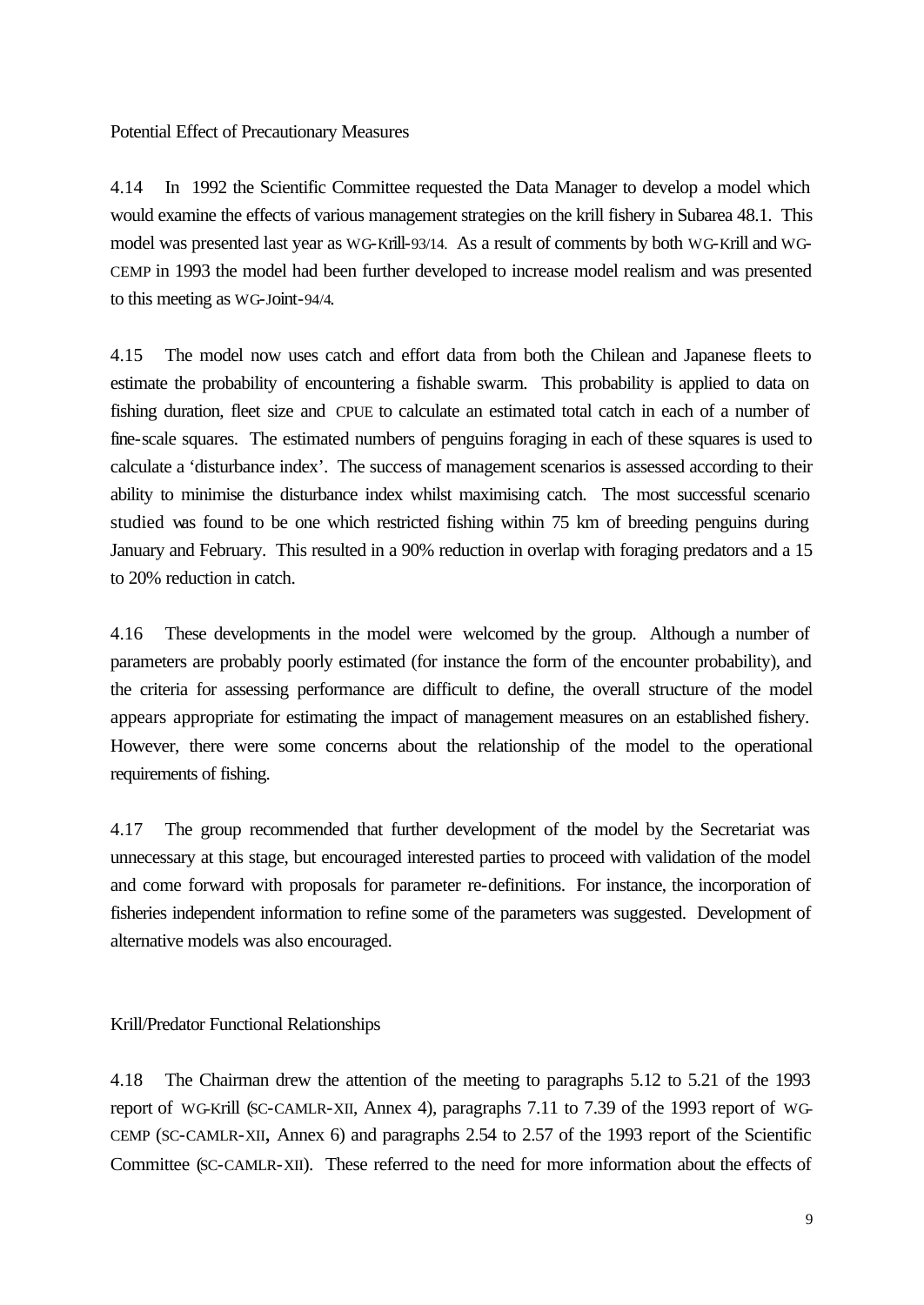krill fishing on predator populations. Attention was drawn to papers WG-Krill-94/24 and 93/43 which describe ongoing developments of a modelling approach to address this question.

4.19 Dr Butterworth explained the fundamental features of the model described in WG-Krill-94/24, emphasising the general and preliminary nature of the approach and that it would not be in the interests of the progressive development of the model to introduce too much complexity at this early stage. He reminded the meeting that an important finding of WG-Krill-93/43, reported last year, was that natural fluctuations in krill biomass make predator populations less resilient to krill fishing than deterministic evaluations would suggest.

4.20 WG-Krill-94/24 extended this work by attempting to estimate the parameters of functional relationships by using mean, variance and skewness of the observed distributions of predator survival rates and by incorporation of a term to relate these rates to the availability of krill rather than their abundance over a large area. The statistic developed to indicate the impact of krill fishing on the predator population under the model was expressed as the intensity of krill fishing which was required in order to halve the average predator population present in the absence of a krill harvest. Intensity of krill fishing was expressed as the fraction of a biomass estimate which could be set for harvest. The results suggested a surprising sensitivity of the predator populations to the harvesting of krill.

4.21 It was clear that the model had not produced realistic results in some cases (e.g., it was indicated that some species were unable to sustain themselves even in the absence of a krill fishery). Contributors of the predator data noted that this was possibly partly due to the values which had been used for juvenile survival in fitting the model. They suggested that better account should be taken of the age-dependence of survival rates where this could be estimated from data. One of the weaknesses of the approach was that the distributions of predator survival rates are not well known; even the most extensive data set, for black-browed albatrosses, contains only 15 values (one for each year), although it was acknowledged that a very substantial and sustained effort has been necessary to collect such a time series. However, it was also acknowledged that the distribution of krill biomass is even less well defined, being based upon model predictions rather than direct observations.

4.22 Even so, there remains a case for concentrating attention, by means of this modelling approach, on the predators which seem likely to show the greatest sensitivity to krill harvesting. The group noted that one of the purposes of the modelling exercise was to focus attention on the specific data needed to refine functional relationships between predator populations and their prey.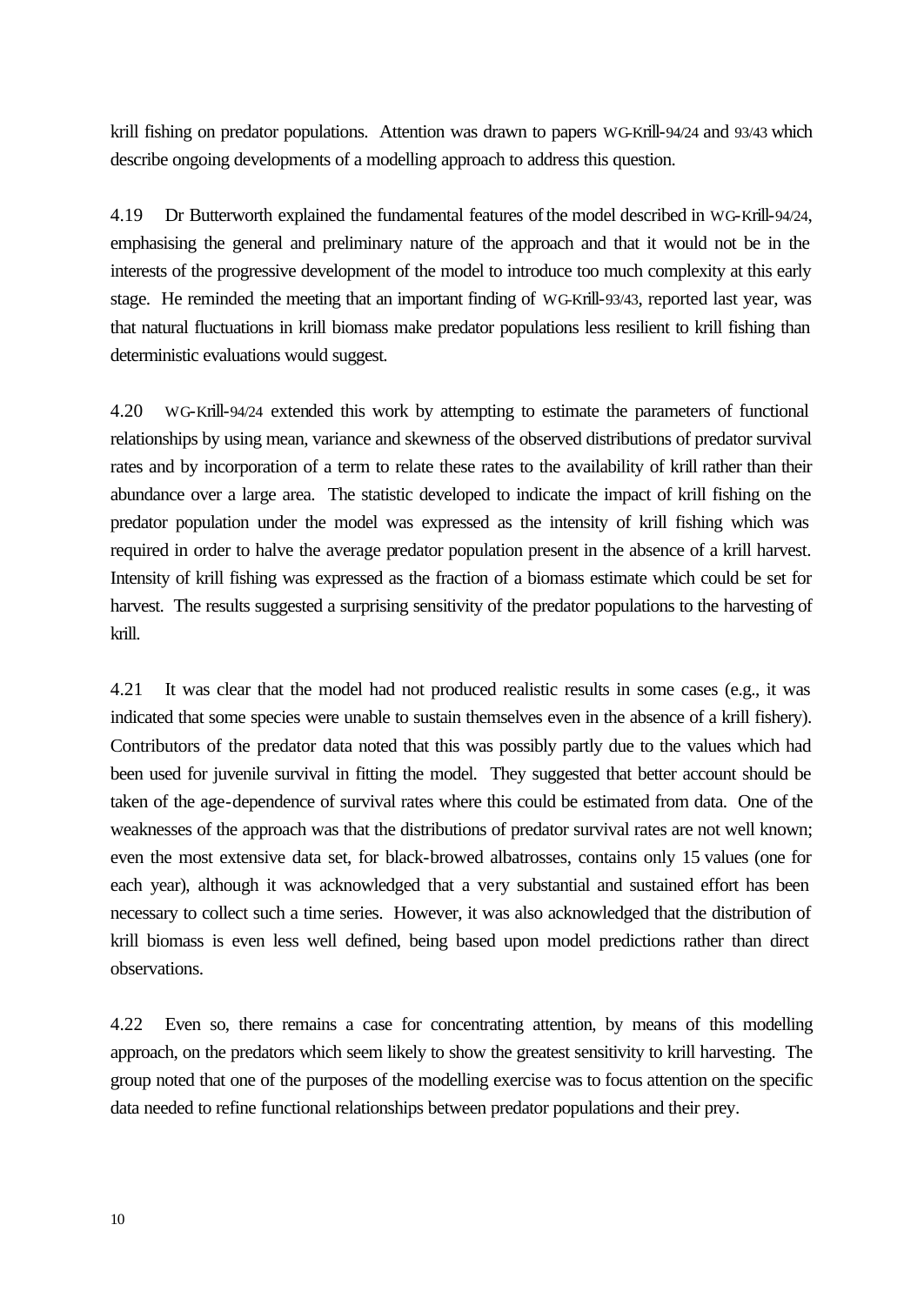4.23 There was some discussion of the mathematical form assumed for the functional relationship between predator survival and krill biomass. There were questions as to how, with the small estimate predicted for interannual variability in krill biomass by the krill dynamics model, it was possible to derive reliable estimates of functional relationships outside this range. It was noted that many different mathematical functions could provide a reasonable representation of the survival rate data over this biomass range, but would nevertheless have very different implications for assessments of predator resilience which depended on extrapolation beyond this range. However, this extrapolation process was somewhat assisted by making further plausible assumptions: for example, that survival rates would tend to be zero for low krill biomass for a predator dependent almost entirely on krill, and would show asymptotic behaviour in the case of large krill biomass. In addition, based purely on broad ecological principles involving predators exploiting patchily-distributed prey, one would expect functional relationships of the type illustrated in WG-Krill-94/24.

4.24 The possibility of examining the functional relationship between predator survival and krill biomass directly, rather than attempting to use distributions predicted from models, was addressed. Unfortunately, although there are sufficient years (up to 20) of predator data to contribute to such an analysis, the available time series of estimates of krill biomass are much shorter (about three years, depending on location), which precludes such a direct approach.

4.25 Further discussion of the problems and technical details of the model was referred to a subgroup. This group examined four key questions: (i) whether survival data for predators had been interpreted correctly; (ii) whether the shapes assumed for the functional relationships were realistic; (iii) whether the method of modelling errors was realistic; and (iv) whether the simple empirical way in which density-dependence was introduced in the model for the predator dynamics was appropriate. The results of these discussions, which were subsequently reported to the Joint Meeting, are set out below.

4.26 It was explained that the first year survival rate values used had been derived from the fledging rates and the pup mortality rates for black-browed albatrosses and Antarctic fur seals respectively. Thereafter, in the absence of anything better, the average adult survival rate had been used even for the juvenile year classes. There are problems when applying this approach to Antarctic fur seals and black-browed albatrosses and this probably explains some of the unrealistic results of the model. Potential solutions to the problem were discussed and it was agreed that further bilateral discussions between the relevant parties would take place intersessionally on this subject.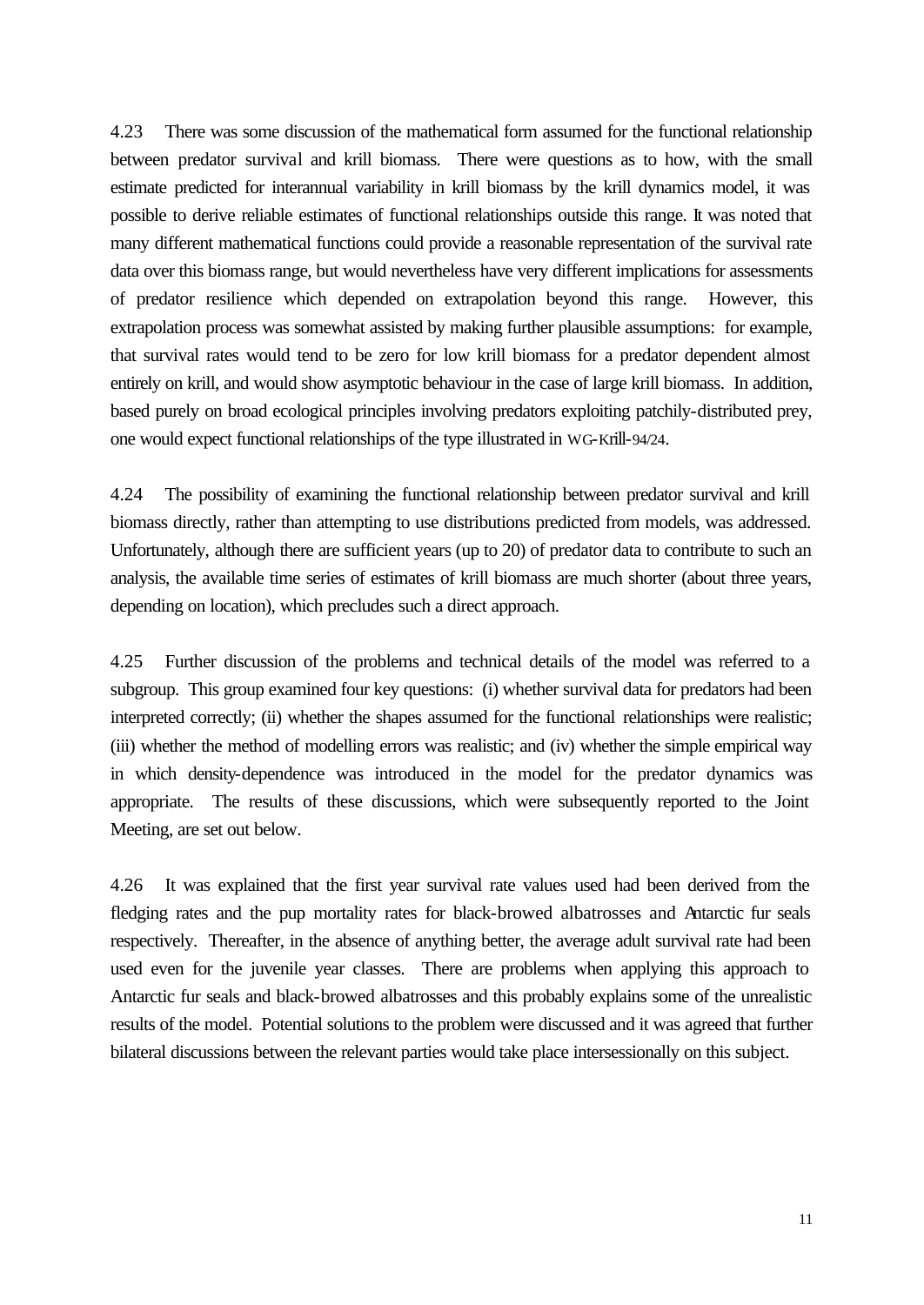4.27 There were some concerns regarding the functional relationship between the juvenile survival rate of predators<sup>1</sup> and krill biomass (e.g., WG-Krill-94/24, Figures 2i and 2ii). Dr Butterworth explained that juvenile survival rate would be expected to be a still-increasing function of krill biomass in the region of median krill biomass in the absence of exploitation. As harvesting depletes krill biomass, it is the behaviour of the relationship below rather than above this median value which is important.

4.28 There was further discussion of the shape of the functional relationship. It was agreed that a logistic model for the functional relationship would be most appropriate because it could accommodate a variety of shapes and, in particular, could represent a sharp drop in predator survival with declining krill biomass. Attention was drawn to the need to test robustness of results to a variety of slopes, which could have different implications for estimates of predator resilience to krill fishing.

4.29 The question of modelling errors was discussed briefly. Dr Butterworth outlined the necessity for dealing with errors within the structure of the model, which arises because whenever a model is fitted there will not be exact agreement with the observed data. The group considered that the estimation procedures of WG-Krill-94/24 are probably reasonably sound, and that the greatest variability ('error') would arise in the relationship between krill availability and krill biomass. It was emphasised that having only 15 years or fewer of data for some of the predator species would necessarily result in relatively imprecise estimates and, further, that some of the estimates of predator survival rate had fairly wide confidence intervals. It would be necessary to find some way of incorporating this information into the procedure for estimating the resilience of the predator populations to krill harvesting.

4.30 Finally, the equations used for modelling density-dependence (WG-Krill-94/43, equation 3) were considered. Overall, the meeting believed that this was probably the most appropriate approach as it followed conventional population dynamics models in its broad structure. There was some discussion about the appropriateness of assuming the density-dependent component to be linear. There may be value in examining the robustness of results to both concave and convex forms for this function.

4.31 The problem of the necessary levels of escapement from a krill harvest from a predator perspective was considered (WG-Krill-94/11 and WG-Krill-93/43). It was emphasised that 'escapement' did not mean the biomass of krill available after krill harvest (for possible consumption

l

<sup>&</sup>lt;sup>1</sup> 'Juvenile survival rate' in this model reflects all processes relating mature females to the number of their female offspring which survive to the end of their first year of life, i.e. pregnancy or laying rate, the fraction of births that are female, and survival over the first 12 months of life.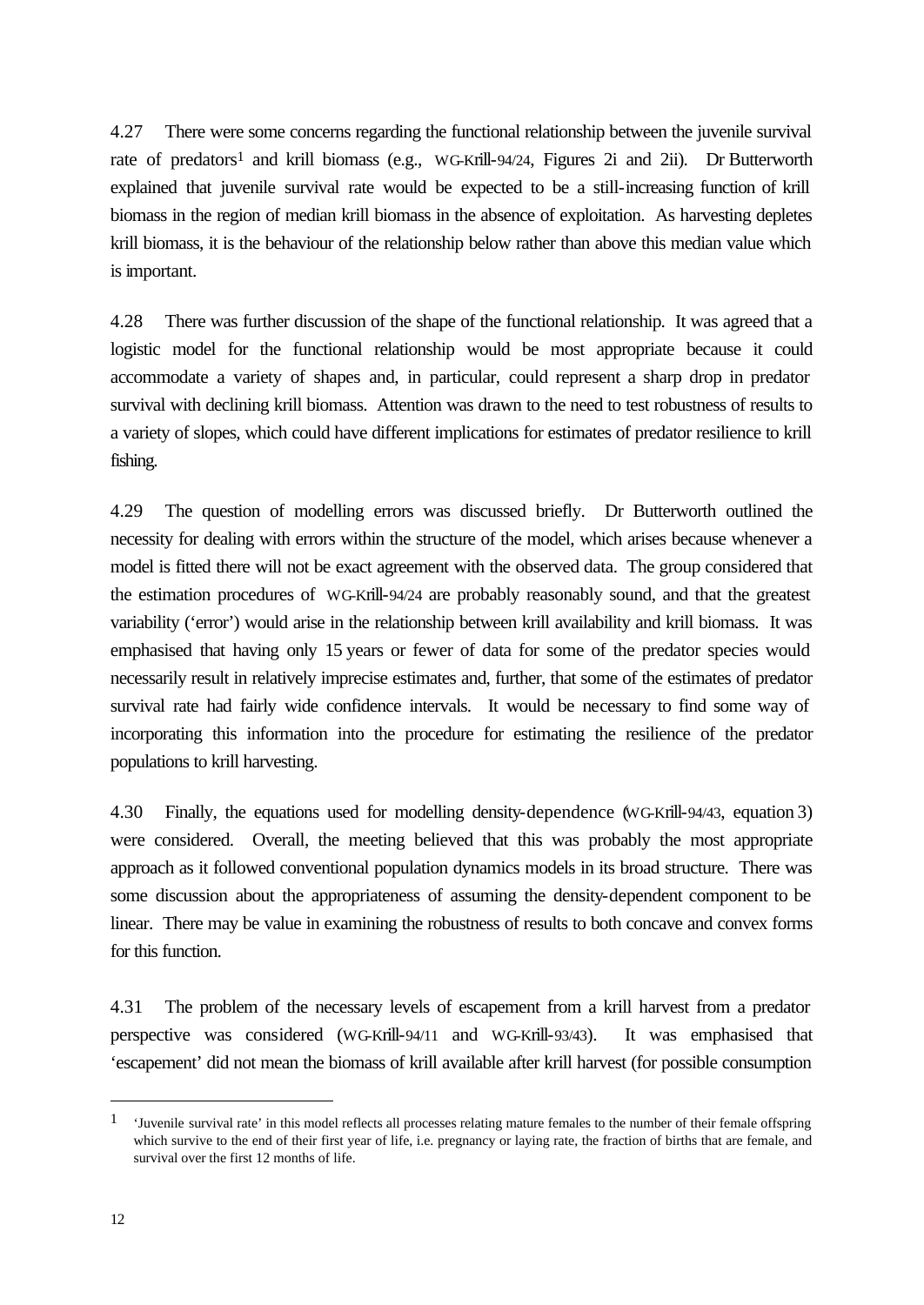by predators), but rather the level to which krill would be reduced, under a steady harvest, as a fraction of its average pre-exploitation level.

4.32 The group noted that placing nominal bounds on the acceptable levels of escapement had proved to be useful in developing precautionary measures within fisheries management in the past. Usually this level is taken to be about 0.5 in a single-species fishery context, which ignores dependent and related species in contrast to the dictates of Article II. At the other extreme, the best situation for the predators is clearly provided by a value of 1.0 (i.e., no krill fishing). It was suggested that, as a starting point in the absence of more quantitative assessments of predator responses to different levels of escapement, it may be appropriate to specify a target escapement level of 0.75, being intermediate between the 0.5 and 1.0 'extremes'.

4.33 The group recognised that it was very difficult to determine the levels of escapement required to sustain predator populations without knowledge of the krill biomass available to predators. However, there was no fundamental objection to using an escapement target of 0.75 as a point from which to start making management recommendations; this target value could be revised in future in the light of new information both from the models currently being developed and from predator data.

4.34 The possible effects of prey selectivity by predators on age-dependent natural mortality of krill have been highlighted by WG-Krill (Annex 5, paragraph 4.56). Results in WG-Krill-94/23 suggest that the krill yield estimation model may be particularly sensitive to krill age-dependent mortality (the present model assumes krill natural mortality to be constant with age). Information on prey size selectivity by predators is sought from WG-CEMP.

4.35 This matter was referred to a subgroup for further discussion. This group concluded that, because many of the more important seabird and seal predators of krill chiefly consumed substantial amounts of 2+ year classes of krill, the matter warranted further investigation. As an initial step, some broadly representative krill length frequency data derived from predators would be sent to Drs Butterworth and Thomson (for comparison with the krill dynamics model predictions) by Drs Ichii, Boyd, Croxall, Bengtson, Marín, Trivelpiece and Kerry.

4.36 The meeting then considered other models concerning predator/prey interactions and, in particular, those involving spatial and flux components described in WG-CEMP-94/10 and 30.

4.37 Introducing WG-CEMP-94/30, Dr Holt described the objectives of the preliminary form of this model. The aim is to model the predator-prey system around Elephant Island. The four steps in the development of this model were: (i) to simulate the krill distribution around Elephant Island; (ii) to superimpose foraging of predators from the known foci of predators in the area; (iii) to further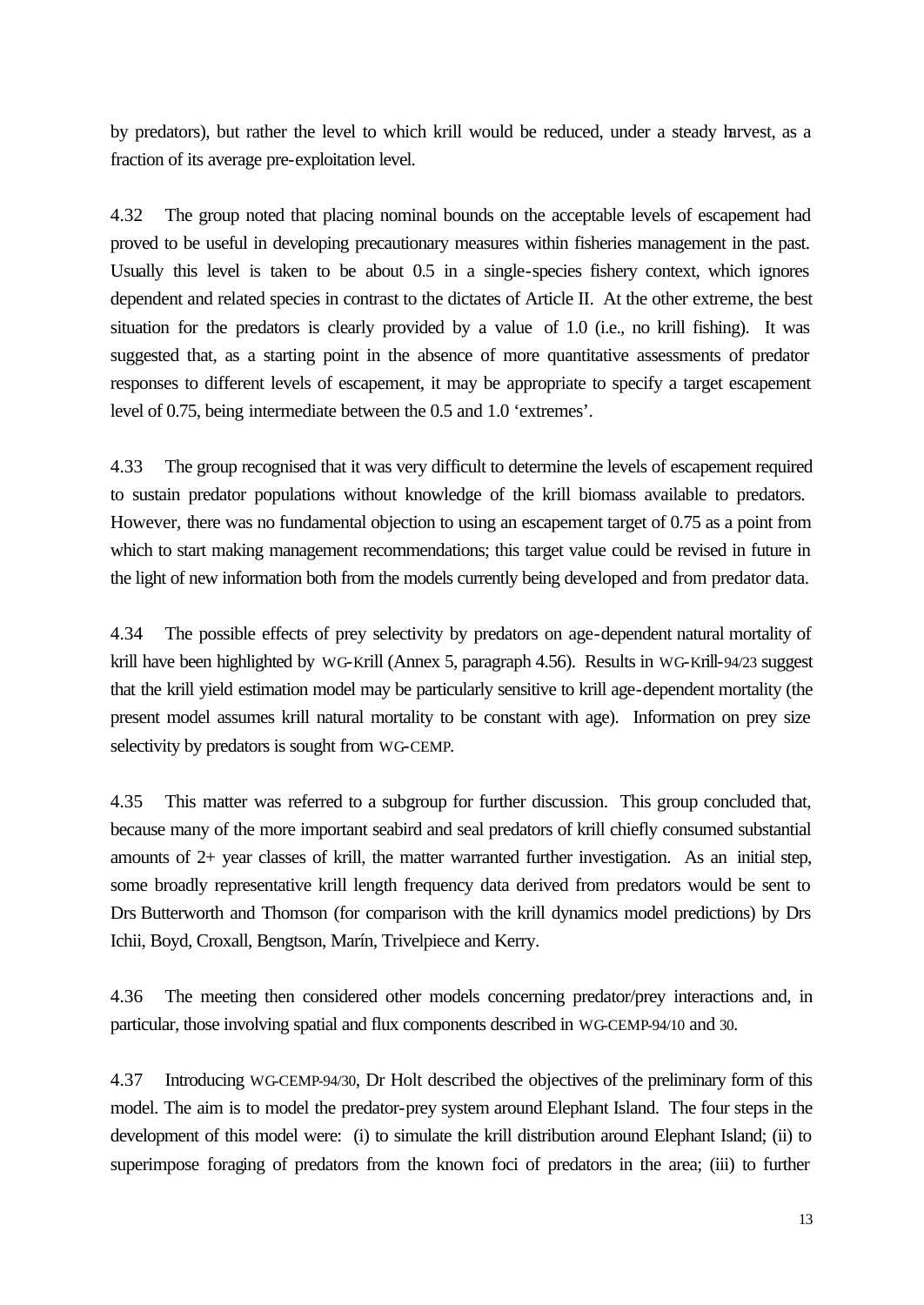superimpose the impact by the krill fishery; and (iv) to simulate the effects of the fishery on predator behaviour. The model will also attempt to incorporate the flux of krill through the area and variability of the location of the ice-edge.

4.38 The group suggested that the interannual variation in krill arising from recruitment variability should be incorporated in the model to provide comparability with outputs from the krill yield model.

4.39 Regarding WG-CEMP-94/10, Dr E. Murphy (Invited Expert) explained that the origins of his model predated the deliberations of WG-Krill about modelling. The model describes a single throughflow system with flux of krill past a predator breeding colony. Distance-impact relationships are derived using variable krill transport rates into the area and retention times within the area. The model also investigates the dynamics of predator-prey interactions by addressing the effect of flux within disturbed systems. An important conclusion of the model is that coastal effects produce aggregation of krill swarms and this results in greater spatial and temporal variability within the system. Relatively small variability in oceanic krill stocks can build up to large levels locally in inshore regions.

4.40 The group commented that this was a good example of a model which incorporates prey flux and interactions with predator populations.

## ECOSYSTEM ASSESSMENT

5.1 The Convener of WG-CEMP introduced this item by noting that WG-CEMP's tasks under the ecosystem assessment agenda item as directed by the Commission (CCAMLR-IX, paragraph 4.34) and Scientific Committee (SC-CAMLR-XI, paragraphs 5.4, 5.39 and 8.6) are:

- to determine annually the magnitude, direction and significance of trends in each of the predator populations being monitored;
- to evaluate annually these data by species, site and region;
- to consider conclusions in the light of relevant information on prey and the environment; and
- to formulate appropriate advice to the Scientific Committee.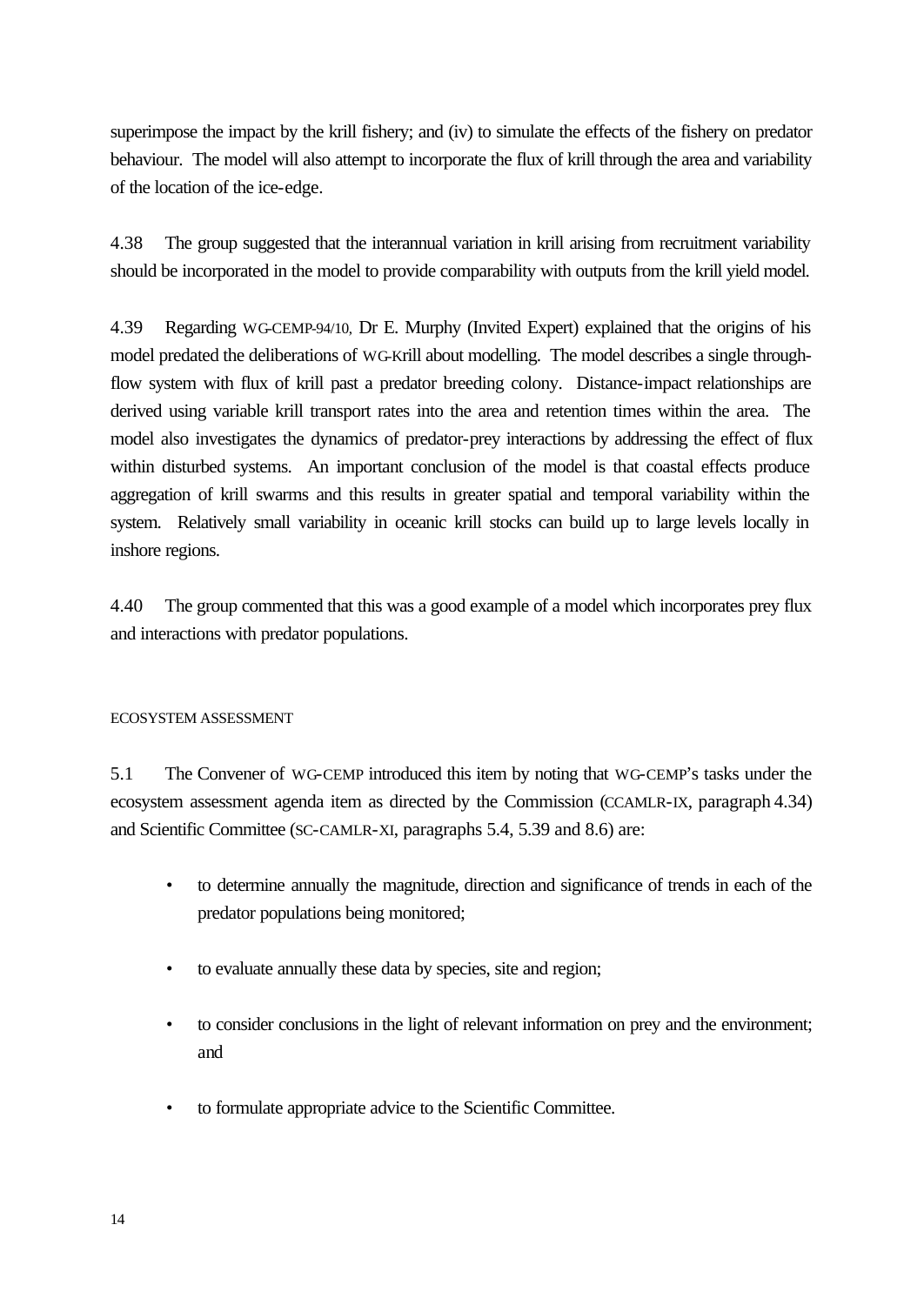- 5.2 Since 1992 WG-CEMP has been considering ways to undertake this assessment by:
	- (i) reviewing background information available to the Working Group in submitted papers; and
	- (ii) reviewing together predator, prey, environment and fishery data, and especially those data in the CEMP database.

5.3 The assessments made in 1992 (SC-CAMLR-XI, Annex 7, Table 5) were chiefly qualitative in nature, although many parts of the assessment of predator data were based on quantitative data from the CEMP database.

5.4 In 1993 WG-CEMP had repeated this process (SC-CAMLR-XII, Annex 6, Table 5) noting, however, the limitations of continuing to make somewhat subjective assessments for predators and an inability reliably to make even subjective assessments for all prey and most environmental data. WG-CEMP had therefore requested that WG-Krill consider the best potential indices for assessing prey data and that the whole issue also be discussed at the Joint Meeting (SC-CAMLR-XII, Annex 6, paragraph 6.40). To facilitate this process, some specific questions had been formulated (SC-CAMLR-XII, Annex 6, paragraph 5.33).

- 5.5 In 1993 the Scientific Committee:
	- (i) endorsed the view that WG-CEMP should, at least for the predator data, move to objective assessments based on analysis of the quantitative data available within the CEMP database;
	- (ii) noted the continuing lack of data on krill biomass within ISRs and especially in the vicinity of CEMP sites, which was hampering interannual comparisons, including those with the predator data; and
	- (iii) re-emphasised the need to make progress with linking the predator-derived indices to the more conventional management approaches being applied to the krill fishery. It requested that this should receive further consideration at the present Joint Meeting.

5.6 WG-CEMP in 1993 noted that it had developed a set of annual indices of predator parameters with which to monitor different aspects of predator performance. In order to combine and evaluate information from predators, prey and environmental conditions, it felt that increased attention needed to be focused on developing a series of prey indices (SC-CAMLR-XII, Annex 6, paragraph 5.30). In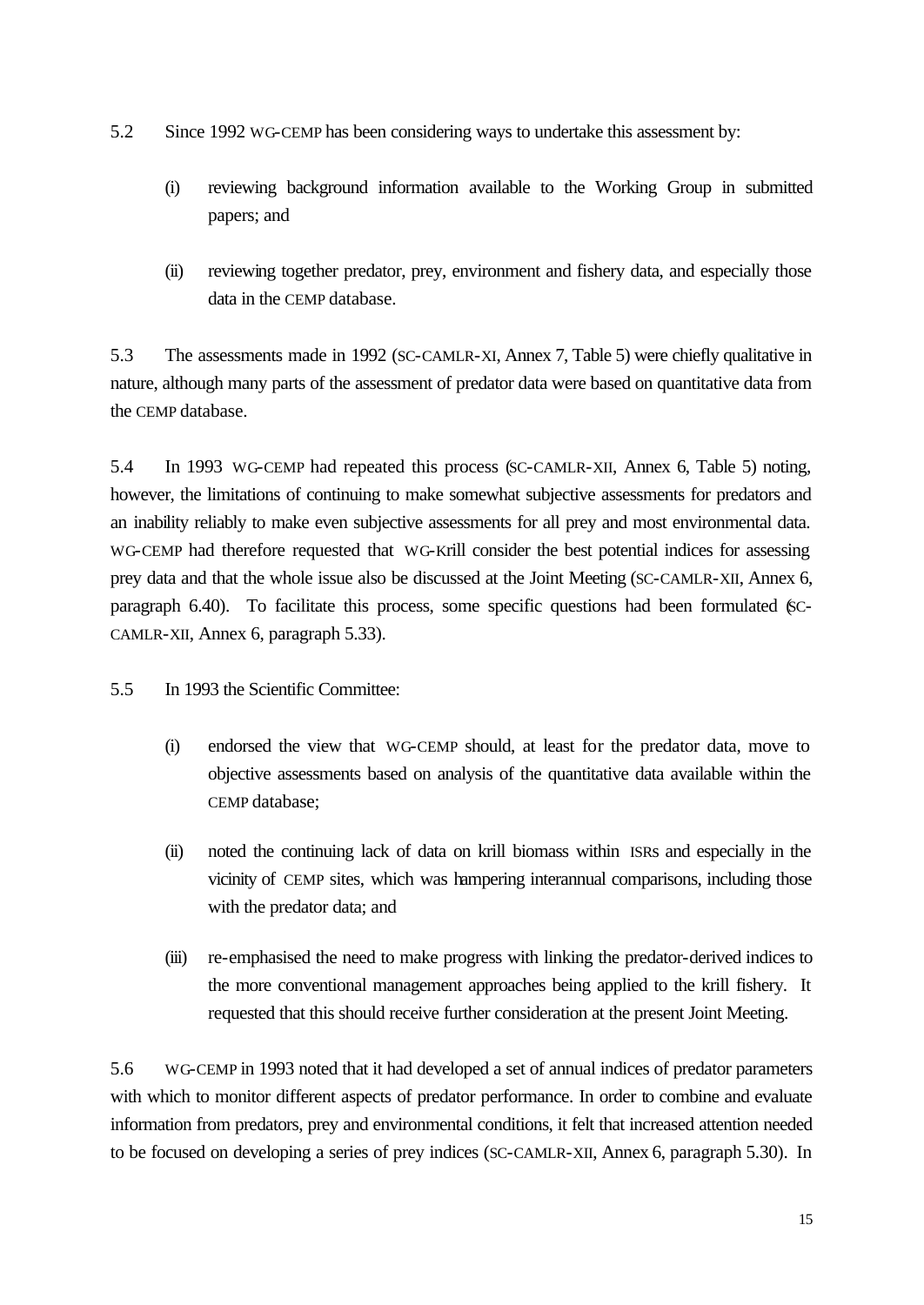addition to relevant prey data from fishery-independent surveys, the annual provision of fine-scale data from the fishery, such as catch locations, CPUE and krill length frequency within ISRs, and especially in the vicinity of CEMP sites, could be very valuable in assisting these evaluations (SC-CAMLR-XII, Annex 6, paragraphs 5.31 and 5.32).

Development of Prey, Fishery and Environmental Indices

5.7 In addressing the questions posed by WG-CEMP in SC-CAMLR-XII, Annex 6, paragraph 5.33, the Joint Meeting responded as noted below.

5.8 Fine-scale fishery catch data within ISRs and/or in the vicinity of CEMP sites are summarised this year in WG-Krill-94/6. For Subarea 48.1, all data are available back to 1988 and Japan has recently submitted all its catch data for this subarea since 1980. Fine-scale effort data on all catches, except those made by Japan, are contained in the CCAMLR database.

5.9 Fine-scale catch and effort data are still needed for Subareas 48.2 and 48.3; the latter is a particular priority as it contains a CEMP ISR. Data from the fisheries of the former Soviet Union would be especially valuable in this respect and the group noted the procedure endorsed by the Scientific Committee to obtain such data (SC-CAMLR-XII, paragraph 2.87).

5.10 The derivation of reliable information on krill availability to the fishery and on krill product quality was still under active discussion within WG-Krill (SC-CAMLR-XII, Annex 6, paragraph 5.33(ii)).

5.11 The CCAMLR database has few krill length frequency data; some of these are summarised in WG-Krill-94/4.

5.12 Information on the between-year variability of krill year class strength and recruitment between 1975 and 1994, based on data from German expeditions and US AMLR cruises in the Elephant Island area, has been developed and validated (WG-Krill-94/22). The recruitment index described in WG-Krill-94/22 is based on the relative abundance of 1+ year classes. The indices derived are likely to be applicable throughout Subareas 48.1 and 48.2 but their validity for application to Subarea 48.3 needs investigation.

5.13 The group noted that reliable krill recruitment indices can be obtained from fishery-independent surveys only. Assessment of the proportional recruitment of 2+ year classes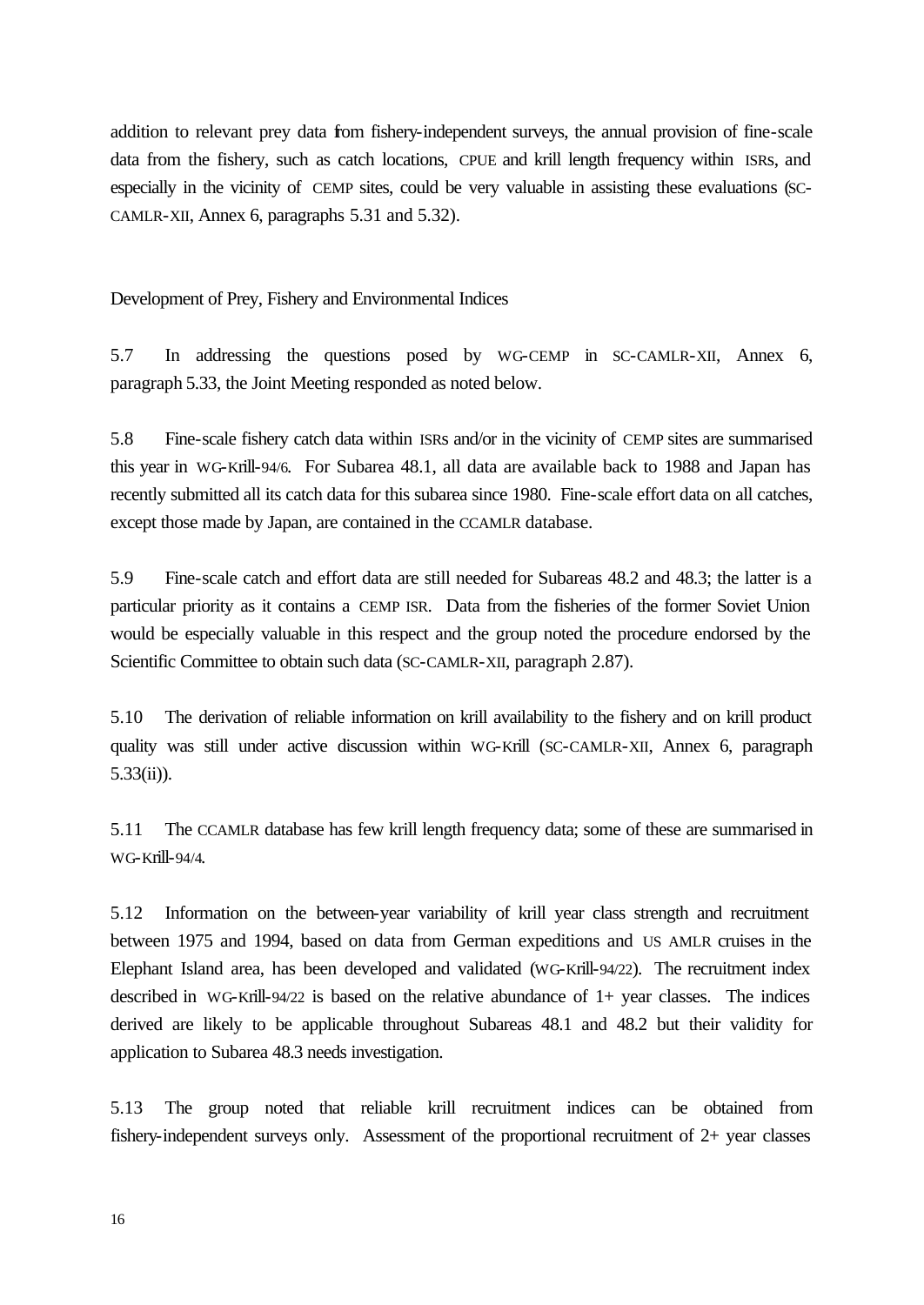(perhaps the category of greatest relevance to most seabird and seal predators) on an ordinal scale might be feasible from fishery data.

5.14 As far as potential environmental indices were concerned, beyond those for sea-ice currently being developed by the Secretariat in conjunction with WG-CEMP, the meeting was unable to make additional specific suggestions (see paragraph 3.23). It noted, however, that data of considerable potential relevance might be forthcoming from future satellite remote sensing activities. Nevertheless, many of these data would probably require considerable validation and careful evaluation before they could provide useful indices for CEMP purposes.

5.15 In respect of the requirements for fishery-derived indices as indicated by WG-CEMP in SC-CAMLR-XII, Annex 6, paragraph 5.34, it was felt that in general there were few possibilities for deriving useful indices, beyond those from catch statistics. Although it was feasible to provide various CPUE indices, with confidence limits, it was unlikely that such values would accurately reflect changes in krill abundance/availability. It was possible, however, that some expressions of CPUE, such as catch-per-towing-time, may be useful to provide information about local concentrations/distributions of krill (e.g., WG-Krill-94/14). Nevertheless, it was felt that it is not possible to use CPUE calculated from the data currently collected as one of the indices for assessment of prey abundance/availability in the context of comparisons with the predator indices derived from CEMP.

5.16 The above assessments of the status and utility of prey indices derived from the fishery mean that, at least in the near future, the provision of prey indices relevant to the CEMP Program will depend extensively on fishery-independent information.

5.17 At present, therefore, data on prey in the vicinity of CEMP sites and/or within ISRs relevant to the types of prey indices outlined at the early meetings of CEMP (SC-CAMLR-VI, Annex 4, Table 5) are still of limited availability.

5.18 It was recalled that, although it was never expected that detailed prey data would be available for all CEMP sites, obtaining such data near at least some sites in the ISRs had been viewed as essential for understanding how predator parameters in general might respond to changes in prey availability and environmental conditions.

5.19 The need to consider the relative value of several annual surveys in restricted areas versus less frequent coordinated surveys of large areas was discussed. It was noted, however, that each of these types of survey was designed to produce very different data, although both were of great relevance to CCAMLR management objectives.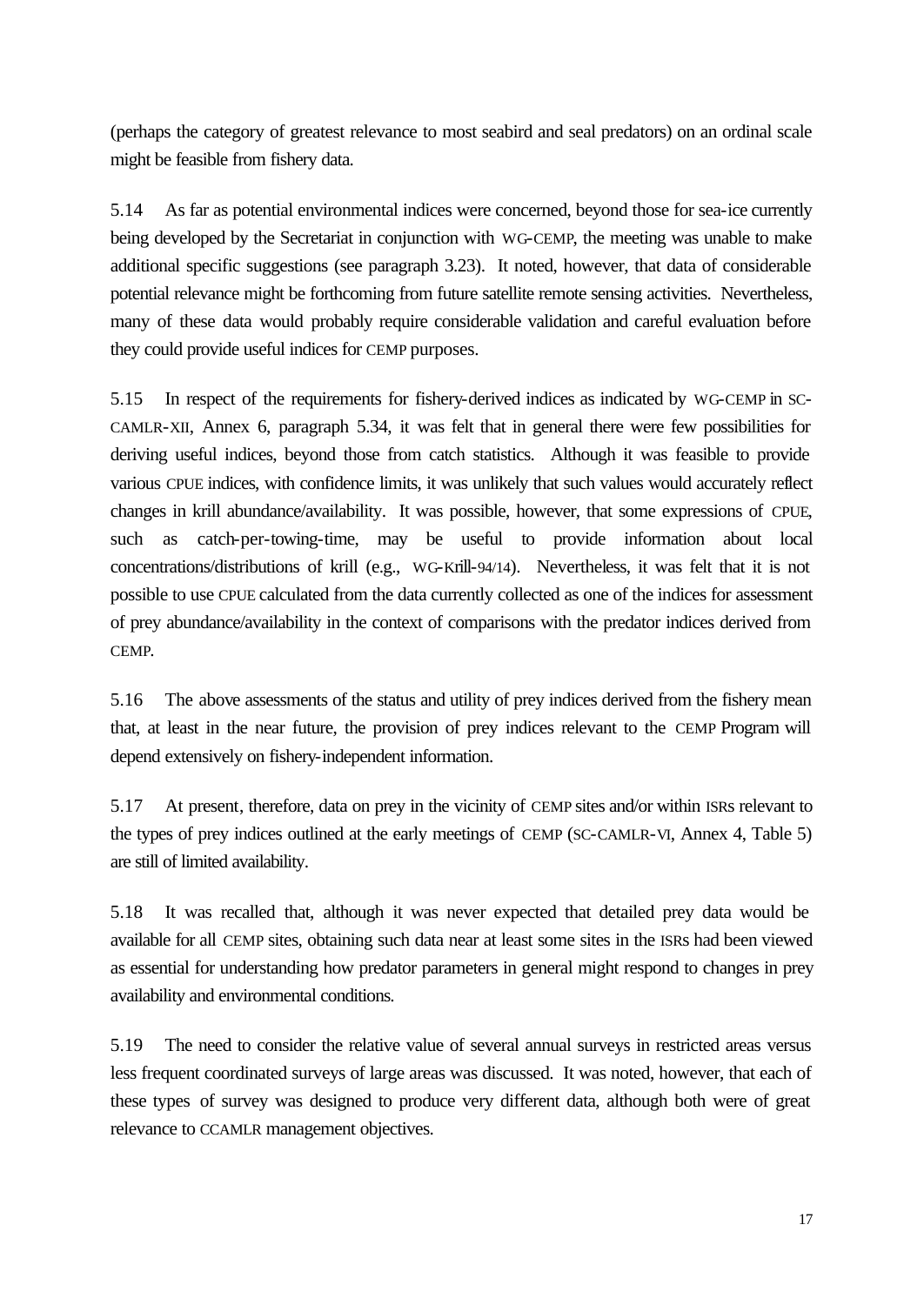5.20 As far as the CEMP prey monitoring surveys were concerned, a minimum current requirement was for annual surveys of at least one area within each ISR.

5.21 Within ISRs and/or in the vicinity of the main sites providing data to CEMP, a series of relevant annual data is currently only available from the Elephant Island area (vicinity of Seal Island CEMP site). Although some relevant data are available for the South Georgia ISR (including the vicinity of Bird Island CEMP site) and the Prydz Bay ISR, the data are more difficult to relate directly to CEMP activities.

5.22 This suggests that there may be greater difficulties than originally envisaged in trying to integrate data for predator, prey and environment in order to evaluate changes in predators in relation to changes in prey and environment.

5.23 The group therefore felt that it was necessary to review this whole topic at its next meeting. In particular, it would be necessary to address questions of whether it is best to proceed in future by:

- (i) trying to increase the number and frequency of prey surveys in ISRs and to facilitate the acquisition of complementary environmental data;
- (ii) defining and developing more appropriate prey indices;
- (iii) developing a suite of different approaches to management measures involving predator/prey interactions, which do not necessarily require the close linkage of data from predators, prey and environment in the same way as hitherto attempted; or
- (iv) some combination of the three approaches above.

5.24 In order to improve the development of an ecosystem-based management approach, the Joint Meeting agreed that it is necessary to improve current understanding of both the structure and dynamic functioning, including temporal and spatial variability, of the Antarctic marine ecosystem.

5.25 Therefore, Members were urged to submit proposals aimed at identifying variables most likely to indicate trends in important ecosystem components, especially for prey, hydrography and weather, at various spatial (e.g., areas/subareas, ISRs, fishing grounds) and temporal (e.g., interannual, intraseasonal) scales.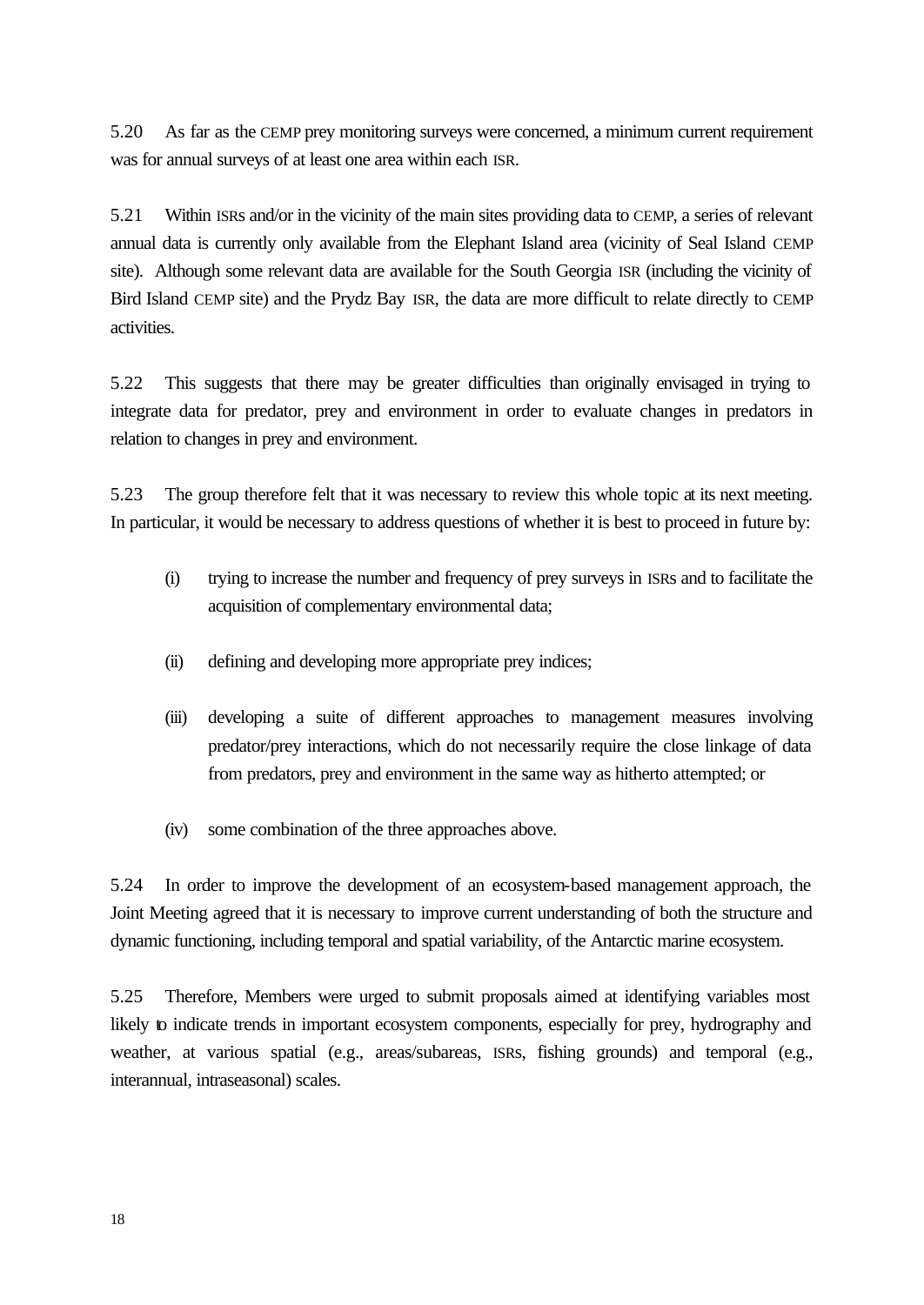5.26 The Joint Meeting noted WG-CEMP's past progress in addressing this issue specifically for predators (SC-CAMLR-VI, Annex 4, Table 5; SC-CAMLR-XII, Annex 6, paragraphs 5.33, 5.34 and Table 5) and agreed that this offered some useful examples from which to proceed.

Integrating Predator, Prey, Environmental and Fishery Indices into Ecosystem Assessments

5.27 In addition to the initiatives set in train in paragraphs 5.10 to 5.25, progress on this topic was reported by WG-CEMP (Annex 6, section 7) and WG-Krill (Annex 5, paragraphs 3.21 to 3.28).

CEMP Experimental Approaches (Experimental Fishing Regimes)

5.28 The suggestion of a need to establish an experimental fishing regime to investigate cause/effect relationships between potential fisheries impact and predator performance was formulated most recently and explicitly at the Joint Meeting in 1992 (SC-CAMLR-XI, Annex 8, paragraph 9).

5.29 Desirable though such activities might be, it was noted that they could not proceed without formalising the precise objectives of the experiment and evaluating its feasibility thoroughly. Members had been requested to undertake such tasks, but no proposals or evaluations had been forthcoming.

5.30 It was noted that continuing to measure and evaluate annual variations in predator, prey and environmental parameters would strengthen the possibility of formulating well defined hypotheses for possible future experimental perturbations. In the meantime, sharp fluctuations in the natural variability of these parameters (e.g., local krill availability) could be considered a form of natural experiment that would help to develop hypotheses for future work.

Incorporating Ecosystem Assessments into Management Advice

5.31 Given the difficulties which have become apparent in developing assessments using some combination of predator, prey and environmental data based on those submitted to the CEMP database, and the unlikelihood of the situation improving markedly in the near future, it was suggested that greater priority should be given to considering how the assessments of predator population status, trends, reproductive performance, diet and demography could on their own contribute to the formulation of management recommendations for the krill fishery.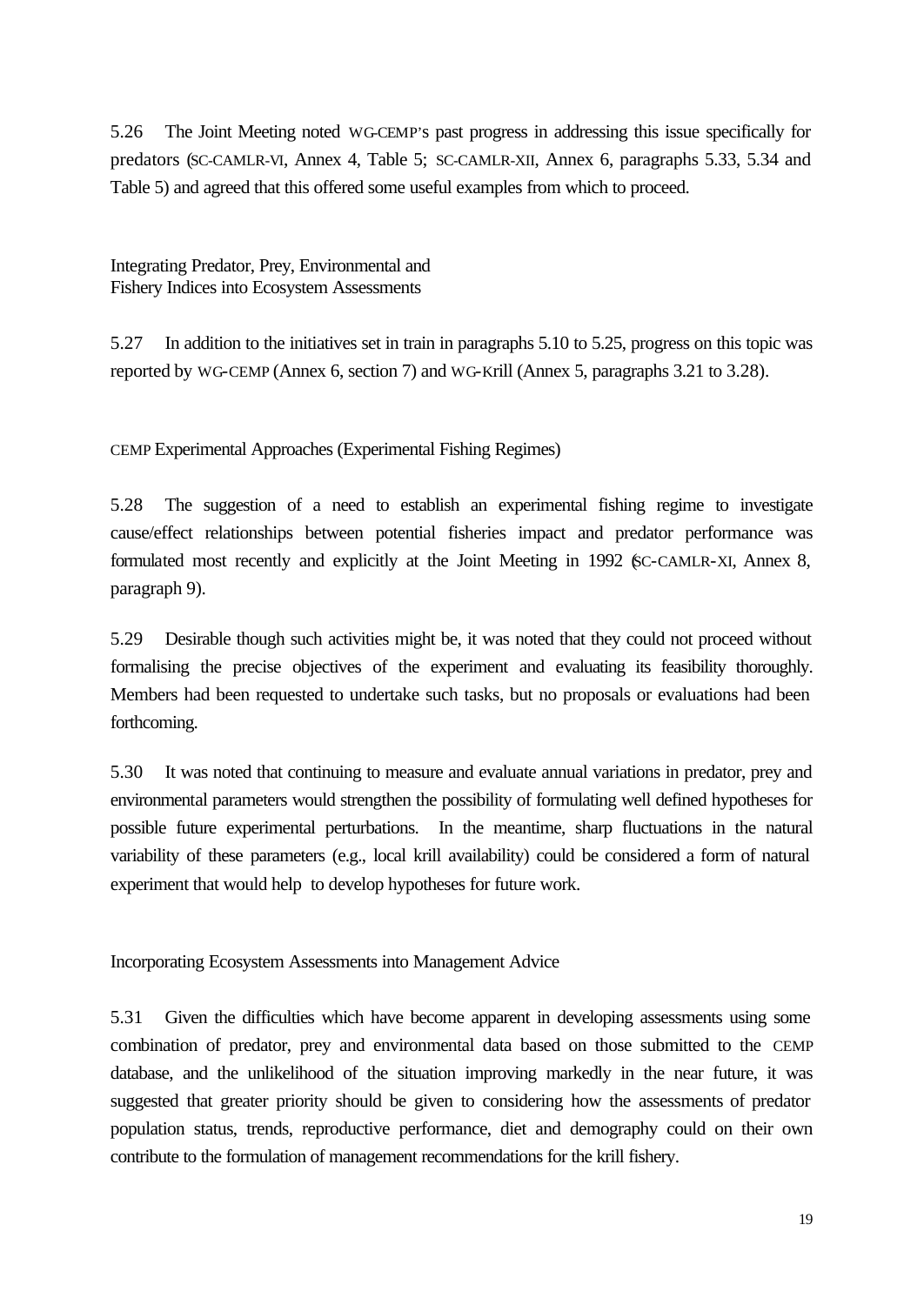5.32 One viewpoint was that such information should form the basis for triggering management measures to restrict krill fishing in certain circumstances. It was noted that use of information from both predators and krill was implicit in the decision rule for the selection of levels of  $\gamma$  in the yield model developed by WG-Krill (see Annex 5, paragraph 4.98). Formulation of operational criteria to objectively assess ecosystem variability in terms of distinguishing between potential harvest-induced impacts and natural variability could be viewed in a similar way.

5.33 This raised questions as to what methods could be used to determine the appropriate triggering criteria. One view was that this simply restated the need to estimate functional relationships and the associated implications for predators when krill fishing occurs. Another view was that there existed other approaches, complementary to this one, which needed to be investigated.

5.34 It was recollected that some papers outlining suggestions of appropriate procedures had been tabled at past CCAMLR meetings and Members were encouraged to bring these and other suggestions forward to the next meetings of appropriate Working Groups.

## ORGANISATION OF FUTURE WORK

Advice on the Re-organisation of the Scientific Committee's Working Groups

6.1 The scope and complexity of the Scientific Committee's work have increased considerably in recent years. The work conducted by its Working Groups has become more interrelated as progress has been made in implementing an ecosystem approach to study and manage Antarctic marine living resources. At its Twelfth Meeting in 1993, the Scientific Committee recognised that there are areas of common interest in some Working Groups, in particular WG-Krill and WG-CEMP. The Joint Working Group considered these matters under the assumption that the Scientific Committee would continue to delegate the consideration of technical matters currently addressed by WG-Krill and WG-CEMP to one or more specialist Working Groups.

6.2 In order to avoid unnecessary duplication of work and to carry out work more efficiently, the Scientific Committee requested that during the 1993/94 intersessional period the Working Groups should:

(i) review their terms of reference;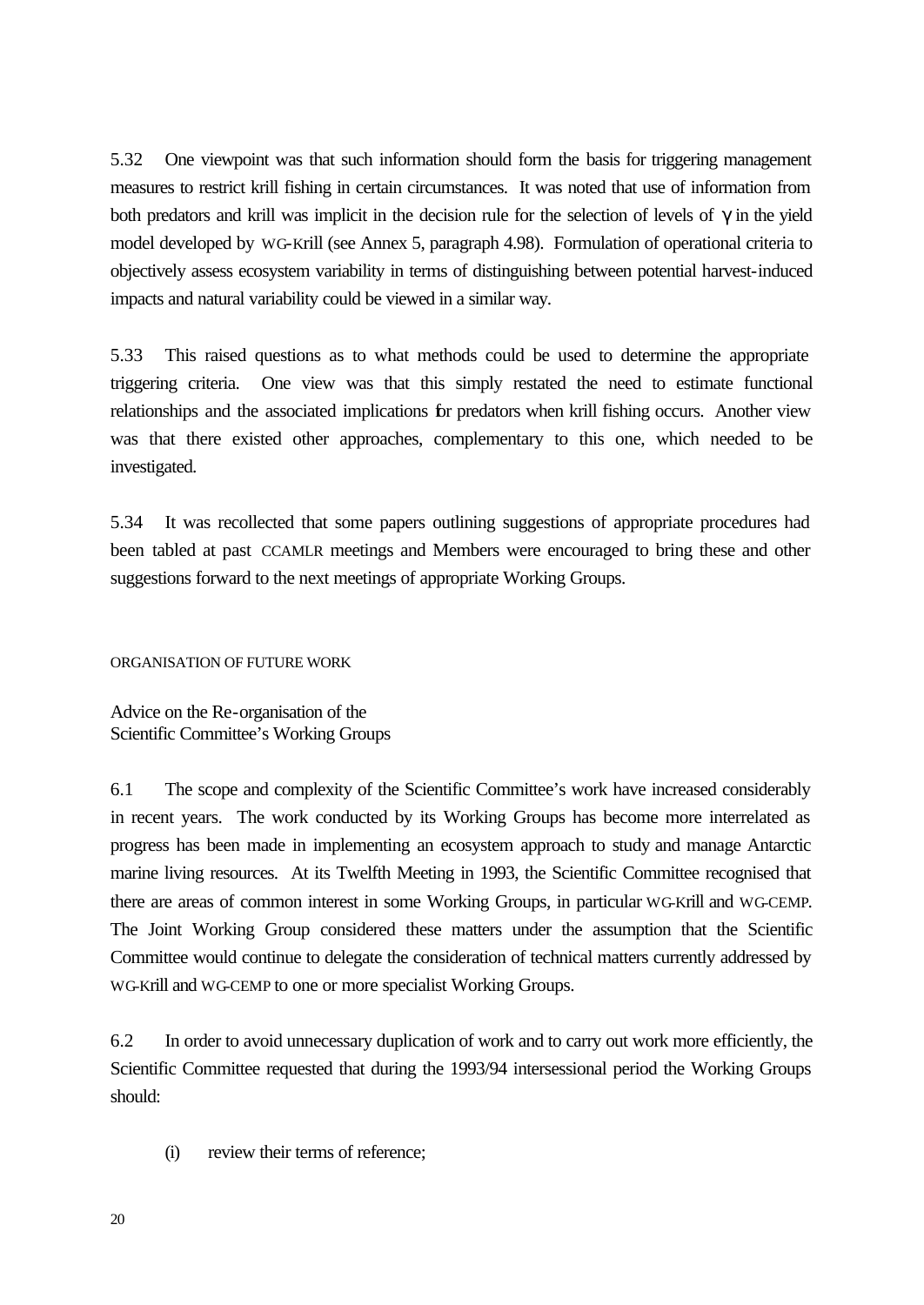- (ii) identify elements of work currently being undertaken by Working Groups that are being addressed well and those elements which could be improved; and
- (iii) suggest ways in which priority work can be accomplished most efficiently (SC-CAMLR-XII, paragraph 15.16).

6.3 Based on this review, the Scientific Committee will at its meeting in 1994 provide advice to the Commission on the appropriate structure to best accomplish its work.

6.4 Taking particular account of the specific issues being addressed by the various groups, it was further assumed that the structure of the Working Groups will be kept under review in the future. However, at present, given the greater degree of commonality of issues considered by WG-CEMP and WG-Krill, it would be preferable to initiate re-organisation between these two groups first. At this time, it would be premature to combine their work or elements of their work with that conducted by WG-FSA. However, the group reiterated that there are fields of common interest, such as the bycatch of fish in the krill fishery, which require close liaison among WG-FSA, WG-Krill and WG-CEMP or their successor(s), as has been the practise in the past.

6.5 To accomplish the work of WG-Krill and WG-CEMP more efficiently, the Joint Meeting considered two alternatives, namely to:

- keep the current structure of the two Working Groups but conduct joint sessions of the two groups to cover questions of common interest with emphasis on extending these joint sessions over the next few years as the work of the two groups becomes more integrated; or
- combine the two Working Groups into one group under one convenership. All items would be discussed within this group but the group may, as is the current practice, establish subgroups which would provide advice on specialised issues.

6.6 The group endorsed the second option. It was recognised that this option would more fully integrate the common work of the two Working Groups and still allow specialised tasks to be conducted by experts.

6.7 In recent years it has been the practice of the Working Groups that highly focused or technical topics are dealt with in subgroups. The group felt that these topics should continue to be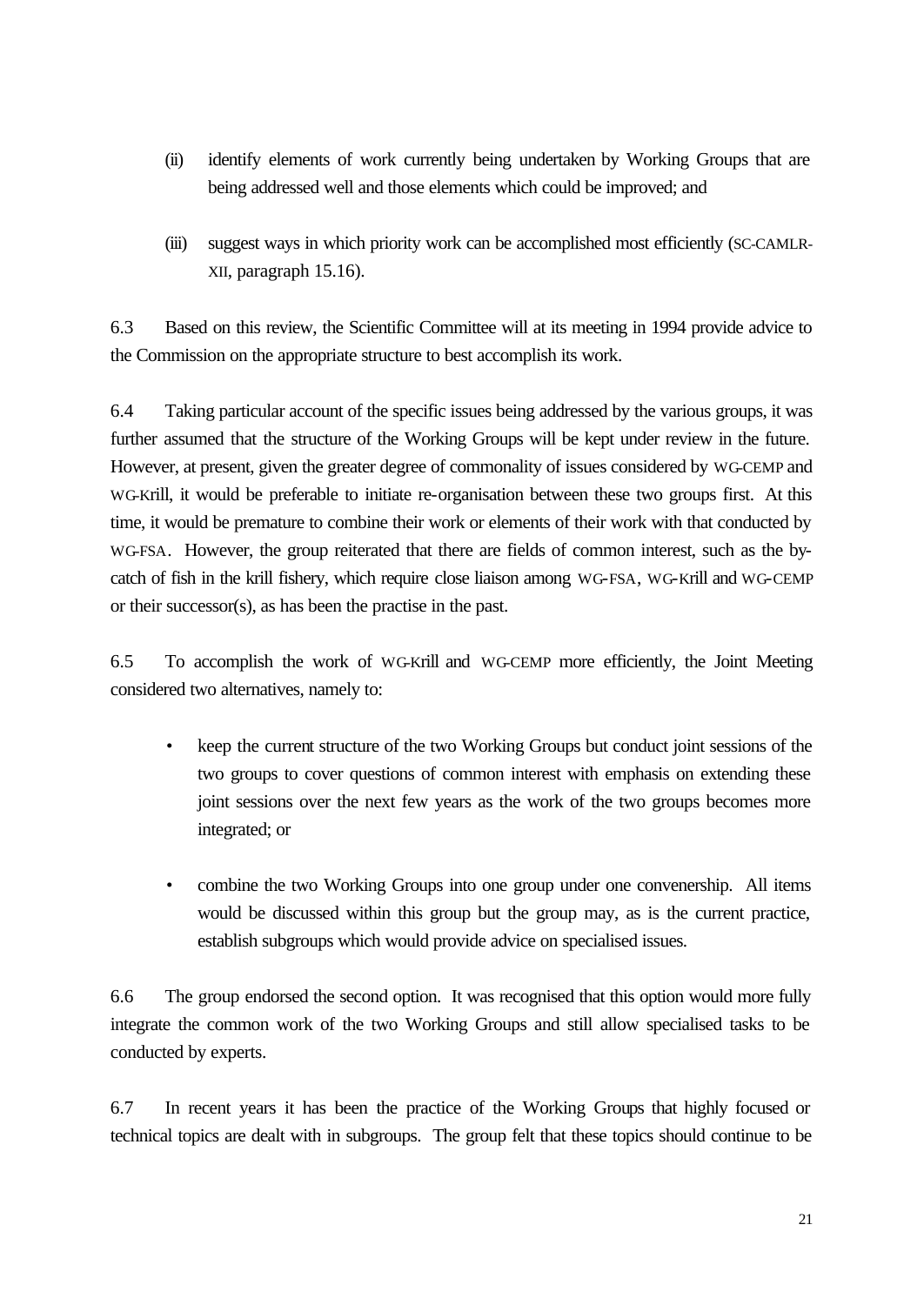addressed in this way. The group recalled the most recent subgroups which had addressed such topics:

- (i) *ad hoc* groups on data collection methods for predator monitoring under the CCAMLR Ecosystem Monitoring Program;
- (ii) *ad hoc* group on statistical methods for the analysis of predator parameters under the CCAMLR Ecosystem Monitoring Program;
- (iii) *ad hoc* group for reviewing proposals for the protection of CEMP monitoring sites;
- (iv) *ad hoc* subgroup on the estimation of krill biomass;
- (v) workshop on acoustic survey design (Yalta, 1991);
- (vi) workshop on krill flux (Cape Town, 1994); and
- (vii) *ad hoc* subgroups for the evaluation of parameters used in models of krill yield and predator-krill functional interactions.

6.8 The group agreed that, as has been the practice in the past, *ad hoc* subgroups with specific tasks could be created by the new joint group, either by forming groups during the meeting or by establishing groups with intersessional tasks. The tasks identified by WG-CEMP and WG-Krill for the 1994/95 intersessional period, which will require *ad hoc* groups were:

- (i) evaluation of proposals for new CEMP methods;
- (ii) evaluation of new statistics and methods of analysis of CEMP data;
- (iii) evaluation of any new proposals for CEMP site protection;
- (iv) development of standard methods for foraging performance of predators;
- (v) continuation of the analysis of krill flux;
- (vi) estimation of krill biomass and evaluation of acoustic methods; and
- (vii) continuation of work on yield and functional relationship models.

6.9 The group noted that in order to undertake effectively the many specialist tasks required under the proposed new Working Group structure, it would need increased participation from specialist scientists.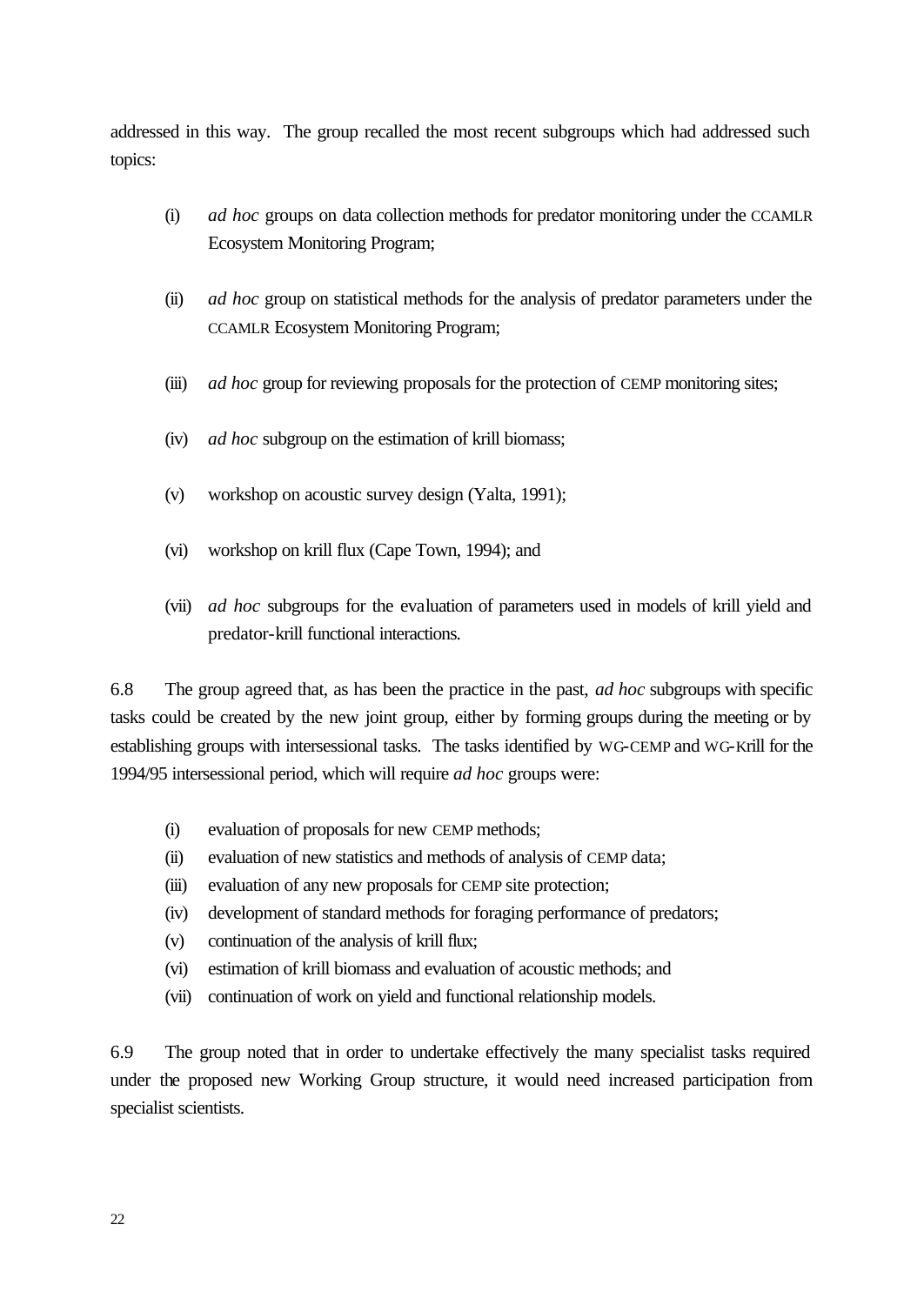List of Priority Activities

6.10 In addition to the tasks referred to in paragraph 6.8, the group identified the following as priorities for future work:

- further work on the determination of krill flux in Statistical Area 48, especially in relation to predators (paragraph 4.7) and with consideration of temporal as well as spatial variation;
- investigation of options for decision rules (in addition to those implicit in the bullet following) for the calculation of appropriate levels, distribution and timing of krill harvesting (paragraph 4.33);
- further work on the functional relationship between predators and prey, especially involving further determination of the parameters for and formulation of the Butterworth/Thomson model (paragraphs 4.25 to 4.30);
- further evaluation of the significance of localised interactions between krill harvesting and krill-dependent predators and identification of suitable approaches for further research initiatives and management measures; and
- review of the links between prey, predator and environmental data within the scope of the CEMP Program (paragraphs 5.22 to 5.25).

6.11 It was agreed that further work on the Secretariat's modelling of the effect of management measures on the krill fishery in Subarea 48.1 was of low priority, and should not be continued by the Secretariat at this time.

Terms of Reference of a New Working Group on Ecosystem Monitoring and Management (WG-EMM)

6.12 Members of the Joint Meeting reviewed the present terms of reference for WG-CEMP and WG-Krill and the present status of their work and recommended that the Scientific Committee consider the following terms of reference for the new Working Group.

(i) Formulate advice to the Scientific Committee on the management of krill fisheries, taking into account the effects of fishing on both krill and predators.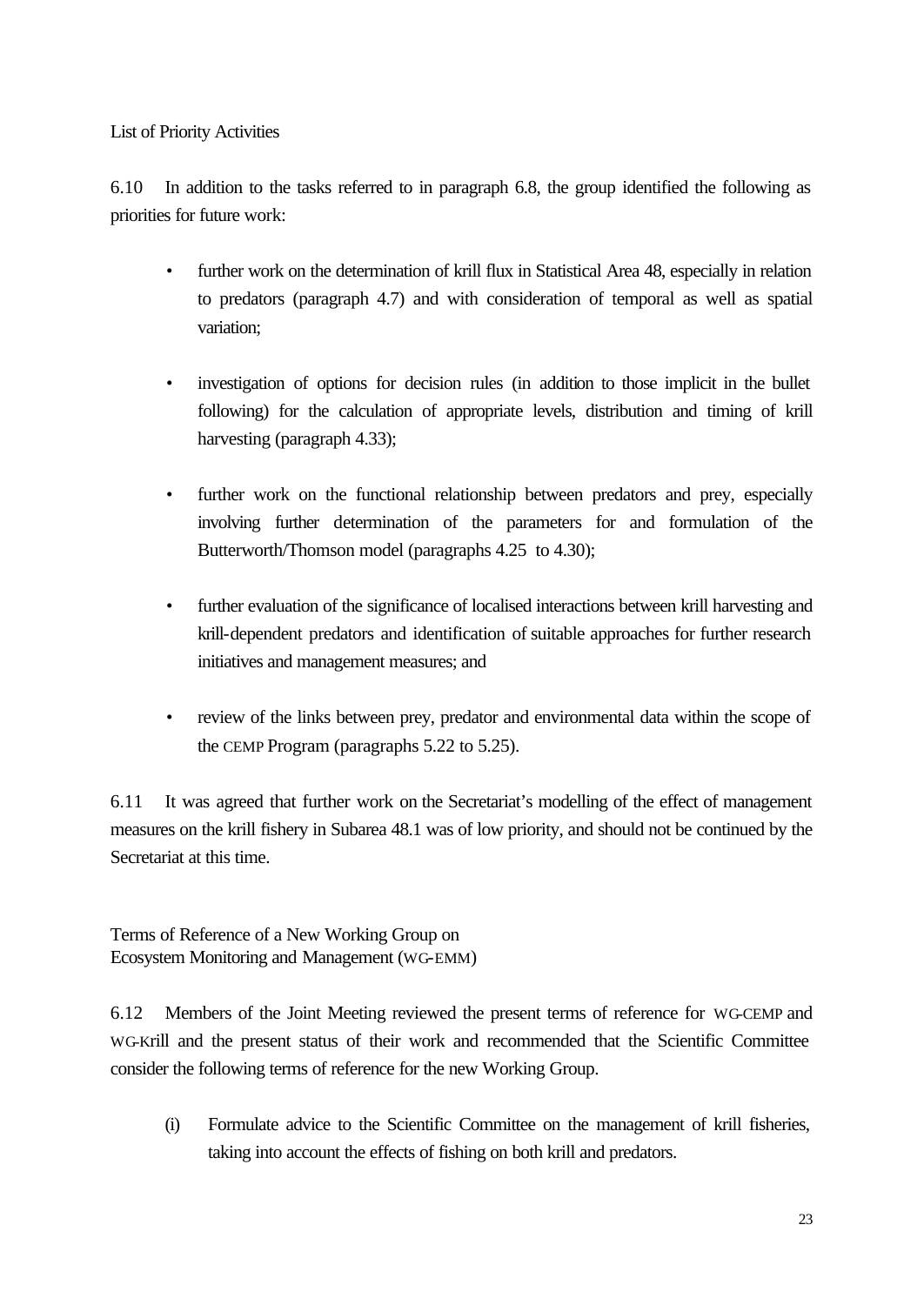- (ii) Consider other forms of predator-prey-fisheries interactions, as appropriate.
- (iii) Plan, recommend and coordinate research taking into account the dynamic functioning of the Antarctic marine ecosystem, the influence of the physical environment and harvesting activities.
- (iv) Gather, review and evaluate information on environmental features which may affect the distribution and abundance of predators and prey (particularly krill).
- (v) Gather, review and evaluate information concerning the status and performance of predators with respect to prey (particularly krill) and environmental features.
- (vi) Develop further, coordinate the implementation of and ensure continuity within the CCAMLR Ecosystem Monitoring Program.
- (vii) Evaluate the impact on krill stocks, krill predators and krill fisheries of current and possible future patterns of harvesting, including specification of the data required for this evaluation.

## OTHER BUSINESS

7.1 Dr Marín presented a paper (WG-Joint-94/16) describing an Environmental Information Modelling System (EIMS). The main goal of EIMS is to assess strategies for sustainable development and the monitoring of fragile ecosystems. One of the ecosystems chosen is the Antarctic marine ecosystem. The University of Chile plans to implement the system in the next three years.

## Future Cooperative Research

7.2 Since the last CCAMLR meeting in Hobart, a group of scientists from several Member countries has discussed cooperative research in the Antarctic Peninsula area during the 1994/95 austral summer. Dr S. Kim (Republic of Korea) coordinated the exchange of research plans and distributed a summary table (Table 1) which describes the period, area, research vessel and major objectives of national programs.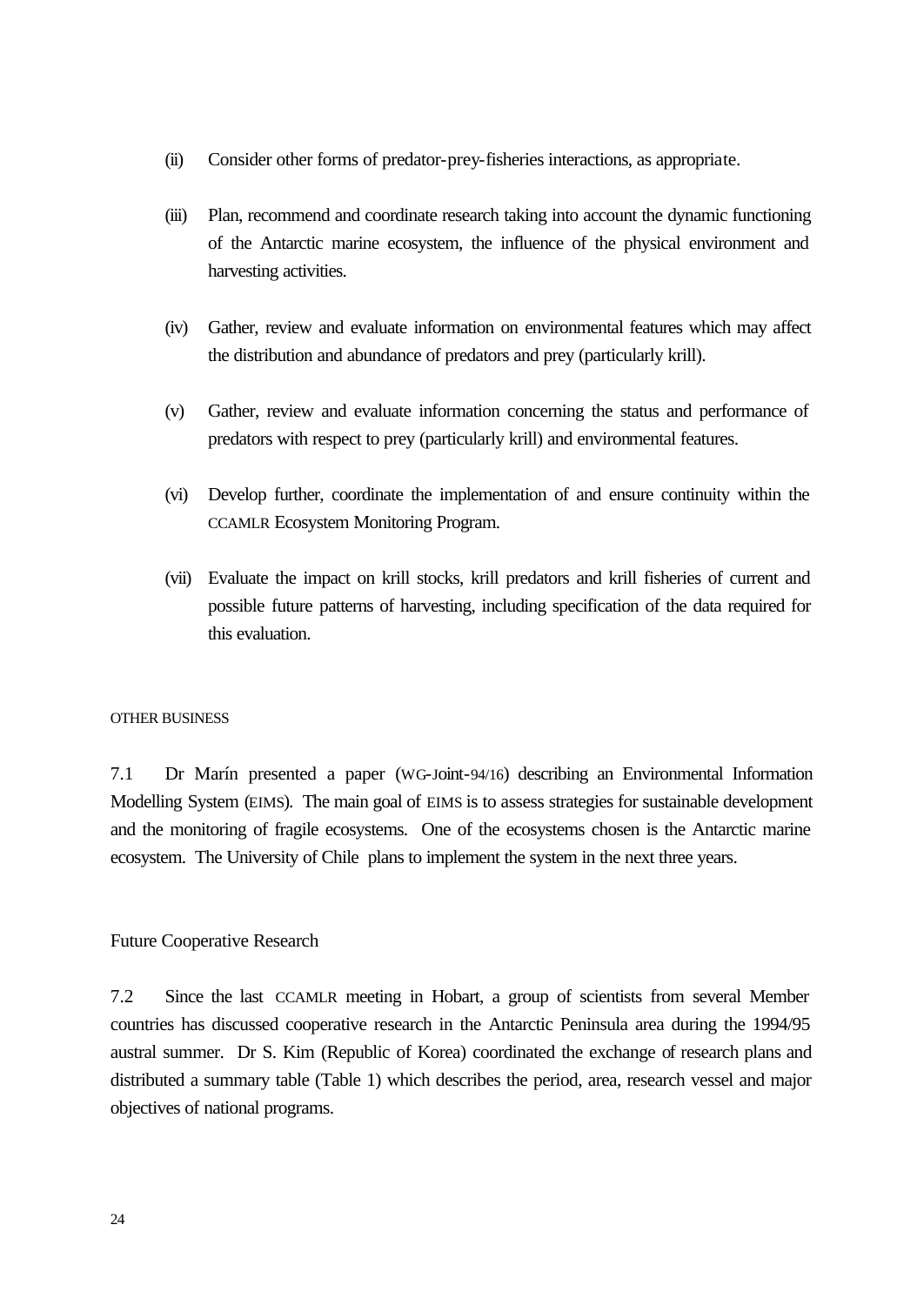7.3 During the present meeting, the representatives of a number of countries (Germany, Japan, Korea and USA) confirmed their oceanographic research activities. Some other participants expressed their countries' intention to conduct research in this area, but could not give details of their plans at this moment.

7.4 Four nations plan to conduct oceanographic observations near the South Shetland Islands from late November 1994 to early March 1995. It was realised that the Elephant Island area would be covered six times at roughly two-three week intervals. Therefore, the above four nations agreed to conduct multinational cooperative research activities as follows:

- (i) based on bilateral agreements, each national program leader would encourage the exchange of scientists from one ship to another, if circumstances allowed;
- (ii) as a common activity at least one transect line  $(60^{\circ}S, 55^{\circ}W)$  to  $61^{\circ}45^{\circ}S, 55^{\circ}W)$  with five to eight environmental sampling stations at 15 n mile intervals will be completed. CTD casts should cover the vertical range from the surface down to at least 750 m. Net sampling should be carried out from the surface down to 200 m with a mesh size between 300 to 500 μm. The group noted that for the calculation of krill (or zooplankton) density, it is necessary to determine the volume of water filtered by the net. Krill length measurements should be given as 'total length' (tip of rostrum to tip of telson). Ship speed should be standardised to 10 knots between stations when hydroacoustic measurements are conducted;
- (iii) additional data from upstream areas and possibly from the Chilean commercial krill fishery will be included in the analysis;
- (iv) Members also agreed to hold a workshop on 'temporal changes in marine environments in the Antarctic Peninsula area during the 1994/95 austral summer' before the next WG-Krill meeting. There was consensus that Hamburg (Germany) would be the appropriate place for this workshop.

7.5 It was noted that several nations have active programs of research at land-based sites. Many of these activities are summarised in Table 1. A number of nations are collaborating in these efforts (e.g., Korea/Germany, Argentina/Germany/Netherlands, United Kingdom/ Sweden). It was recalled that cooperative research efforts are the subject of ongoing discussions within SCAR as well as CCAMLR.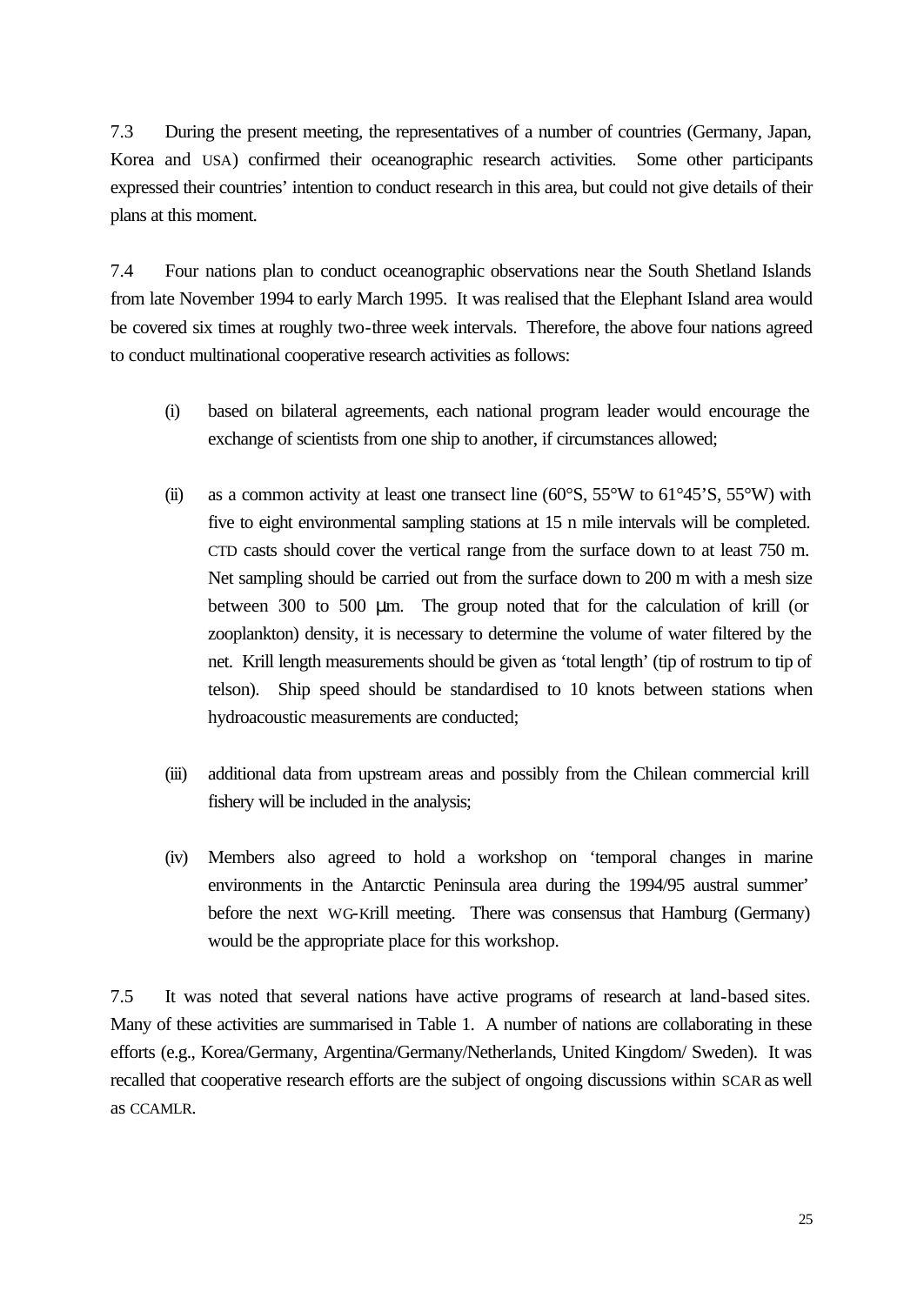## ADOPTION OF THE REPORT

## 8.1 The report of the Joint Meeting was adopted.

## CLOSE OF THE MEETING

9.1 In closing the meeting, the Chairman thanked all participants, rapporteurs, the Secretariat and especially the South African hosts for a successful and very valuable meeting. He noted that although the work of the group had been enhanced by the participation of colleagues from 13 Member countries, a number of colleagues had not felt able to take a very active part in discussions. He strongly encouraged these colleagues to take a more active role in the discussions of the group in the future.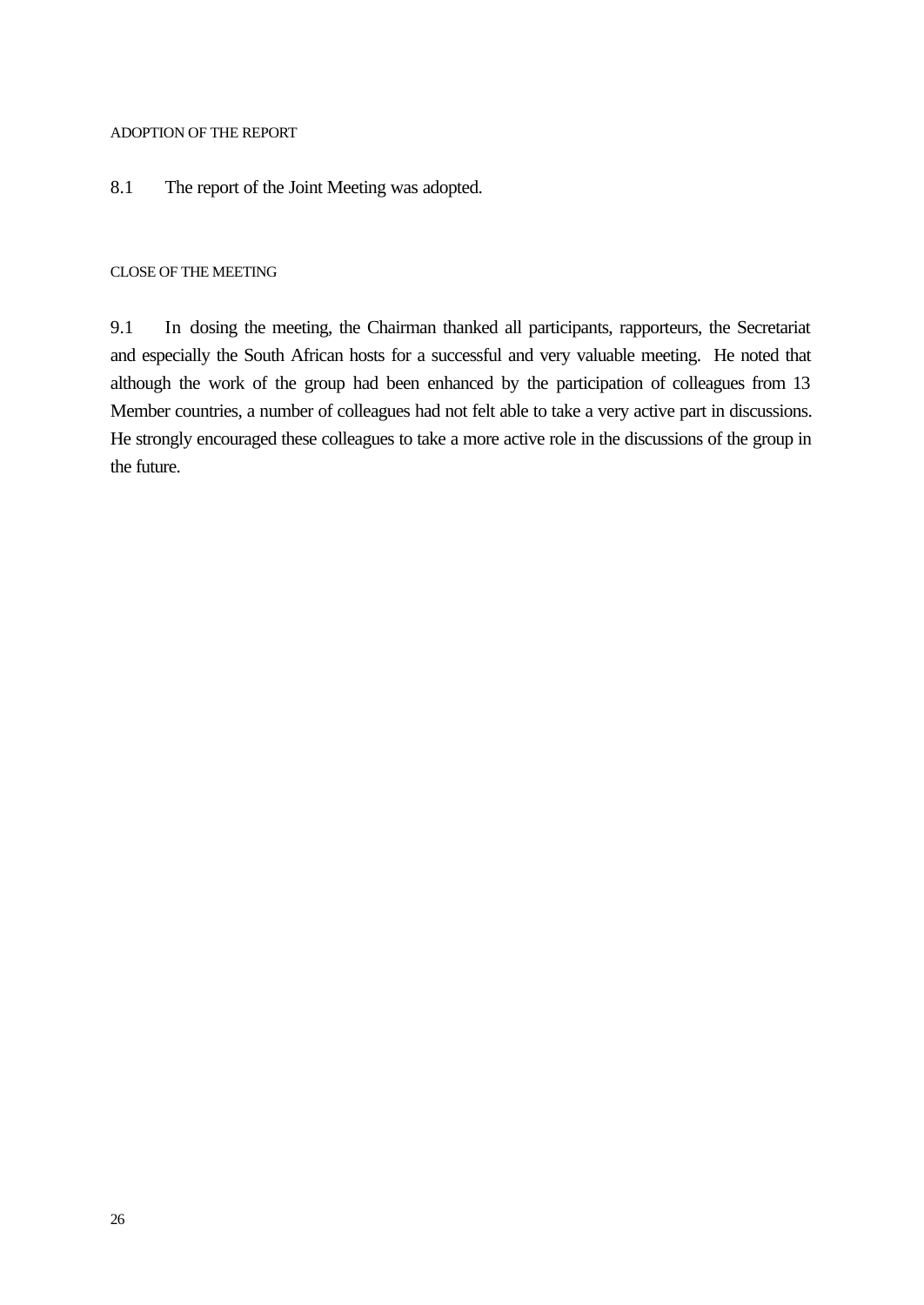Table 1a: Summary table of research activities (ocean survey) in the Antarctic Peninsula area during the 1994/95 austral summer.

BA Bacteria, P Phytoplankton, Z Zooplankton, PP Primary Production, K Krill, S Salps B Benthos, F Fish, BD Birds, MM Marine Mammals, O Oceanography, C Chemical Survey, OP Optical Survey

R Rosette, BO Bongo net, M MOCNESS, T Trawl, OT Otter Trawl

G Grab sampler, AC Acoustic, ADCP Acoustic Doppler Current Profiles, RMT Rectangular Midwater Trawl

| Country                        | Ocean Survey                                                 |                                                           |                             |                                                                        |                                                 |                                                                                                                       |
|--------------------------------|--------------------------------------------------------------|-----------------------------------------------------------|-----------------------------|------------------------------------------------------------------------|-------------------------------------------------|-----------------------------------------------------------------------------------------------------------------------|
| (Organisation)                 | Date                                                         | Area                                                      | Ship                        | Major Objectives<br>(and Instruments)                                  | Availability<br>to Foreign<br><b>Scientists</b> | Contact                                                                                                               |
| <b>Brazil</b>                  | Dec 1994<br>- Mar 1995                                       | Around South<br>Shetland Is                               | New oceanographic<br>vessel | F larvae, BA, P, Z,<br>PP, K, B, F, O<br>(instruments not yet defined) | Unknown                                         | <b>Edith Fanta</b><br>UFDR, Biologia Celular<br>CXP 19031 815 31-970<br>Curitiba, PR, Brazil<br>Fax: $+55-41-2662042$ |
| Germany<br>(SFRI)              | 29 Nov - 5 Jan<br>1994/95                                    | <b>Elephant Island</b>                                    | Polarstern                  | All macrozooplankton (RMT)<br>Larvae                                   | Probably                                        | Volker Siegel<br>Tel: (49) 4038905221<br>Fax: (49) 4038905129                                                         |
| Japan <sup>1</sup><br>(NRIFSF) | early Dec 1994<br>- early Feb 1995                           | Around South<br>Shetland Is                               | Kaiyo-Maru                  | P, Z, PP, K, S, F,<br>BD, MM, O, C, OP<br>(R, AG, M, OT, ADCP)         | 4-5 people                                      | Mikio Naganobu<br>Tel: 81-543-34-0715<br>Fax: 81-543-35-9642<br>Email: naganobu@ss.enyo.affrc.go.jp                   |
| Korea<br>(KORDI)               | Early to mid Jan 1995<br>(possibly early to mid<br>Dec 1994) | <b>Bransfield Strait</b><br>north of South<br>Shetland Is | maybe<br>Yuzhmorgeologiya   | BA, P(R)<br>Z(BO, MOCNESS)<br>PP<br>K<br>B(G)<br>$\Omega$              | Probably 1-2<br>people                          | Suam Kim<br>KORDI, Seoul, Korea<br>Tel: 82-345-400-6420<br>Fax: 82-345-408-5825<br>Email: suamkim@sari.kordi.re.kr    |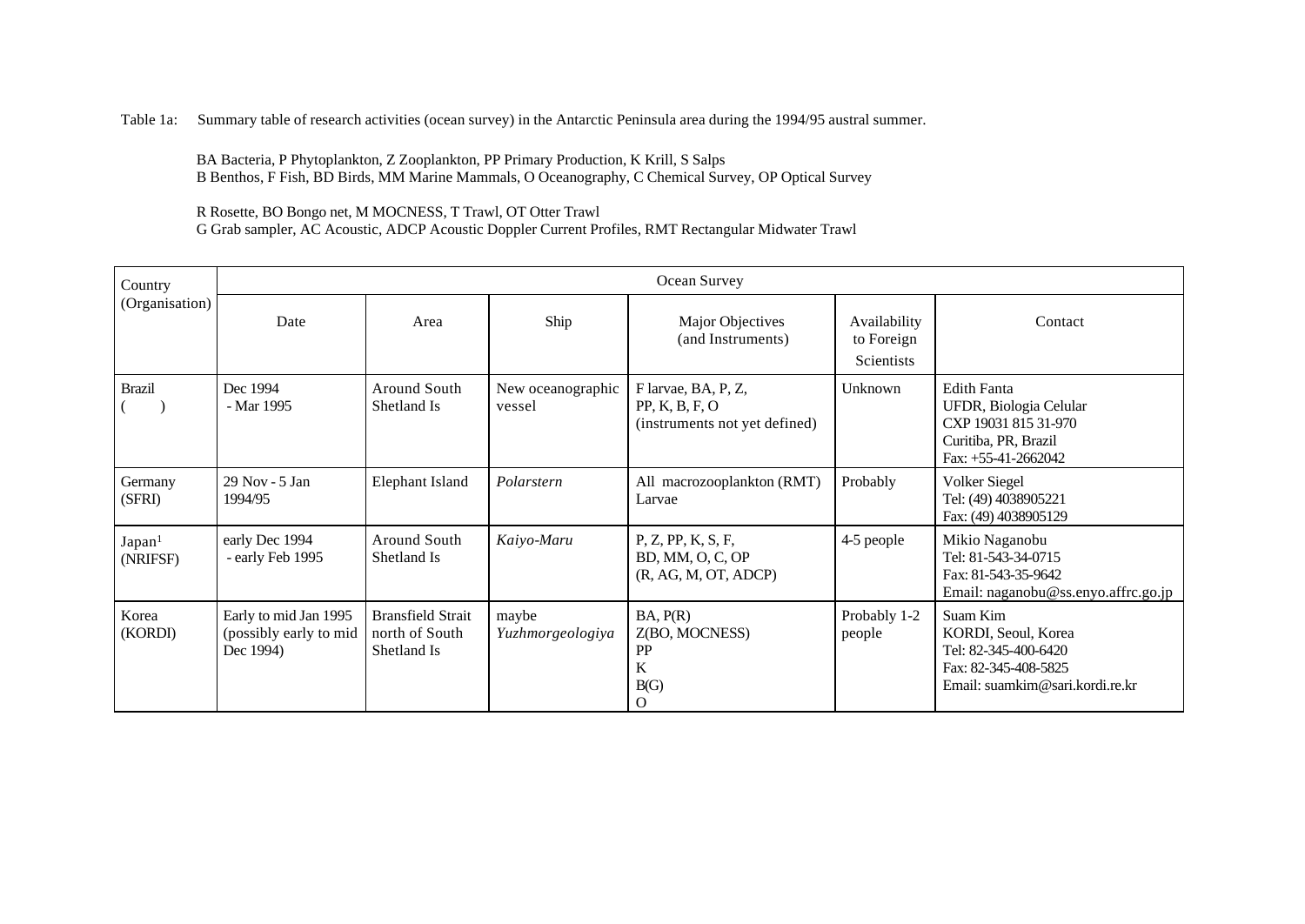## Table 1a (continued)

| Country                                        | Ocean Survey                              |                                                   |            |                                                 |                                          |                                                                                                                                                  |
|------------------------------------------------|-------------------------------------------|---------------------------------------------------|------------|-------------------------------------------------|------------------------------------------|--------------------------------------------------------------------------------------------------------------------------------------------------|
| (Organisation)                                 | Date                                      | Area                                              | Ship       | Major Objectives<br>(and Instruments)           | Availability<br>to Foreign<br>Scientists | Contact                                                                                                                                          |
| Spain<br>(PNA)                                 | early Nov - late Mar<br>1995 (two stages) | <b>Bransfield Strait</b><br>South Shetland Is     | Hesperides | P, Z, PP, B<br>(R, BI, G, OT)                   | Unknown                                  | Eduardo Balguerías<br>Tel: 34-22-549439<br>Fax: 34-22-549554<br>Email: EBG @CA.IEO.ES<br>Marta Estrada<br>Tel: 34-4-2216450<br>Fax: 34-3-2217340 |
| <b>USA</b><br><b>AMLR</b><br>Program<br>(SWFC) | 7 Jan - mid Mar 1995<br>(two stages)      | Elephant Island                                   | Surveyor   | P, Z, PP, K, S,<br>BD, MM, O<br>(R, BO, AC, OT) | Probably 1-2<br>people                   | Rennie Holt<br>Tel: 1-619-546-5601<br>Fax: 1-619-546-7003<br>Email: OMNET R. Holt                                                                |
| (NSF)                                          | LTER Program   9 Jan - early Feb 1995     | <b>Around Palmer</b><br>Station<br>(200 x 400 km) | Polar Duke | BA, P, Z, PP,<br>K, F, BD, C, OP<br>(R, T, AC)  |                                          | Polly Penhale<br>Tel: 1-703-306-1033<br>Fax: 1-703-306-0139<br>Email: OMNET P. PENHALE                                                           |

<sup>1</sup> *Hokuho-Maru* will conduct a survey along 140°E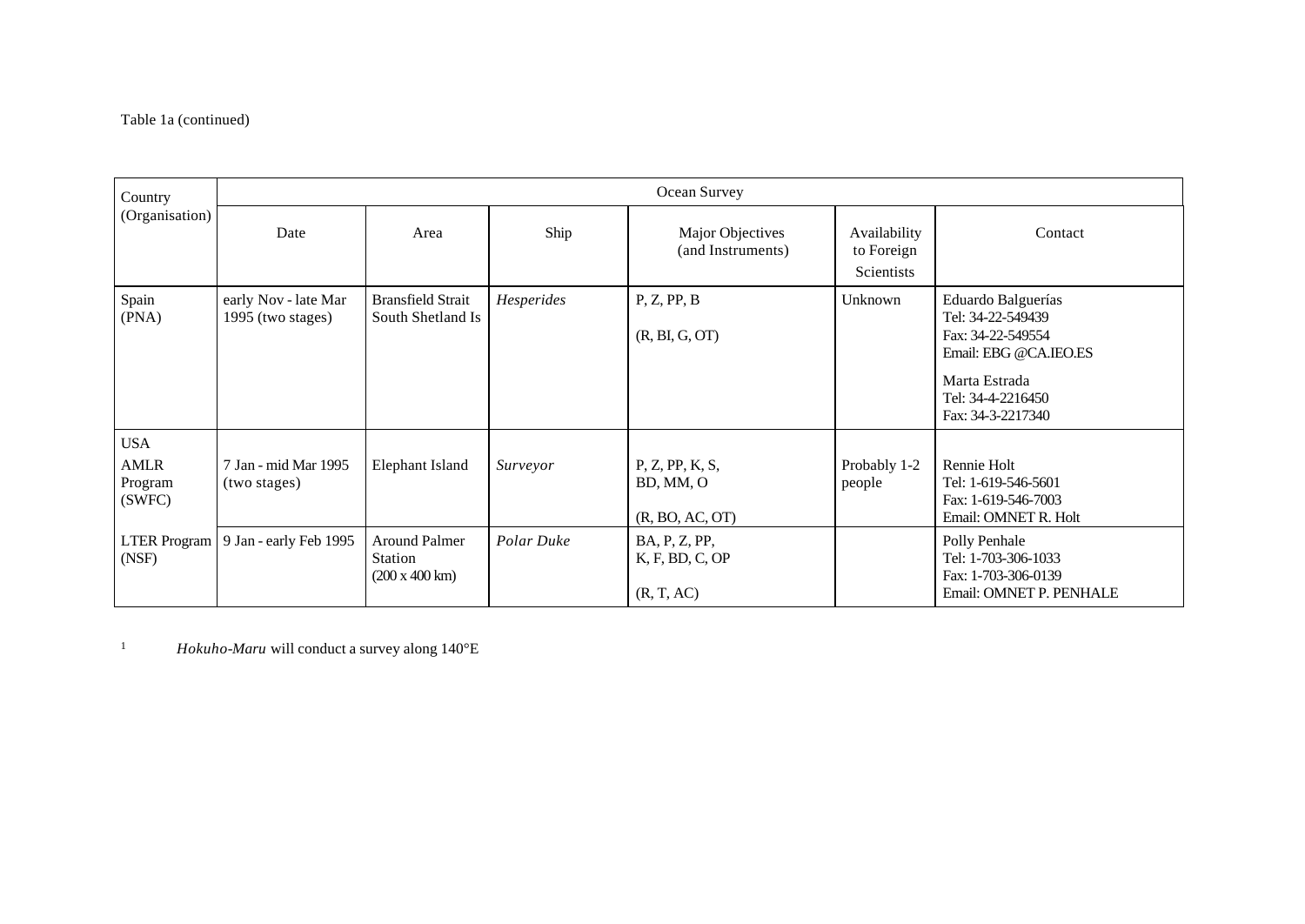Country Land-based Research (Organisation) Location **Period** Period Major Objectives Contact Contact (and/or Station Name) Argentina  $($   $)$ Jubany St, King George I Camara St, Moon Bay Brown St, Admiralty Bay year-round 1994 summer 1993/94 summer 1994/94 Fish, birds, mammals, plankton Plankton, birds Biochemistry Esteban Barrera-Oro Instituto Antártico Argentino Fax: 54-1-812-2039 Brazil  $($ King George I (Comandante Ferraz St) year-round: biological research mainly from Dec - Mar Fish, krill, birds and other groups: biology, physiology, biochemistry, predator/prey interactions Edith Fanta UFDR, Biologia Celular CXP 19031 815 31-970 Curitiba, PR, Brazil Fax: +55-41-2662042 Chile  $($ Cape Shirreff Ardley Island Greenwich I (Prat St) South Bay (Dummer I) Dec 1993 - Jan 1994 unknown year Jan 1994 Fur seal and beach debris survey Penguins **Oceanography** Fish ecophysiology Jefe Depto. Cientifico Instituto Antártico Chileno Casilla 16521 Correo 9 Santiago Chile Fax: 56-2-2320440 Germany (AWI) Jubany (Dallman) Oct 1994 - May 1995 Benthic community ecology Heinz Kloser Alfred Wegener Institute Tel: 49-471-4831-309 Fax: 49-471-4831-149 Japan (NRIFSF) Seal Island (Elephant Island) late Dec - late Jan Predator/prey interaction studies Mikio Naganobu Tel: 81-543-34-0715 Fax: 81-543-35-9642 Email: naganobu@ss.enyo.affrc.go.jp Korea (KORDI) King George I (King Sejong St) year-round Nov - Feb Jan 1995 Fish Penguins Benthic organisms Suam Kim KORDI, Seoul, Korea Tel: 82-345-400-6420 Fax: 82-345-408-5825 Email: suamkim@sari.kordi.re.kr

Table 1b: Summary table of research activities (land-based) in the Antarctic Peninsula area during the 1994/95 austral summer.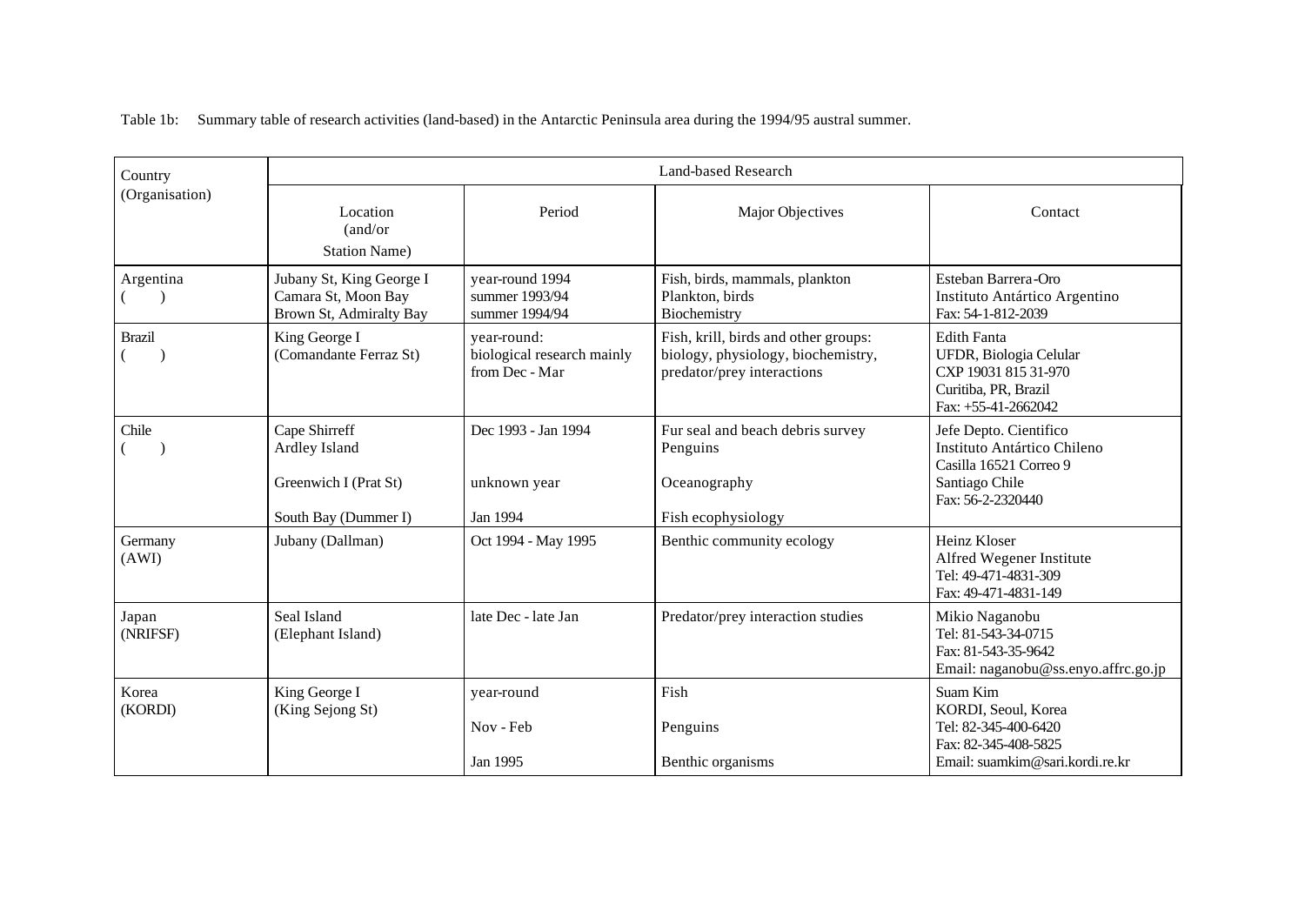## Table 1b (continued)

| Country                                     | Land-based Research                                              |                                       |                                                                          |                                                                                                                                                               |  |
|---------------------------------------------|------------------------------------------------------------------|---------------------------------------|--------------------------------------------------------------------------|---------------------------------------------------------------------------------------------------------------------------------------------------------------|--|
| (Organisation)                              | Location<br>(and/or<br><b>Station Name)</b>                      | Period                                | Major Objectives                                                         | Contact                                                                                                                                                       |  |
| Spain<br>(PNA)                              | Livingston Island<br>(BAE Juan Carlos I)                         | Nov - Mar<br>tentative dates          | Penguin                                                                  | Eduardo Balguerías<br>Instituto Español de Oceanografía,<br>Centro Oceanográfrico de Canarias<br>Apartado de Correos 1373<br>Santa Cruz de Tenerife<br>España |  |
| UK<br>(BAS)                                 | <b>Bird Island</b>                                               | vear-round                            | Seal biology and populations<br>Bird biology and populations             | John Croxall<br>BAS, Cambridge, UK<br>Tel: 44-223-251000<br>Fax: 44-223-62616                                                                                 |  |
|                                             | Signy Island                                                     | until Mar 1995                        | Benthic biology<br>Water column studies                                  | <b>Andrew Clarke</b><br>BAS, Cambridge, UK<br>Tel: 44-223-251000<br>Fax: 44-223-62616                                                                         |  |
| <b>USA</b><br><b>AMLR Program</b><br>(SWFC) | Seal Island<br>(Elephant Island)<br>Anvers Island<br>(Palmer St) | early Dec - mid Mar<br>1 Oct - 31 Mar | Predator/prey interaction studies<br>Adélie penguins<br>(CEMP protocols) | John Bengtson<br>Seattle, Wa. USA<br>Tel: 1-206-526-4016<br>Fax: 1-206-526-6615<br>Email: bengtson@afsc.noaa.gov                                              |  |
| <b>LTER</b> Program<br>(NSF)                | Palmer I<br>(Palmer St)<br><b>Admiralty Bay</b>                  | 1 Oct - 31 Mar                        | Seabirds, broad-based studies on eight<br>species                        | Polly Penhale<br>Tel: 1-703-306-1033<br>Fax: 1-703-306-0139<br>Email: OMNET P. PENHALE                                                                        |  |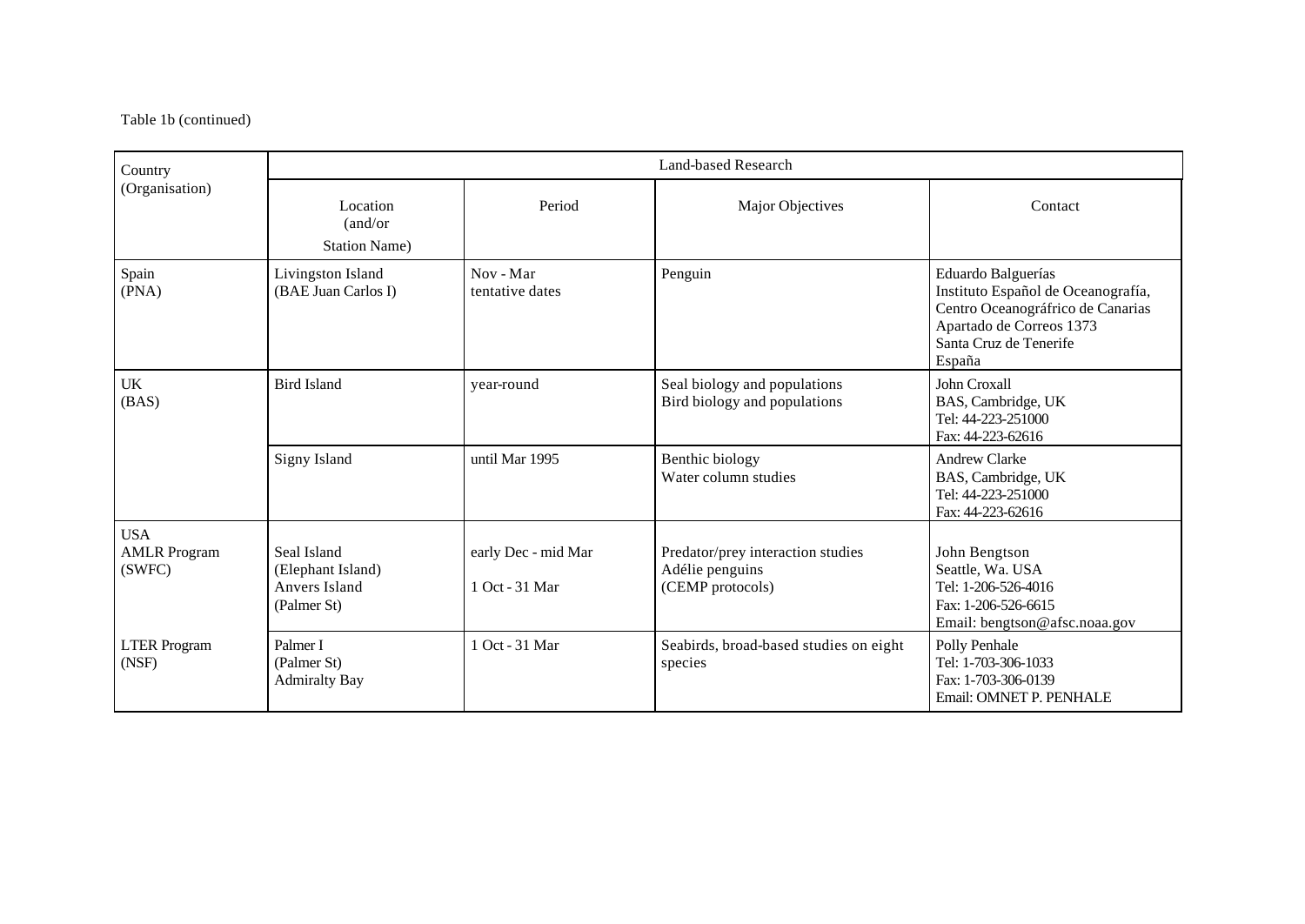### APPENDIX A

#### **AGENDA**

## Joint Meeting of WG-Krill and WG-CEMP (Cape Town, South Africa, 27 July to 2 August 1994)

- 1. Welcome
- 2. Introduction
	- (i) Review of Meeting Objectives
	- (ii) Adoption of Agenda
	- (iii) Fisheries Activities
- 3. (i) Prey Monitoring
	- (a) Data Collection Procedures
	- (b) Review of Available Data
		- (i) Krill Biomass Estimates in the ISRs
		- (ii) Fine-scale Catch Data
		- (iii) Fishery-independent Fine-scale Surveys
	- (ii) Predator Monitoring
- 4. Ecosystem Interactions
	- (i) Potential Impacts of Localised Krill Catches
	- (ii) Krill/Predator Functional Relationships
- 5. Ecosystem Assessment
	- (i) Development of Prey, Fishery and Environmental Indices
	- (ii) Integrating Predator, Prey, Environmental and Fishery Indices into Ecosystem **Assessments**
	- (iii) CEMP Experimental Approach
	- (iv) Incorporating Ecosystem Assessments into Management Advice
- 6. Organisation of Future Work
	- (i) Review Current Working Groups' Organisation and Effectiveness
	- (ii) Identification of Priority Tasks Best Addressed by Working Groups
	- (iii) Working Groups' Terms of Reference and Organisation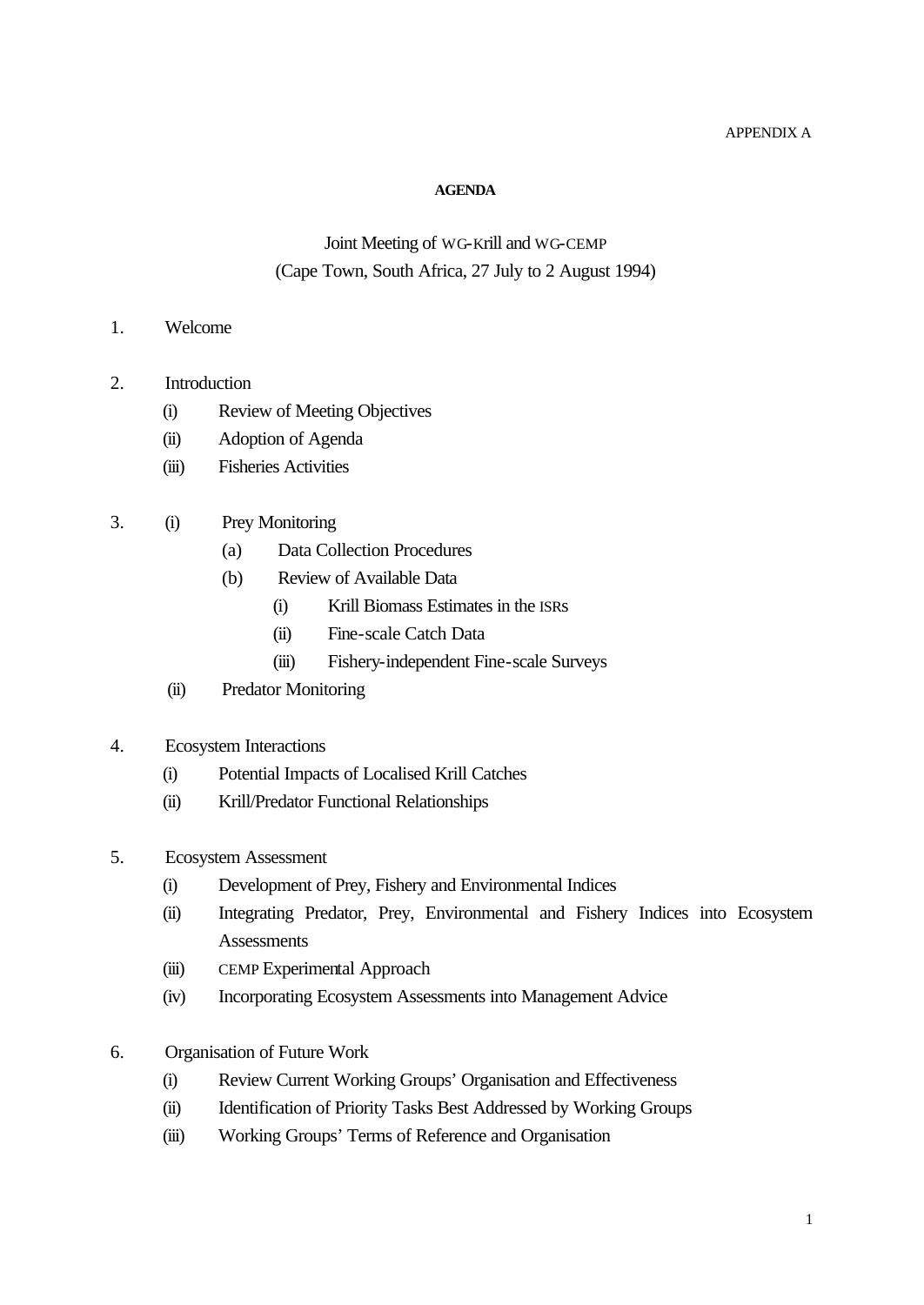- 7. Other Business
- 8. Adoption of Report
- 9. Close of Meeting.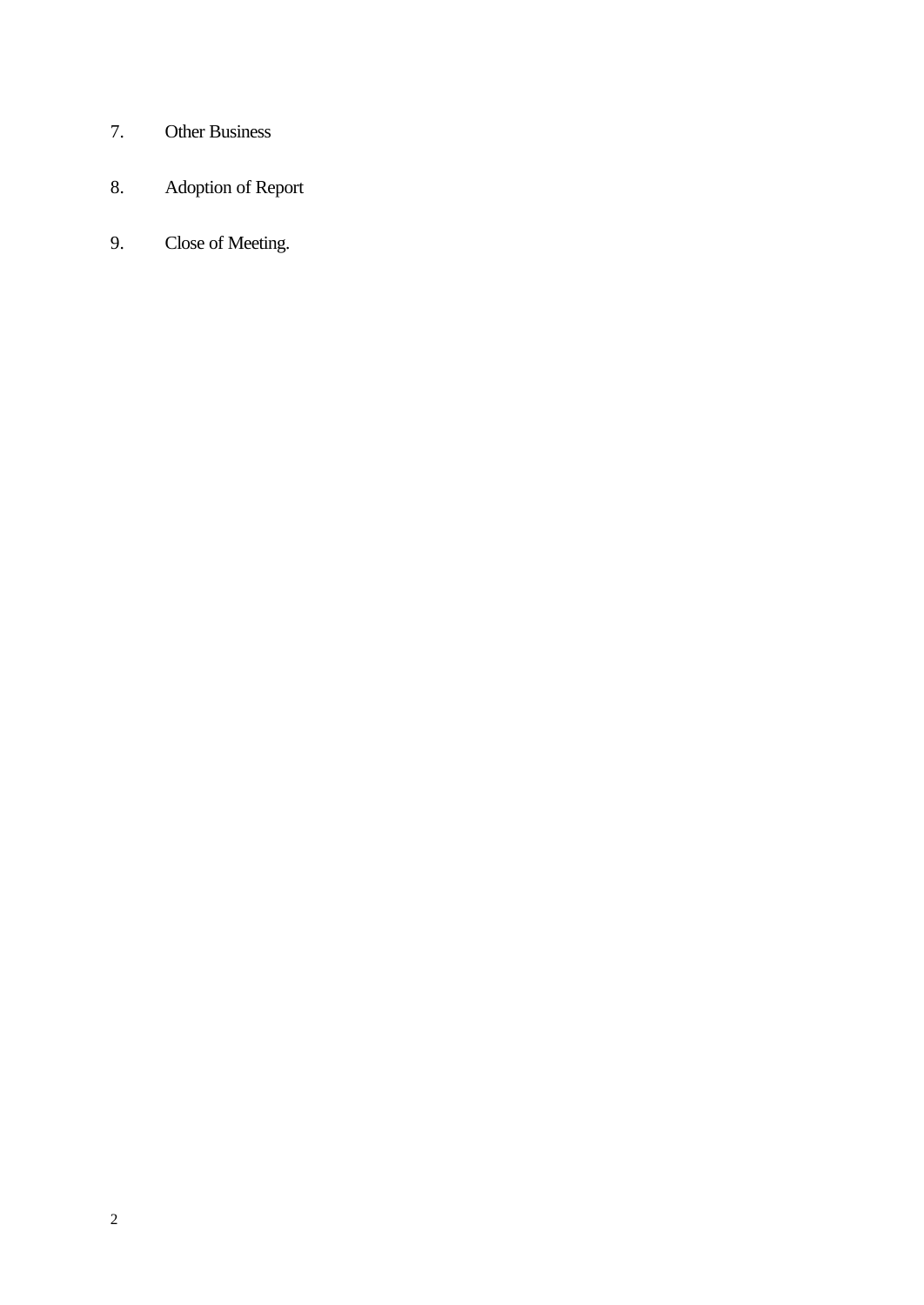## APPENDIX B

## **LIST OF PARTICIPANTS**

# Joint Meeting of WG-Krill and WG-CEMP (Cape Town, South Africa, 27 July to 2 August 1994)

| M. BARANGE          | Sea Fisheries Research Institute<br>Private Bag X2<br>Roggebaai 8012<br>South Africa                                                                                                                     |
|---------------------|----------------------------------------------------------------------------------------------------------------------------------------------------------------------------------------------------------|
| M. BASSON           | <b>Renewable Resources Assessment Group</b><br>Imperial College, London, UK<br>Curent address:<br><b>National Marine Fisheries Service</b><br><b>Water Street</b><br>Woods Hole, Ma. 02543<br><b>USA</b> |
| <b>J. BENGTSON</b>  | National Marine Mammal Laboratory<br>7600 Sand Point Way NE<br>Seattle, Wa. 98115<br><b>USA</b><br>bengtson@afsc.noaa.gov                                                                                |
| <b>B. BERGSTRÖM</b> | Kristinebergs Marine Research Station<br>S-450 34 Fiskebäckskil<br>Sweden                                                                                                                                |
| P. BOVENG           | National Marine Mammal Laboratory<br>7600 Sand Point Way NE<br>Seattle, Wa. 98115<br><b>USA</b><br>boveng@afsc.noaa.gov                                                                                  |
| I. BOYD             | <b>British Antarctic Survey</b><br>High Cross, Madingley Road<br>Cambridge CB3 OET<br><b>United Kingdom</b><br>I. Boyd @bas.ac.uk                                                                        |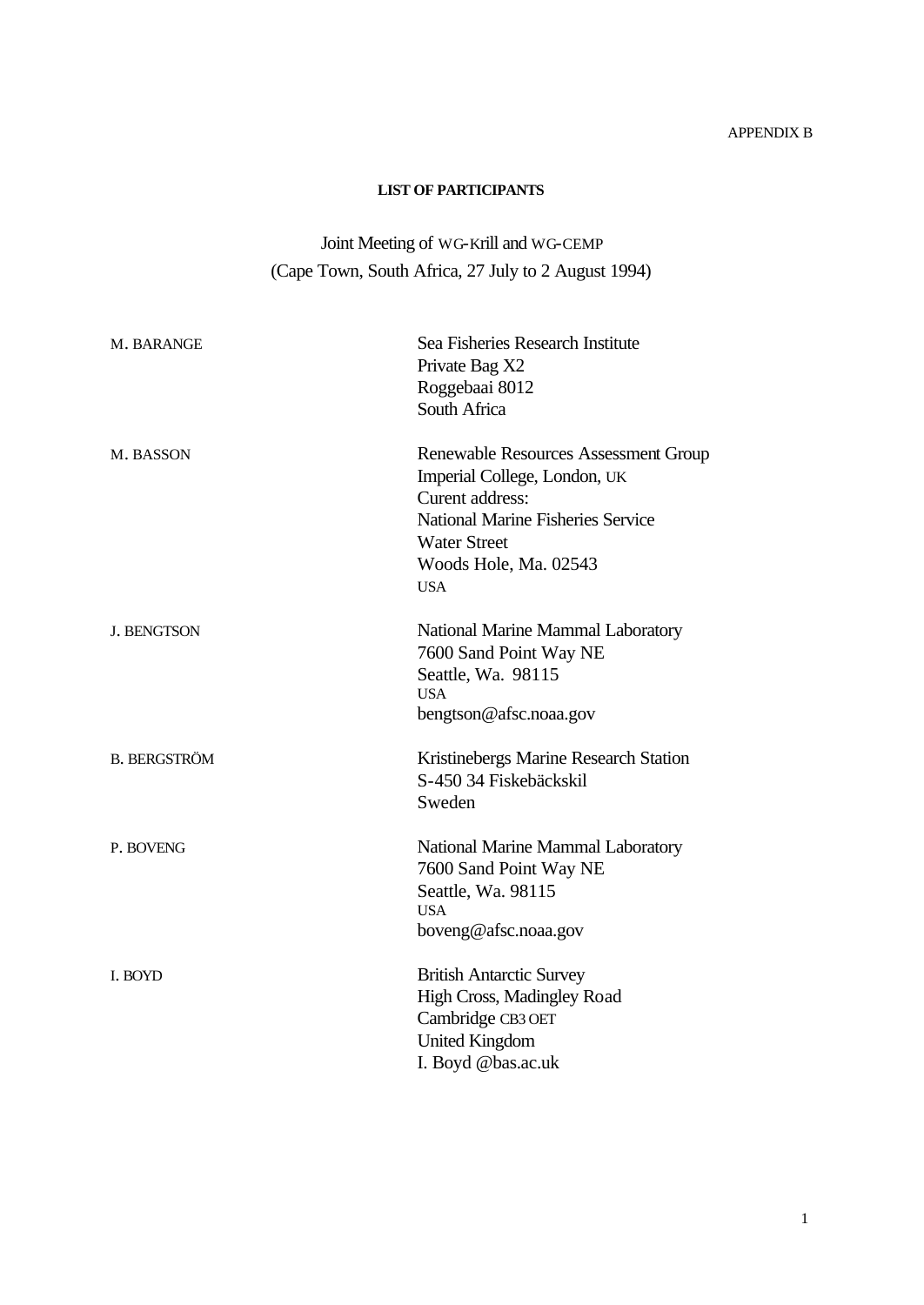| D. BUTTERWORTH     | Department of Applied Mathematics<br>University of Cape Town<br>Rondebosch 7700<br>South Africa<br>dll@maths.uct.ac.za                 |
|--------------------|----------------------------------------------------------------------------------------------------------------------------------------|
| R. CASAUX          | Dirección Nacional del Antártico<br>Cerrito 1248<br>1010 Buenos Aires<br>Argentina                                                     |
| C. CHALMERS        | Department of Applied Mathematics<br>University of Cape Town<br>Rondebosch 7700<br>South Africa<br>cchalmer@maths.uct.ac.za            |
| J. COOPER          | Fitzpatrick Institute of African Ornithology<br>University of Cape Town<br>Rondebosch 7700<br>South Africa<br>jcooper@botzoo.uct.ac.za |
| <b>R. CRAWFORD</b> | Sea Fisheries Research Institute<br>Private Bag X2<br>Roggebaai 8012<br>South Africa<br>crawford@sfri.sfri.ac.za                       |
| <b>J. CROXALL</b>  | <b>British Antarctic Survey</b><br><b>High Cross, Madingley Road</b><br>Cambridge CB3 OET<br><b>United Kingdom</b>                     |
| J. DAVID           | Sea Fisheries Research Institute<br>Private Bag X2<br>Roggebaai<br>South Africa                                                        |
| W. DE LA MARE      | <b>Australian Antarctic Division</b><br>Channel Highway<br>Kingston Tas. 7050<br>Australia<br>bill_de@antdiv.gov.au                    |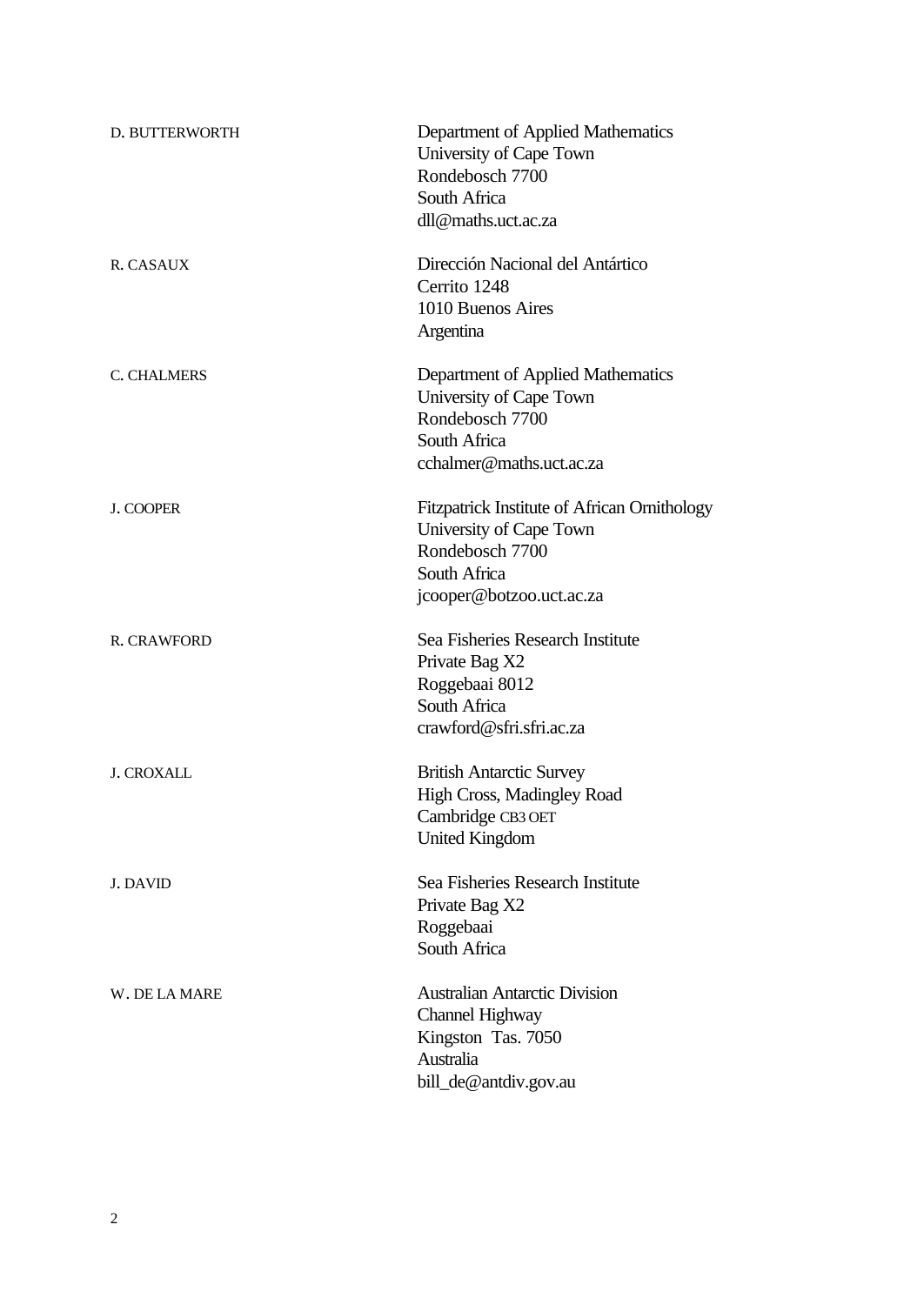| <b>I. EVERSON</b>  | <b>British Antarctic Survey</b><br>High Cross, Madingley Road<br>Cambridge CB3 OET<br><b>United Kingdom</b><br>i.everson@bas.ac.uk         |
|--------------------|--------------------------------------------------------------------------------------------------------------------------------------------|
| <b>B. FERNHOLM</b> | <b>Swedish Museum of Natural History</b><br>S-104 05 Stockholm<br>Sweden<br>fernholm@nrm.su-kom.su.se                                      |
| S. FOCARDI         | Dipartimento di Bilogia Amibentale<br>Universita di Siena<br>Via delle Cerchia 3<br>53100 Siena<br>Italy<br>focardi@sivax.cineca.it        |
| K. FOOTE           | <b>Institute of Marine Research</b><br>PO Box 1870 Nordnes<br>N-5024 Bergen<br>Norway                                                      |
| R. HEWITT          | <b>US AMLR Program</b><br><b>Southwest Fisheries Science Center</b><br>PO Box 271<br>La Jolla, Ca. 92038<br><b>USA</b><br>rhewitt@ucsd.edu |
| E. HOFMANN         | <b>Center for Coastal Physical Oceanography</b><br>Old Dominion University<br><b>Crittenton Hall</b><br>Norfolk, Va. 23529<br><b>USA</b>   |
| R. HOLT            | <b>US AMLR Program</b><br><b>Southwest Fisheries Science Center</b><br>PO Box 271<br>La Jolla, Ca. 92038<br><b>USA</b><br>rholt@ucsd.edu   |
| T. ICHII           | National Research Institute of Far Seas Fisheries<br>Orido 5-7-1, Shimizu<br>Shizuoka<br>Japan<br>ichii@enyo.affrc.go.jp                   |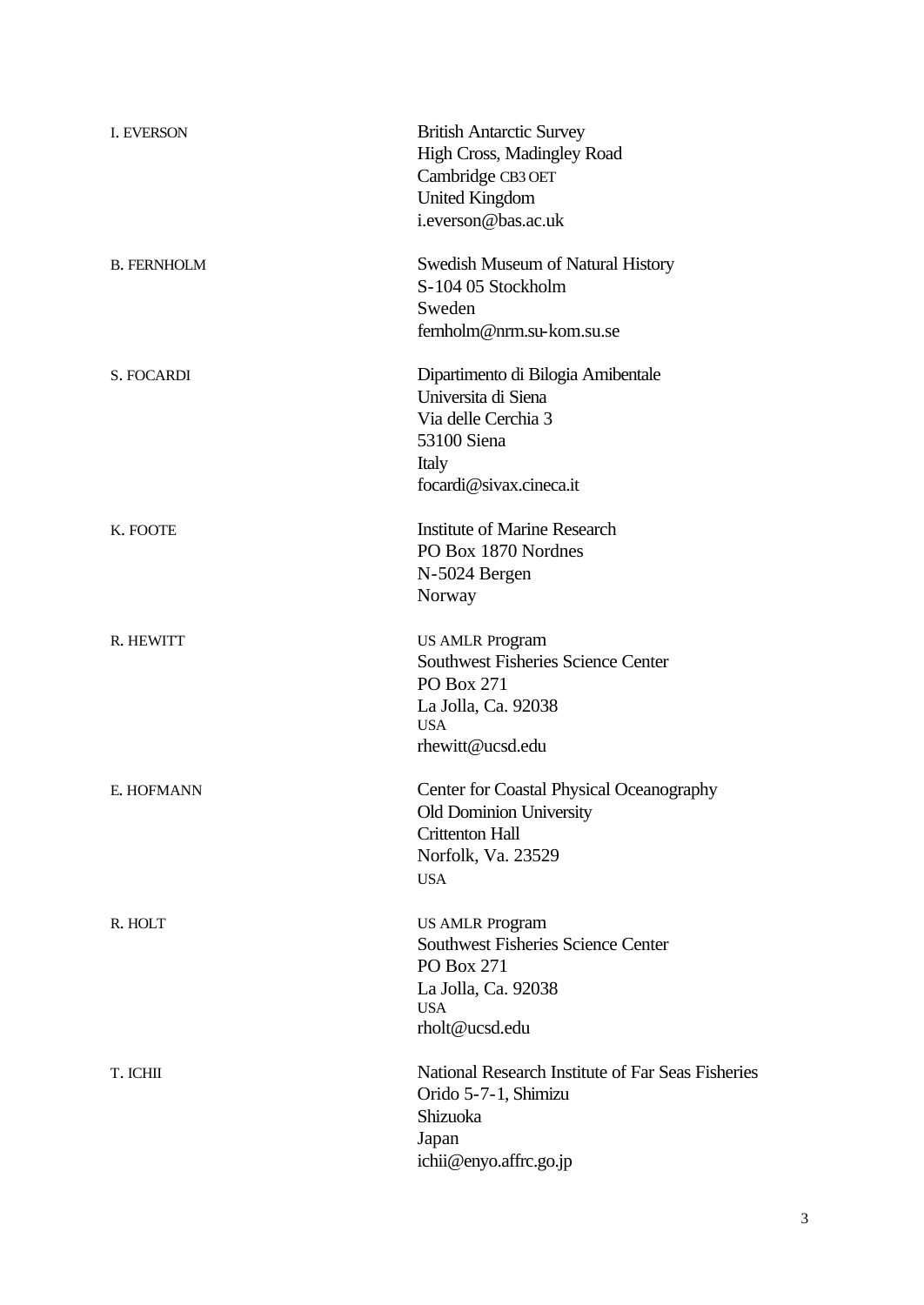| K. KERRY           | <b>Australian Antarctic Division</b><br>Channel Highway<br>Kingston Tas. 7050<br>Australia<br>knowle_ker@antdiv.gov.av                                                   |
|--------------------|--------------------------------------------------------------------------------------------------------------------------------------------------------------------------|
| S. KIM             | Korea Ocean Research and Development Institute<br>Ansan PO Box 29<br>Seoul 425-600<br>Republic of Korea<br>suamkim@sari.kordi.re.kr                                      |
| K.-H. KOCK         | Chairman, Scientific Committee<br>Bundesforschungsanstalt für Fischerei<br>Institut für Seefischerei<br>Palmaille 9<br>D-22767 Hamburg<br>Germany<br>bfa.fisch@omnet.com |
| L.J. LOPEZ ABELLAN | Centro Oceanográfico de Canarias<br>Instituto Español de Oceanografía<br>Apartado de Correos 1373<br>Santa Cruz de Tenerife<br>Spain<br>lla@ca.ieo.es                    |
| V. MARIN           | <b>INACH/Universidad de Chile</b><br>Depto. Cs. Ecológicas<br><b>Facultad de Ciencias</b><br>Casilla 653<br>Santiago<br>Chile<br>vmarin@abello.seci.uchile.cl            |
| M. MATSUZAWA       | Japan Deep Sea Trawlers Associaton<br>No 601 Ogawa-cho Yasuda Bldg<br>3-6, Kanda, Ogawa-cho<br>Chiyoda-ku, Tokyo 101<br>Japan                                            |
| <b>F. MEHLUM</b>   | Norwegian Polar Institute<br>PO Box 5072 Majorstua<br>N-0301 Oslo<br>Norway<br>mehlum@npolar.no                                                                          |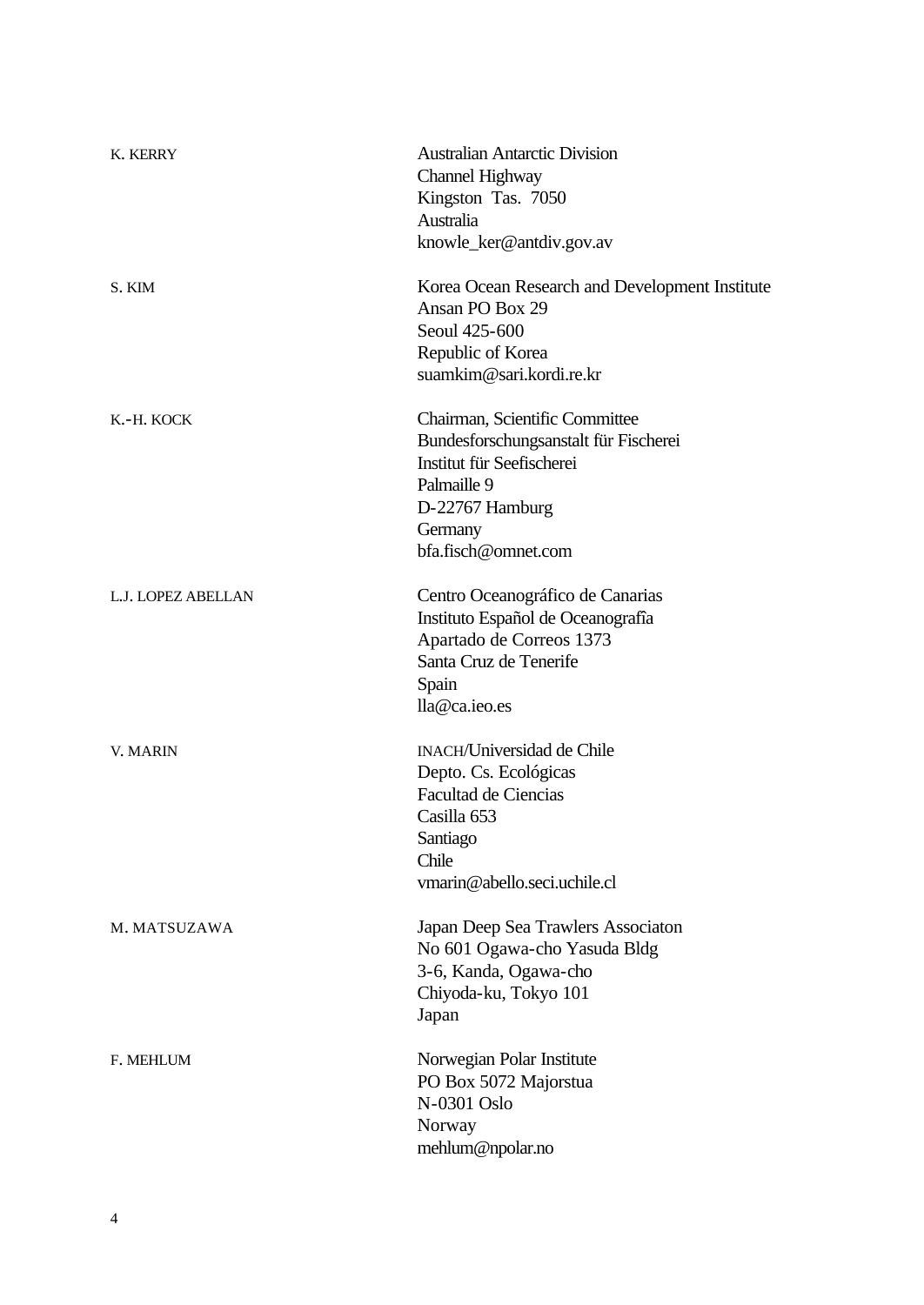| D. MILLER     | Sea Fisheries Research Institute<br>Private Bag X2<br>Roggebaai 8012<br>South Africa<br>dmiller@sfri.sfri.ac.za                           |
|---------------|-------------------------------------------------------------------------------------------------------------------------------------------|
| E. MURPHY     | <b>British Antarctic Survey</b><br><b>High Cross, Madingley Road</b><br>Cambridge CB3 OET<br><b>United Kingdom</b>                        |
| M. NAGANOBU   | National Research Institute of Far Seas Fisheries<br>Orido 5-7-1, Shimizu<br>Shizuoka 424<br>Japan<br>naganobu@ss.enyo.affrc.go.jp        |
| S. NICOL      | <b>Australian Antarctic Division</b><br>Channel Highway<br>Kingston Tas. 7050<br>Australia<br>stephe_nic@antdiv.gov.au                    |
| H. OOSTHUIZEN | Sea Fisheries Research Institute<br>Private Bag X2<br>Roggebaai 8012<br>South Africa<br>oosthuiz@sfri.sfri.ac.za                          |
| T. ØRITSLAND  | <b>Marine Mammals Division</b><br><b>Institute of Marine Research</b><br>PO Box 1870<br>N-5024 Bergen<br>Norway                           |
| E. PAKHOMOV   | Southern Ocean Group<br>Department of Zoology and Entomology<br><b>Rhodes University</b><br>PO Box 94<br>Grahamstown 6140<br>South Africa |
| P. PENHALE    | Polar Progams<br><b>National Science Foundation</b><br>1800 G Street NW<br>Washington, DC 20550<br><b>USA</b><br>ppenhale@nsf.gov         |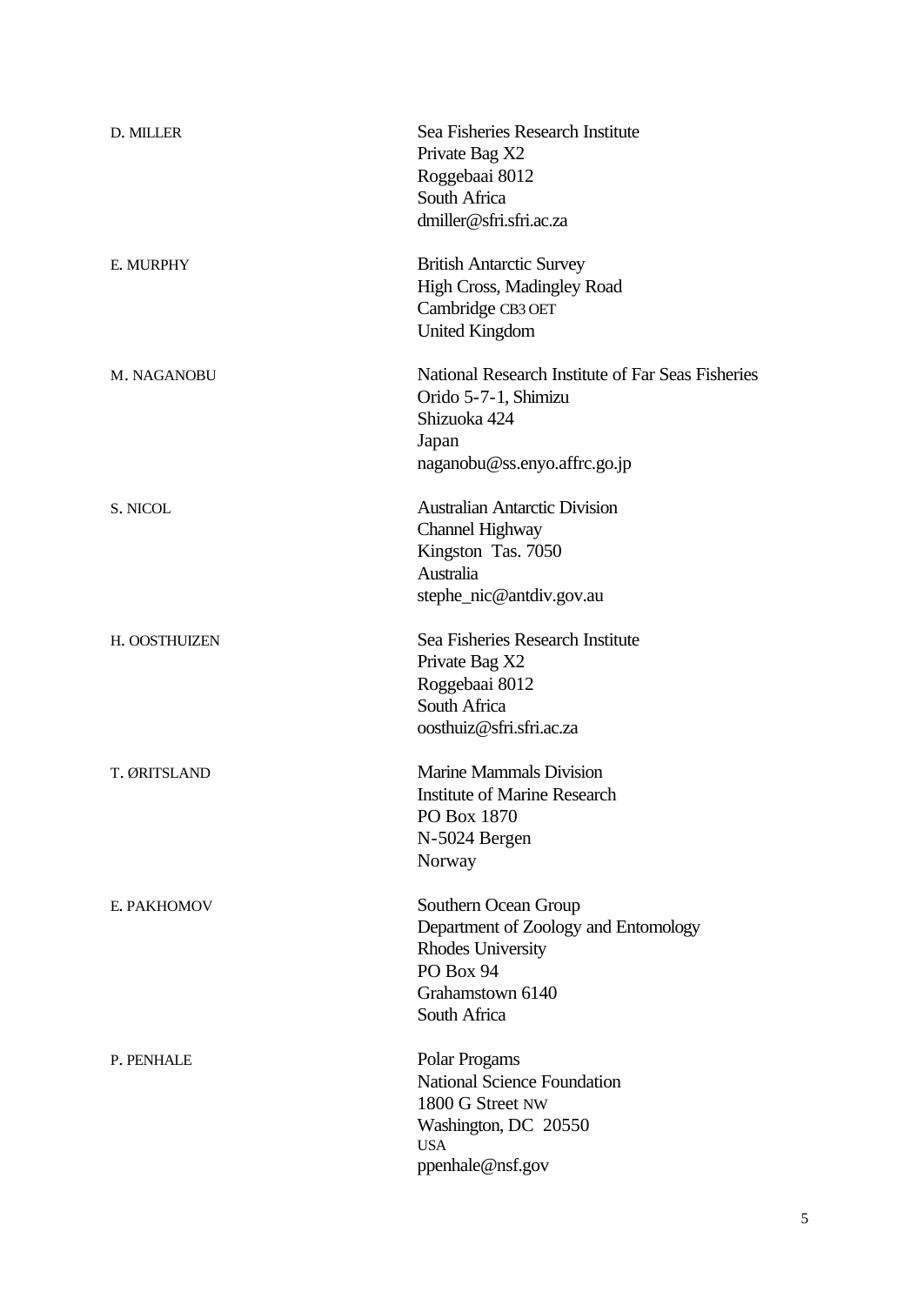| PHAN VAN NGAN     | Instituto Oceanográfico<br>Universidade de São Paulo<br>Cidade Universitária<br>Butantã 05508<br>São Paulo<br><b>Brazil</b>        |
|-------------------|------------------------------------------------------------------------------------------------------------------------------------|
| N. RØV            | <b>NINA</b><br>Trondheim<br>Norway                                                                                                 |
| V. SIEGEL         | Institut für Seefischerei<br>Palmaille 9<br>D-22767 Hamburg<br>Germany<br>bfa.fisch@omnet.com                                      |
| M. STEIN          | Institut für Seefischerei<br>Palmaille 9<br>D-22767 Hamburg<br>Germany                                                             |
| R. THOMSON        | Department of Applied Mathematics<br>University of Cape Town<br>Rondebosch 7700<br>South Africa<br>robin@maths.uct.ac.za           |
| D. TORRES         | Instituto Antártico Chileno<br>Luis Thayer Ojeda 814, Correo 9<br>Santiago<br>Chile                                                |
| W. TRIVELPIECE    | Department of Biology<br>Montana State University<br>Bozeman, Mt. 59715<br><b>USA</b><br>w.trivelpiece@omnet                       |
| <b>J. WATKINS</b> | <b>British Antarctic Survey</b><br>High Cross, Madingley Road<br>Cambridge CB3 OET<br><b>United Kingdom</b><br>j.watkins@bas.ac.uk |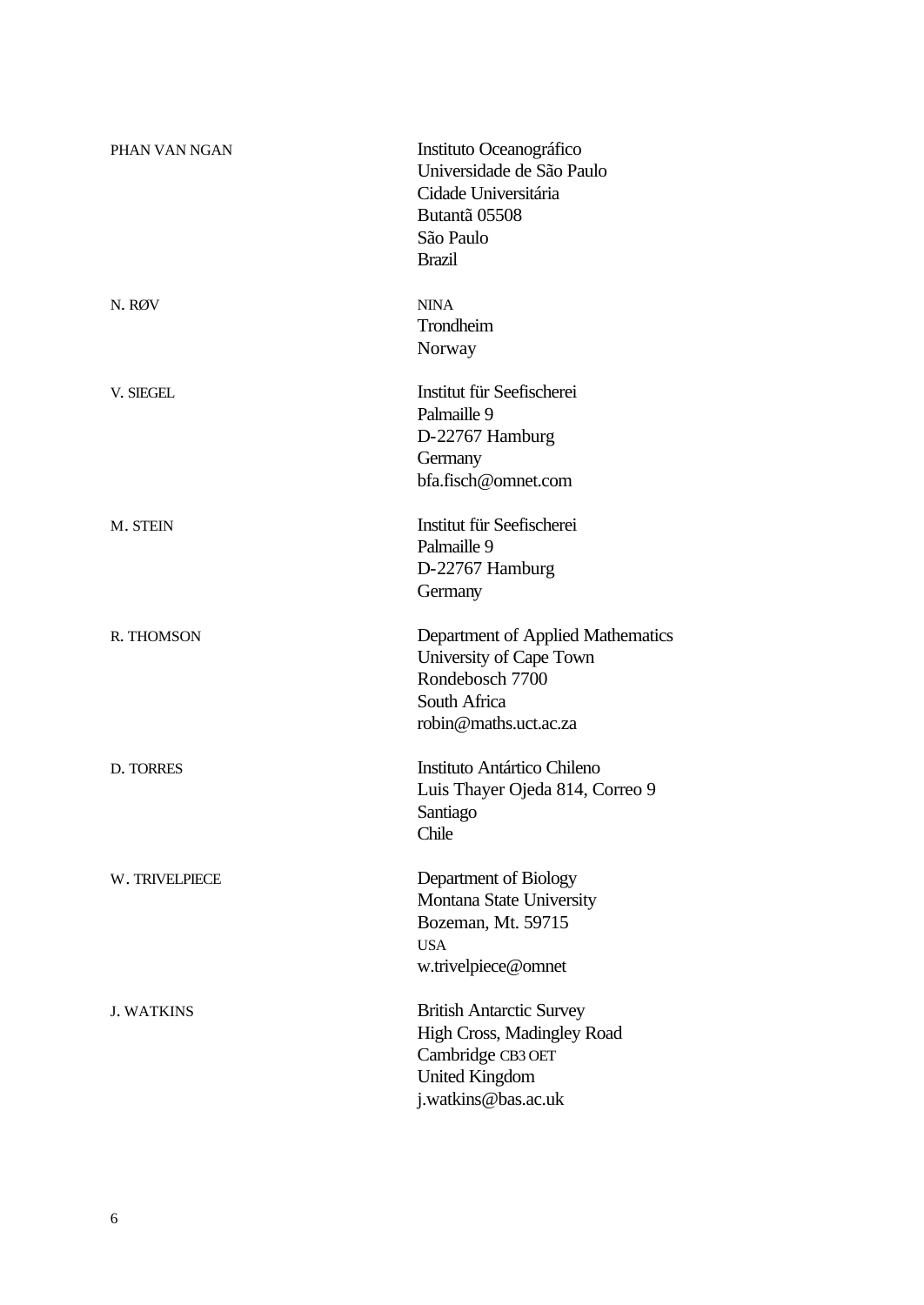V. YAKOVLEV YUGNIRO

2 Sverdlov Street Kerch 334500 Crimea, Ukraine

## SECRETARIAT:

E. DE SALAS (Executive Secretary) CCAMLR D. AGNEW (Data Manager) 25 Old Wharf<br>E. SABOURENKOV (Science Officer) Hobart Tasmania 7000 E. SABOURENKOV (Science Officer) G. NAYLOR (Secretary) Australia R. MARAZAS (Secretary)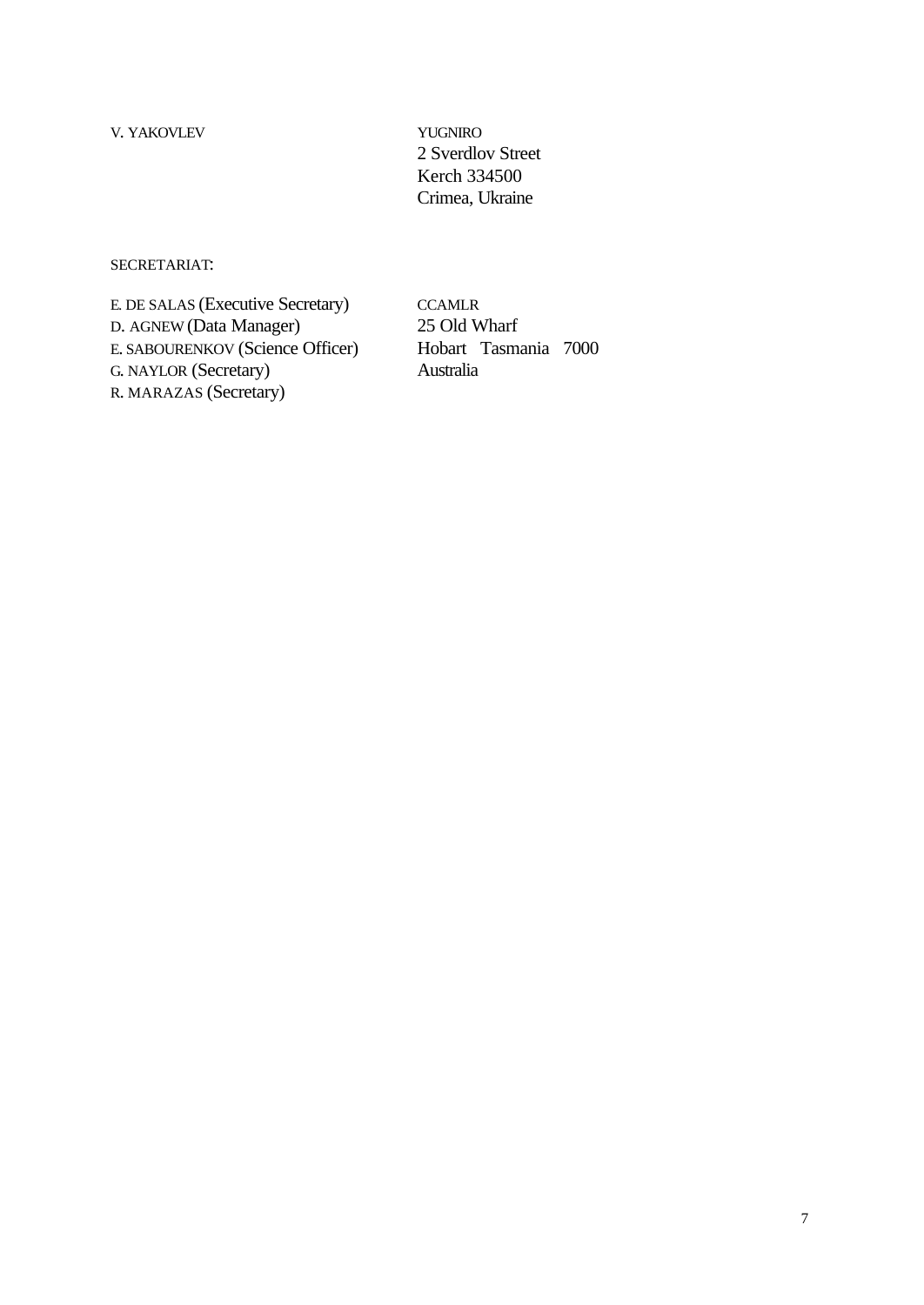## APPENDIX C

## **LIST OF DOCUMENTS**

# Joint Meeting of WG-Krill and WG-CEMP (Cape Town, South Africa, 27 July to 2 August 1994)

| WG-Joint-94/1  | <b>AGENDA</b>                                                                                                                                                                      |
|----------------|------------------------------------------------------------------------------------------------------------------------------------------------------------------------------------|
| WG-Joint-94/2  | <b>LIST OF PARTICIPANTS</b>                                                                                                                                                        |
| WG-Joint-94/3  | <b>LIST OF DOCUMENTS</b>                                                                                                                                                           |
| WG-Joint-94/4  | FURTHER DEVELOPMENT OF A KRILL FISHERY SIMULATION MODEL<br>D.J. Agnew (Secretariat)                                                                                                |
| WG-Joint-94/5  | MODELLING FUNCTIONAL RELATIONSHIPS BETWEEN PREDATORS AND<br><b>PREY</b><br>J.P. Croxall, I.L. Boyd and P.A. Prince (United Kingdom)                                                |
|                |                                                                                                                                                                                    |
| WG-Joint-94/6  | MODELLING FUNCTIONAL RELATIONSHIPS BETWEEN PREDATORS AND<br><b>PREY</b>                                                                                                            |
|                | Wayne Z. Trivelpiece and Susan G. Trivelpiece (USA)                                                                                                                                |
| WG-Joint-94/7  | DIAGNOSTIC MODEL OF FUNCTIONING OF ANTARCTIC KRILL POPULATION<br>IN THE COOPERATION SEA<br>V. Belyaev and M. Khudoshina (Ukraine)                                                  |
| WG-Joint-94/8  | DEVELOPMENT OF A FINE-SCALE MODEL OF LAND-BASED PREDATOR<br>FORAGING DEMANDS IN THE ANTARCTIC<br>D.J. Agnew and G. Phegan (Secretariat)                                            |
| WG-Joint-94/9  | DISTRIBUTION AND ABUNDANCE OF ANTARCTIC KRILL IN THE VICINITY OF<br>ELEPHANT ISLAND DURING THE 1994 AUSTRAL SUMMER<br>Roger P. Hewitt and David A. Demer (USA)                     |
| WG-Joint-94/10 | ANTARCTIC NERITIC KRILL EUPHAUSIA CHRYSTALLOROPHIAS: SPATIO-<br>TEMPORAL DISTRIBUTION, GROWTH AND GRAZING RATES<br>E.A. Pakhomov (Ukraine) and R. Perissinotto (South Africa)      |
| WG-Joint-94/11 | GENTOO PENGUIN PYGOSCELIS PAPUA DIET AS AN INDICATOR OF<br>PLANKTONIC AVAILABILITY IN THE KERGUELEN ISLANDS<br>C.A. Bost, P. Koubbi, F. Genevois, L. Ruchon and V. Ridoux (France) |